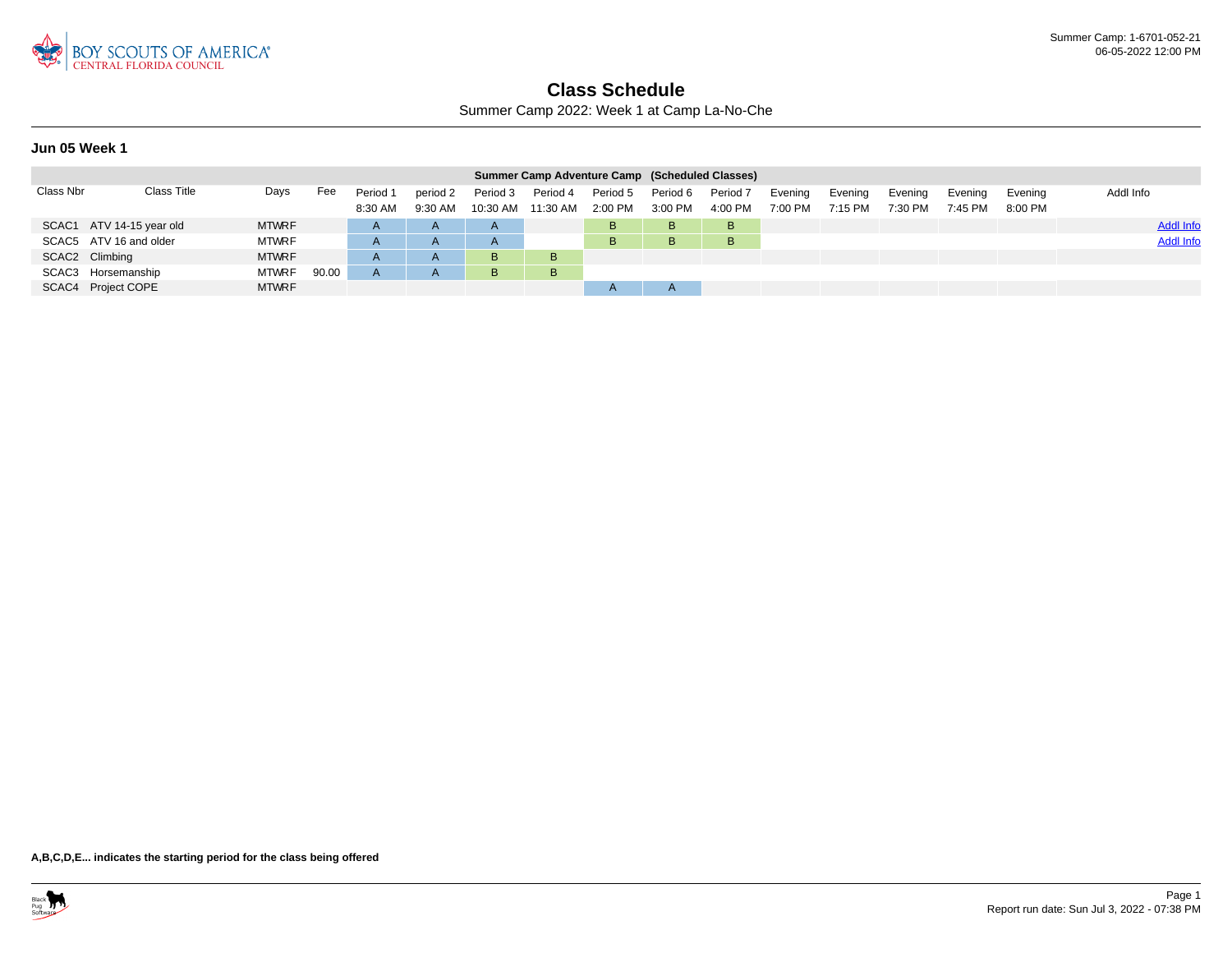

Summer Camp 2022: Week 1 at Camp La-No-Che

### **Jun 05 Week 1**

|                  |                                                     |              |        |          |                |              | <b>Summer Camp Aquatics (Scheduled Classes)</b> |          |              |              |         |         |         |         |         |           |
|------------------|-----------------------------------------------------|--------------|--------|----------|----------------|--------------|-------------------------------------------------|----------|--------------|--------------|---------|---------|---------|---------|---------|-----------|
| Class Nbr        | <b>Class Title</b>                                  | Days         | Fee    | Period 1 | period 2       | Period 3     | Period 4                                        | Period 5 | Period 6     | Period 7     | Evening | Evening | Evening | Evening | Evening | Addl Info |
|                  |                                                     |              |        | 8:30 AM  | 9:30 AM        | 10:30 AM     | 11:30 AM                                        | 2:00 PM  | 3:00 PM      | 4:00 PM      | 7:00 PM | 7:15 PM | 7:30 PM | 7:45 PM | 8:00 PM |           |
| SCA21            | Aquatics Supervision -<br>Paddle Craft Safely       | MTWRF        | 5.00   |          | $\overline{A}$ | A            | $\mathsf{A}$                                    |          |              |              |         |         |         |         |         |           |
| SCA22            | Aquatics Supervision -<br>Swimming and Water Rescue | <b>MTWRF</b> | 5.00   |          |                |              |                                                 | A        | A            | $\mathsf{A}$ |         |         |         |         |         |           |
| SCA4             | <b>Boatswains Sailing</b>                           | <b>MTWRF</b> |        |          |                |              |                                                 | A        | $\mathsf{A}$ |              |         |         |         |         |         |           |
| SCA20            | <b>BSA Lifeguard</b>                                | <b>MTWRF</b> | 100.00 |          | $\mathsf{A}$   | A            | $\mathsf{A}$                                    | A        | A            | $\mathsf{A}$ |         |         |         |         |         |           |
| SCA16            | <b>BSA Stand Up</b><br>Paddleboarding               | <b>MTWRF</b> |        | A        | B              |              | $\mathsf{C}$                                    | D        |              | E            |         |         |         |         |         |           |
| SCA <sub>6</sub> | Canoeing                                            | <b>MTWRF</b> |        |          | A              | $\mathsf{A}$ |                                                 | B        | B            |              |         |         |         |         |         |           |
| SCA5             | Captain's Advanced Sailing                          | <b>MTWRF</b> |        |          |                |              |                                                 | A        | $\mathsf{A}$ |              |         |         |         |         |         |           |
| SCA15            | <b>Instructional Swim</b>                           | <b>MTWRF</b> |        |          | $\mathsf{A}$   | B            | $\mathbf{C}$                                    | D        | E.           | F            |         |         |         |         |         |           |
| SCA7             | Kayaking                                            | <b>MTWRF</b> |        | A        | B              | C            |                                                 |          | D            | Ε            |         |         |         |         |         |           |
| SCA8             | Lifesaving                                          | <b>MTWRF</b> |        |          | $\overline{A}$ | A            |                                                 | B        | B            |              |         |         |         |         |         |           |
| SCA <sub>3</sub> | Mates Small-Boat Sailing                            | <b>MTWRF</b> |        |          |                | A            | A                                               | B        | B            |              |         |         |         |         |         |           |
| SCA18            | Mile Swim BSA                                       | <b>MTWRF</b> |        | A        |                |              |                                                 |          |              |              |         |         |         |         |         |           |
| SCA10            | Motorboating                                        | <b>MTWRF</b> |        | A        | B              | $\mathbf{C}$ | D                                               | E.       |              | F.           |         |         |         |         |         |           |
| SCA17            | Rowing                                              | <b>MTWRF</b> |        | A        |                |              | B                                               |          |              |              |         |         |         |         |         |           |
| SCA19            | Snorkeling BSA                                      | <b>MTWRF</b> |        |          |                |              | $\mathsf{A}$                                    |          |              | B            |         |         |         |         |         |           |
|                  | SCA12 Swimming                                      | <b>MTWRF</b> |        |          | A              | B            | $\mathsf{C}$                                    | D        | E.           | F            |         |         |         |         |         |           |
|                  | SCA13 Water Sports                                  | <b>MTWRF</b> |        | A        | B              | C            | D                                               |          | E.           | F.           |         |         |         |         |         |           |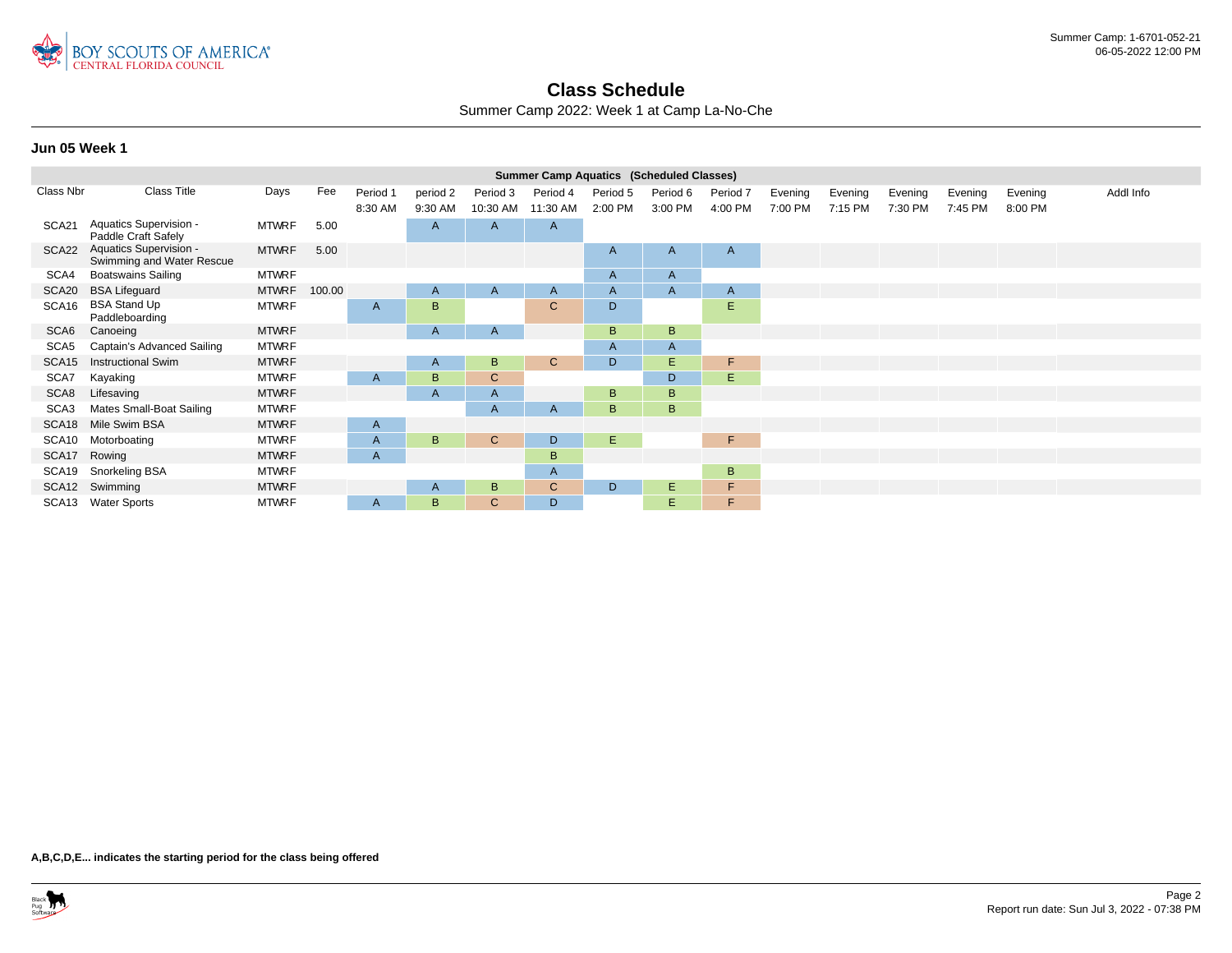

Summer Camp 2022: Week 1 at Camp La-No-Che

### **Jun 05 Week 1**

|                   |                                   |              |     |              |              |          | Summer Camp Ecology (Scheduled Classes) |              |              |              |         |         |         |         |         |           |
|-------------------|-----------------------------------|--------------|-----|--------------|--------------|----------|-----------------------------------------|--------------|--------------|--------------|---------|---------|---------|---------|---------|-----------|
| Class Nbr         | <b>Class Title</b>                | Days         | Fee | Period 1     | period 2     | Period 3 | Period 4                                | Period 5     | Period 6     | Period 7     | Evening | Evening | Evening | Evening | Evening | Addl Info |
|                   |                                   |              |     | 8:30 AM      | 9:30 AM      | 10:30 AM | 11:30 AM                                | 2:00 PM      | 3:00 PM      | 4:00 PM      | 7:00 PM | 7:15 PM | 7:30 PM | 7:45 PM | 8:00 PM |           |
| SCE <sub>1</sub>  | Animal Science                    | <b>MTWRF</b> |     |              |              | A        |                                         |              | B            | $\mathsf{C}$ |         |         |         |         |         |           |
| SCE10             | Astronomy                         | <b>MTWRF</b> |     |              | $\mathbf{C}$ |          | A                                       |              | B            |              |         |         |         |         |         |           |
| SCE <sub>2</sub>  | Dog Care, Veterinary<br>Medicine  | <b>MTWRF</b> |     |              | $\mathsf{A}$ |          | B                                       |              | $\mathsf{C}$ | D            |         |         |         |         |         |           |
| SCE3              | <b>Environmental Science</b>      | <b>MTWRF</b> |     | A            | $\mathsf{A}$ |          |                                         | B            | B            |              |         |         |         |         |         |           |
| SCE <sub>15</sub> | Fish and Wildlife<br>Management   | <b>MTWRF</b> |     | A            |              |          |                                         |              |              | B            |         |         |         |         |         |           |
| SCE14             | Forestry                          | <b>MTWRF</b> |     |              |              |          | A                                       |              | B            |              |         |         |         |         |         |           |
|                   | SCE13 Geology                     | <b>MTWRF</b> |     |              |              | A        | B                                       |              |              | $\mathsf{C}$ |         |         |         |         |         |           |
| SCE17             | Nature, Weather                   | <b>MTWRF</b> |     |              |              |          |                                         | A            |              |              |         |         |         |         |         |           |
|                   | SCE12 Reptile and Amphibian Study | <b>MTWRF</b> |     | $\mathsf{A}$ |              | B.       |                                         | $\mathsf{C}$ |              | D            |         |         |         |         |         |           |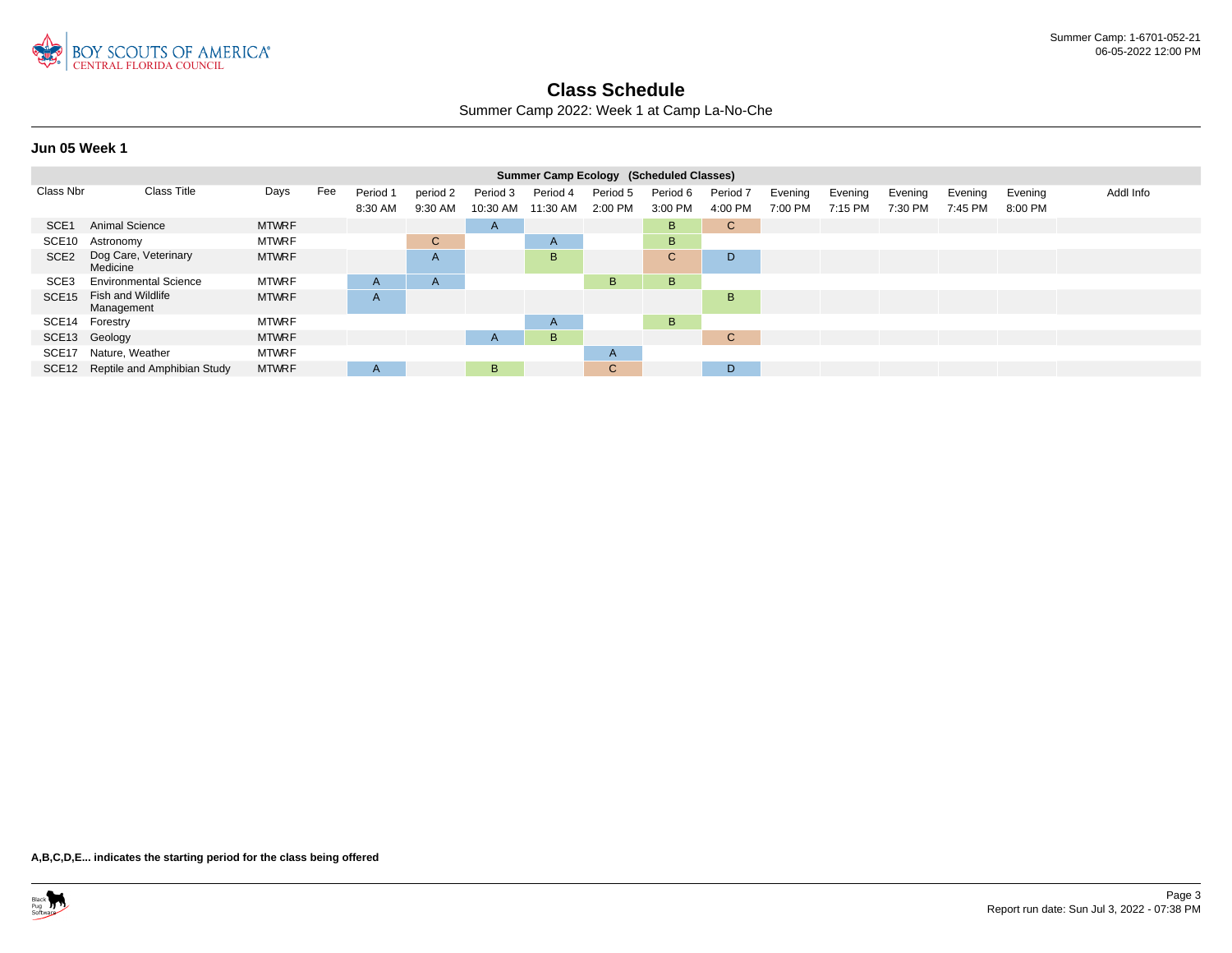

Summer Camp 2022: Week 1 at Camp La-No-Che

### **Jun 05 Week 1**

|                 |                                 |              |     |          |              |                | Summer Camp Handi/Health (Scheduled Classes) |              |              |                     |         |         |         |         |         |           |
|-----------------|---------------------------------|--------------|-----|----------|--------------|----------------|----------------------------------------------|--------------|--------------|---------------------|---------|---------|---------|---------|---------|-----------|
| Class Nbr       | <b>Class Title</b>              | Days         | Fee | Period 1 | period 2     | Period 3       | Period 4                                     | Period 5     | Period 6     | Period <sub>7</sub> | Evening | Evening | Evening | Evening | Evening | Addl Info |
|                 |                                 |              |     | 8:30 AM  | 9:30 AM      | 10:30 AM       | 11:30 AM                                     | 2:00 PM      | 3:00 PM      | 4:00 PM             | 7:00 PM | 7:15 PM | 7:30 PM | 7:45 PM | 8:00 PM |           |
|                 | SCHH1 Animation, Art            | <b>MTWRF</b> |     | A        |              | B              |                                              | C.           |              |                     |         |         |         |         |         |           |
|                 | SCHH7 Emergency Preparedness    | <b>MTWRF</b> |     |          |              | $\overline{A}$ | A                                            | B.           | B.           |                     |         |         |         |         |         |           |
|                 | SCHH5 Fire Safety, Safety       | <b>MTWRF</b> |     |          |              |                |                                              | $\mathsf{A}$ |              | B                   |         |         |         |         |         |           |
| SCHH6 First Aid |                                 | <b>MTWRF</b> |     | A        | B            |                | $\mathsf{C}$                                 |              |              | D                   |         |         |         |         |         |           |
|                 | SCHH2 Leatherwork, Wood Carving | <b>MTWRF</b> |     |          |              |                |                                              |              | $\mathsf{H}$ | $\overline{A}$      |         |         |         |         |         |           |
|                 | <b>SCHH8</b> Personal Fitness   | <b>MTWRF</b> |     | A        | $\mathsf{A}$ | B              | B                                            |              |              |                     |         |         |         |         |         |           |
|                 | SCHH3 Photography               | <b>MTWRF</b> |     |          | $\mathsf{A}$ |                |                                              |              | B.           | C                   |         |         |         |         |         |           |
|                 | SCHH4 Pottery, Sculpture        | <b>MTWRF</b> |     |          |              | $\mathsf{A}$   | B                                            | C.           |              |                     |         |         |         |         |         |           |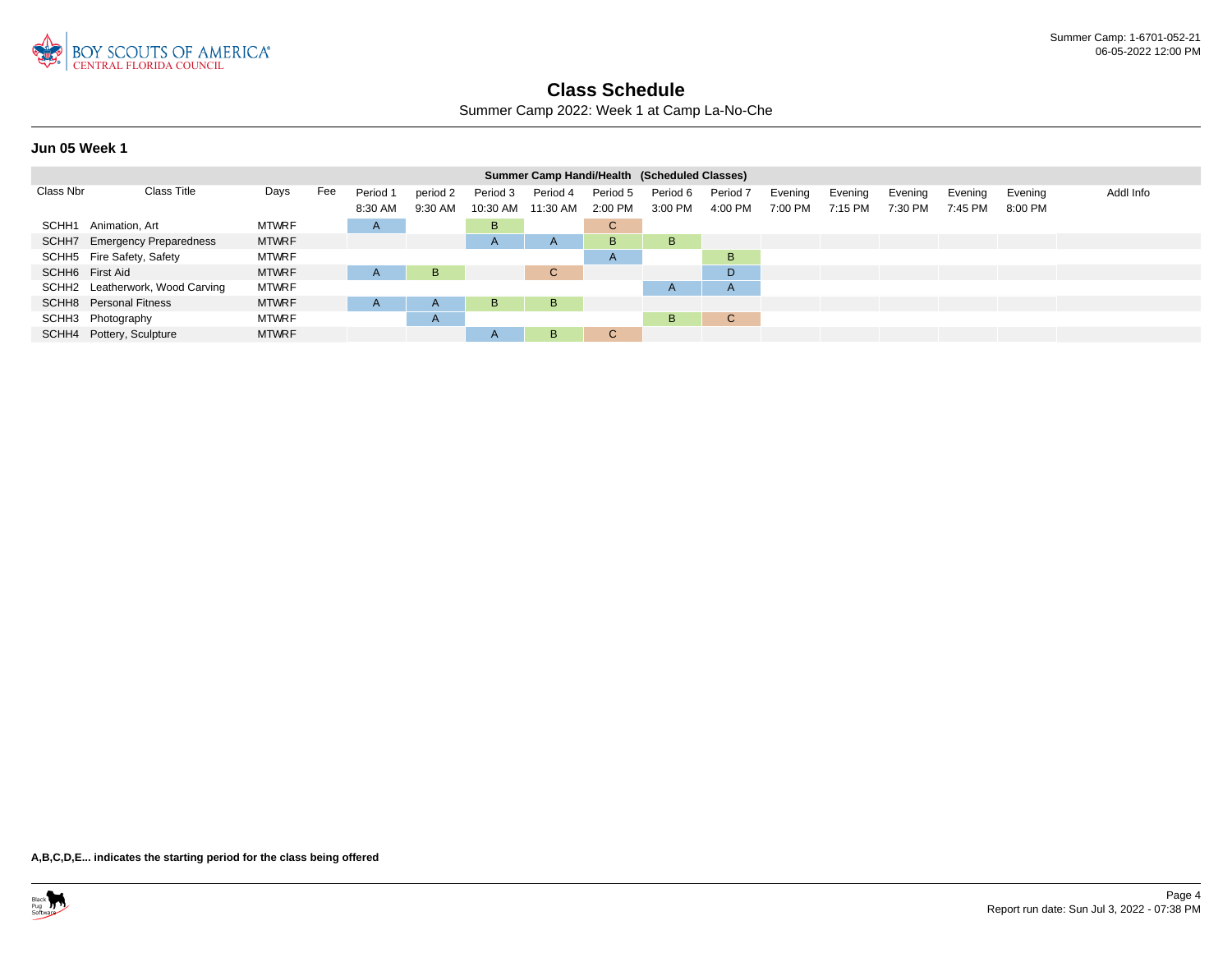

Summer Camp 2022: Week 1 at Camp La-No-Che

**Jun 05 Week 1**

|                  |                                    |              |     |              |              |              | Summer Camp Hobbies/Skills/STEM (Scheduled Classes) |              |              |                     |         |         |         |         |         |           |
|------------------|------------------------------------|--------------|-----|--------------|--------------|--------------|-----------------------------------------------------|--------------|--------------|---------------------|---------|---------|---------|---------|---------|-----------|
| Class Nbr        | <b>Class Title</b>                 | Days         | Fee | Period 1     | period 2     | Period 3     | Period 4                                            | Period 5     | Period 6     | Period <sub>7</sub> | Evening | Evening | Evening | Evening | Evening | Addl Info |
|                  |                                    |              |     | 8:30 AM      | 9:30 AM      | 10:30 AM     | 11:30 AM                                            | 2:00 PM      | 3:00 PM      | 4:00 PM             | 7:00 PM | 7:15 PM | 7:30 PM | 7:45 PM | 8:00 PM |           |
| hsS1             | Automotive Maintenance             | <b>MTWRF</b> |     | $\mathsf{H}$ | $\mathsf{A}$ | B            | B                                                   | $\mathsf{C}$ | $\mathsf{C}$ |                     |         |         |         |         |         |           |
| hsS6             | Chemistry                          | <b>MTWRF</b> |     |              |              |              | B                                                   |              |              | $\mathsf{A}$        |         |         |         |         |         |           |
| hsS2             | Chess                              | <b>MTWRF</b> |     |              | $\mathsf{A}$ |              | B                                                   |              | С            |                     |         |         |         |         |         |           |
| hsS3             | Collections, Digital<br>Technology | <b>MTWRF</b> |     |              |              | $\mathsf{A}$ |                                                     |              |              | B                   |         |         |         |         |         |           |
| hsS8             | Electricity                        | <b>MTWRF</b> |     | A            |              | B            |                                                     | $\mathsf{C}$ |              |                     |         |         |         |         |         |           |
| hsS7             | Robotics                           | <b>MTWRF</b> |     |              | $\mathsf{A}$ |              | B                                                   |              | $\sim$<br>U  |                     |         |         |         |         |         |           |
| hsS4             | Welding                            | <b>MTWRF</b> |     | $\mathsf{H}$ | $\mathsf{A}$ | B            | B.                                                  |              |              |                     |         |         |         |         |         |           |
| hsS <sub>5</sub> | Woodwork                           | <b>MTWRF</b> |     |              |              | $\mathsf{A}$ | A                                                   |              |              |                     |         |         |         |         |         |           |

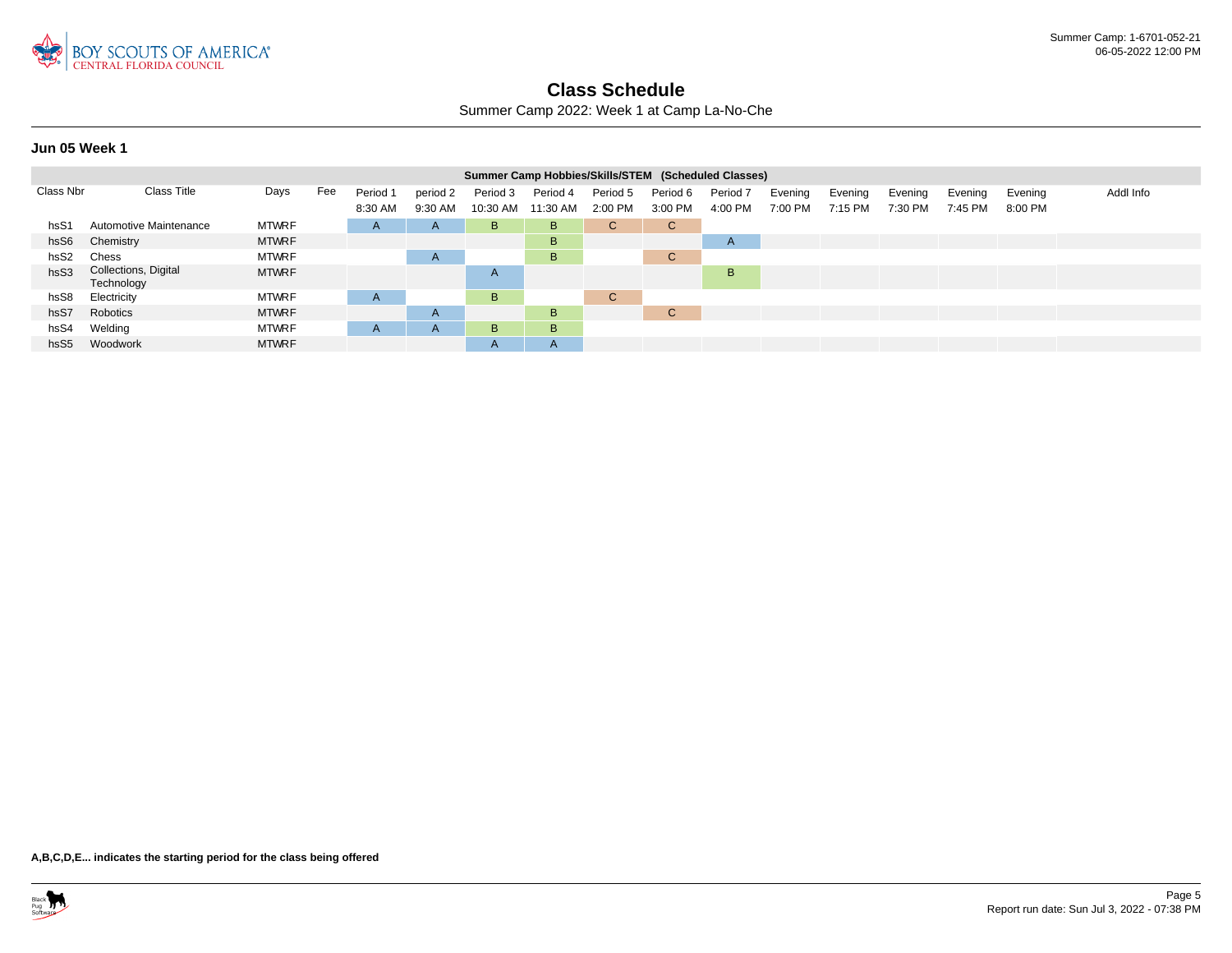

Summer Camp 2022: Week 1 at Camp La-No-Che

### **Jun 05 Week 1**

|                |                                                |              |       |          |              |              | Summer Camp Native American (Scheduled Classes) |              |              |                     |         |         |         |         |           |           |
|----------------|------------------------------------------------|--------------|-------|----------|--------------|--------------|-------------------------------------------------|--------------|--------------|---------------------|---------|---------|---------|---------|-----------|-----------|
| Class Nbr      | <b>Class Title</b>                             | Days         | Fee   | Period 1 | period 2     | Period 3     | Period 4                                        | Period 5     | Period 6     | Period <sub>7</sub> | Evening | Evening | Evening | Evening | Evening   | Addl Info |
|                |                                                |              |       | 8:30 AM  | 9:30 AM      | 10:30 AM     | 11:30 AM                                        | 2:00 PM      | 3:00 PM      | 4:00 PM             | 7:00 PM | 7:15 PM | 7:30 PM | 7:45 PM | $8:00$ PM |           |
|                | SCNA11 American Cultures, American<br>Heritage | <b>MTWRF</b> |       |          |              |              |                                                 | A'           |              |                     |         |         |         |         |           |           |
|                | SCNA3 Indian Lore                              | <b>MTWRF</b> |       |          |              |              |                                                 | $\mathsf{A}$ | В            | C.                  |         |         |         |         |           |           |
|                | SCNA10 Primitive Cooking                       | <b>MTWRF</b> | 60.00 |          |              |              |                                                 | $\mathsf{A}$ | $\mathsf{m}$ |                     |         |         |         |         |           |           |
|                | SCNA8 Scouting Heritage                        | <b>MTWRF</b> |       |          |              |              | A                                               |              |              |                     |         |         |         |         |           |           |
| SCNA12 Textile |                                                | <b>MTWRF</b> |       |          |              |              | $\mathsf{A}$                                    |              |              |                     |         |         |         |         |           |           |
|                | SCNA6 Wilderness Survival                      | <b>MTWRF</b> |       |          |              | $\mathsf{A}$ | A                                               |              |              |                     |         |         |         |         |           |           |
|                | SCNA7 Woodsman                                 | <b>MTWRF</b> |       | A        | $\mathsf{A}$ | $\mathsf{A}$ |                                                 |              |              |                     |         |         |         |         |           |           |

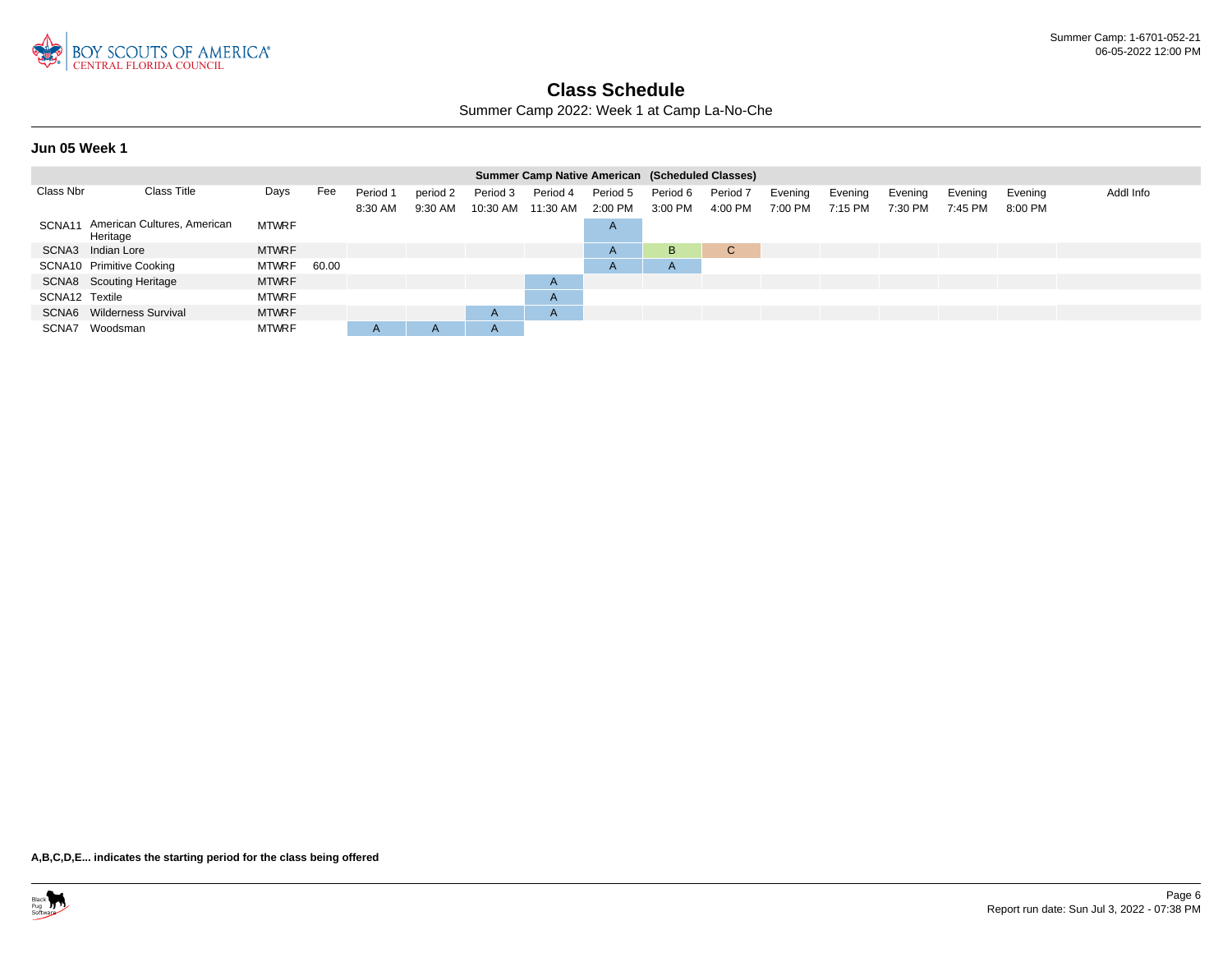

Summer Camp 2022: Week 1 at Camp La-No-Che

### **Jun 05 Week 1**

|                  |                                 |              |     |          |              |              |          |              |          | Summer Camp Outdoor Skills (Scoutcraft) (Scheduled Classes) |         |         |         |         |         |           |
|------------------|---------------------------------|--------------|-----|----------|--------------|--------------|----------|--------------|----------|-------------------------------------------------------------|---------|---------|---------|---------|---------|-----------|
| Class Nbr        | Class Title                     | Days         | Fee | Period 1 | period 2     | Period 3     | Period 4 | Period 5     | Period 6 | Period <sub>7</sub>                                         | Evening | Evening | Evening | Evening | Evening | Addl Info |
|                  |                                 |              |     | 8:30 AM  | 9:30 AM      | 10:30 AM     | 11:30 AM | 2:00 PM      | 3:00 PM  | 4:00 PM                                                     | 7:00 PM | 7:15 PM | 7:30 PM | 7:45 PM | 8:00 PM |           |
|                  | SCS12 Backpacking               | <b>MTWRF</b> |     | A        |              |              |          |              |          | B                                                           |         |         |         |         |         |           |
| SCS <sub>1</sub> | Camping                         | <b>MTWRF</b> |     | A        | $\mathsf{A}$ |              | B.       | B            | C.       | $\mathbf{C}$                                                |         |         |         |         |         |           |
|                  | SCS2 Cooking                    | <b>MTWRF</b> |     |          | $\mathsf{A}$ | $\mathsf{A}$ |          | B            | B.       |                                                             |         |         |         |         |         |           |
|                  | SCS7 Exploration, Geocaching    | <b>MTWRF</b> |     |          |              |              | A        | $\mathsf{A}$ |          |                                                             |         |         |         |         |         |           |
| SCS11 Fishing    |                                 | <b>MTWRF</b> |     |          | $\mathsf{A}$ | B            | B.       |              |          |                                                             |         |         |         |         |         |           |
|                  | SCS4 Orienteering               | <b>MTWRF</b> |     |          |              | $\mathsf{A}$ | A        |              |          |                                                             |         |         |         |         |         |           |
|                  | SCS13 Signs, Signals, and Codes | <b>MTWRF</b> |     |          |              |              |          |              |          | $\mathsf{A}$                                                |         |         |         |         |         |           |

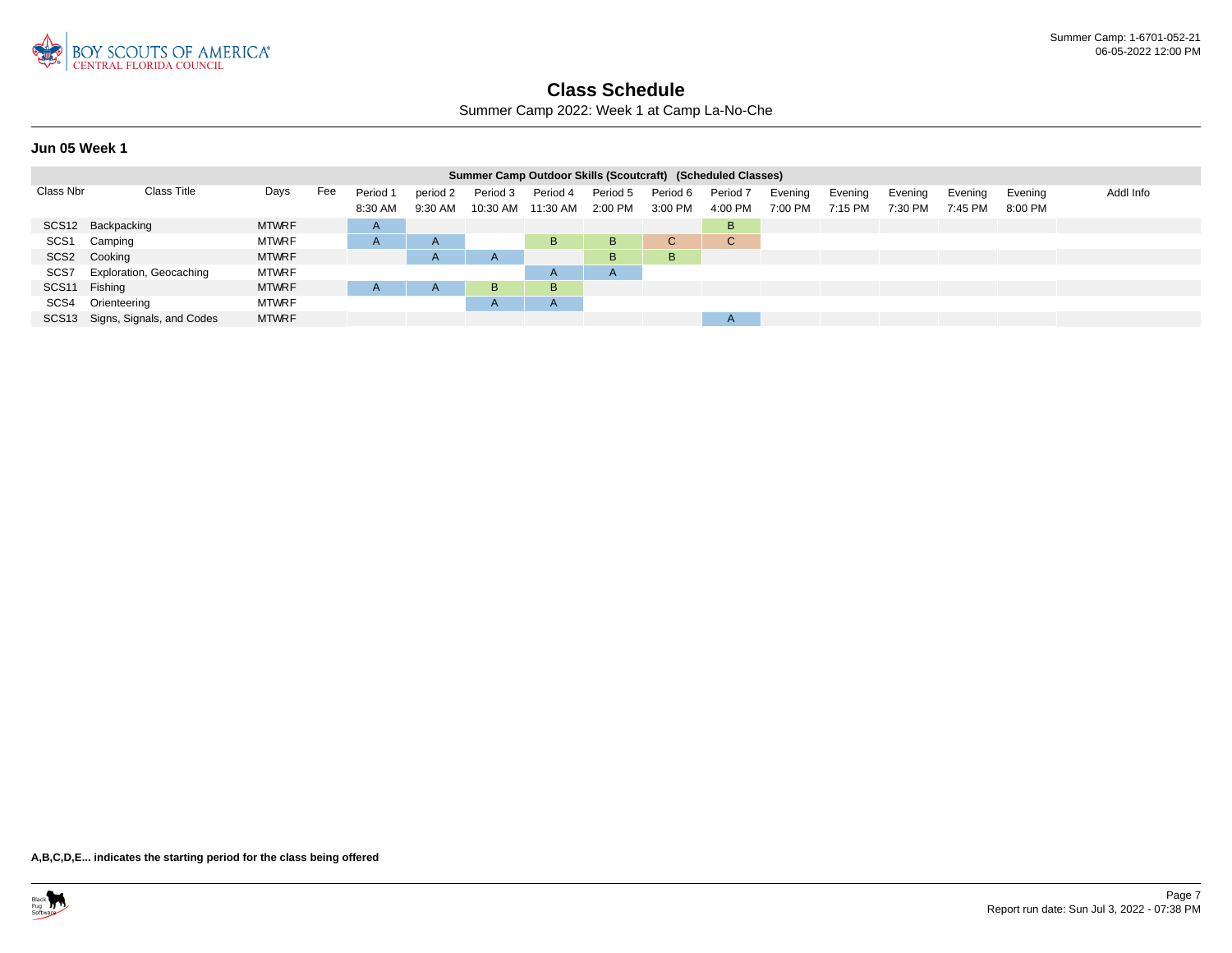

Summer Camp 2022: Week 1 at Camp La-No-Che

### **Jun 05 Week 1**

|               |                                                       |              |     |                     |                     |                                |          |                       | <b>Summer Camp Shooting Sports (Scheduled Classes)</b> |                                |                    |                    |                    |                    |                      |           |
|---------------|-------------------------------------------------------|--------------|-----|---------------------|---------------------|--------------------------------|----------|-----------------------|--------------------------------------------------------|--------------------------------|--------------------|--------------------|--------------------|--------------------|----------------------|-----------|
| Class Nbr     | <b>Class Title</b>                                    | Days         | Fee | Period 1<br>8:30 AM | period 2<br>9:30 AM | Period 3<br>10:30 AM  11:30 AM | Period 4 | Period 5<br>$2:00$ PM | Period 6<br>3:00 PM                                    | Period <sub>7</sub><br>4:00 PM | Evening<br>7:00 PM | Evening<br>7:15 PM | Evening<br>7:30 PM | Evening<br>7:45 PM | Evening<br>$8:00$ PM | Addl Info |
|               | SCSS4 Action Archery                                  | <b>MTWRF</b> |     |                     |                     | $\mathsf{A}$                   | H        |                       |                                                        |                                |                    |                    |                    |                    |                      |           |
| SCSS1 Archery |                                                       | <b>MTWRF</b> |     |                     |                     |                                |          | B                     | в                                                      |                                |                    |                    |                    |                    |                      |           |
|               | SCSS2 Rifle Shooting (Option A -<br>Modern Cartridge) | <b>MTWRF</b> |     |                     | A                   | v                              | C.       | B.                    | в                                                      |                                |                    |                    |                    |                    |                      |           |
|               | SCSS3 Shotgun Shooting                                | <b>MTWRF</b> |     |                     | A                   |                                |          | B                     | B                                                      |                                |                    |                    |                    |                    |                      |           |

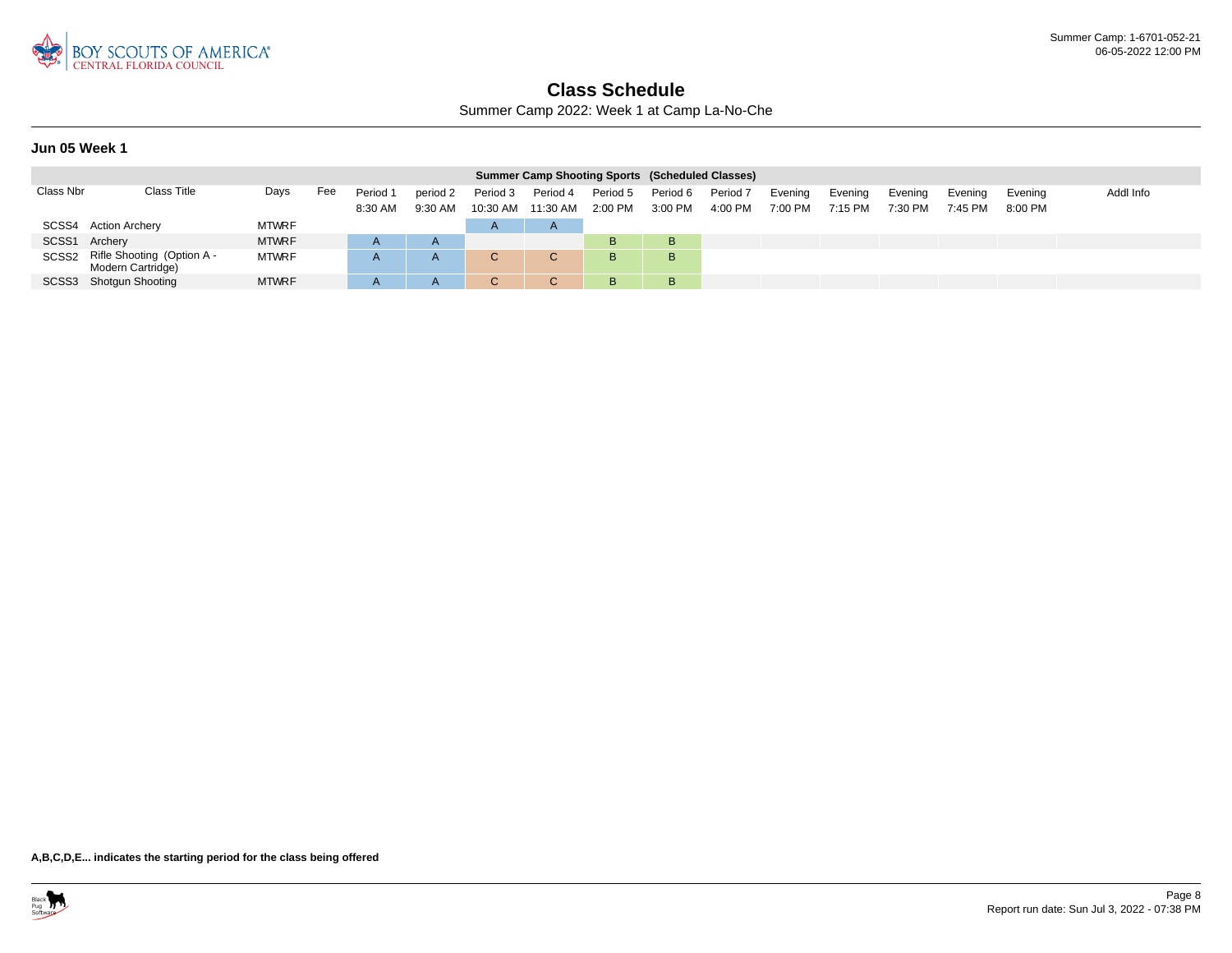

Summer Camp 2022: Week 1 at Camp La-No-Che

### **Jun 05 Week 1**

|                  |                                               |              |     |                     |                     |                      | Summer Camp Trailblazers (Scheduled Classes) |                     |                     |                     |                    |                    |                    |                    |                      |           |
|------------------|-----------------------------------------------|--------------|-----|---------------------|---------------------|----------------------|----------------------------------------------|---------------------|---------------------|---------------------|--------------------|--------------------|--------------------|--------------------|----------------------|-----------|
| Class Nbr        | <b>Class Title</b>                            | Days         | Fee | Period 1<br>8:30 AM | period 2<br>9:30 AM | Period 3<br>10:30 AM | Period 4<br>11:30 AM                         | Period 5<br>2:00 PM | Period 6<br>3:00 PM | Period 7<br>4:00 PM | Evening<br>7:00 PM | Evening<br>7:15 PM | Evening<br>7:30 PM | Evening<br>7:45 PM | Evening<br>$8:00$ PM | Addl Info |
| SCT <sub>3</sub> | Rank: First Class (Vanguard)                  | <b>MTWRF</b> |     |                     | $\overline{A}$      | в                    | B                                            |                     | C.                  |                     |                    |                    |                    |                    |                      |           |
| <b>SCT</b>       | Rank: Scout, Rank:<br>Tenderfoot (Pathfinder) | <b>MTWRF</b> |     |                     | $\mathsf{A}$        | B                    | B.                                           |                     |                     |                     |                    |                    |                    |                    |                      |           |
| SCT <sub>2</sub> | Rank: Second Class<br>(Voyager)               | <b>MTWRF</b> |     |                     |                     | B                    | B                                            | C.                  | $\sim$ $\sim$       |                     |                    |                    |                    |                    |                      |           |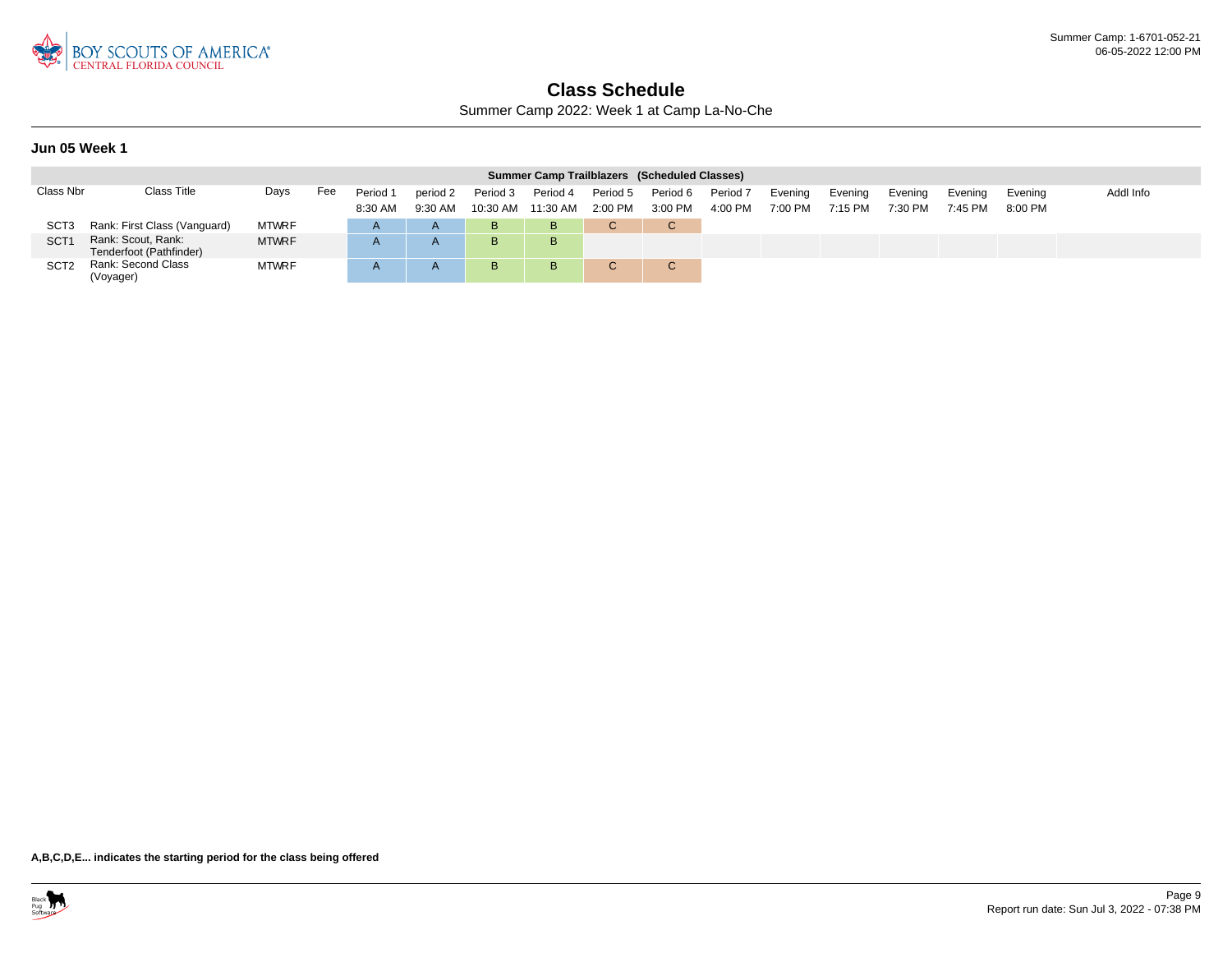

Summer Camp 2022: Week 1 at Camp La-No-Che

#### **Jun 05 Week 1**

|           |                                                      |              |        |                     |                     | Summer Camp Adult Leader Training/Activities (Scheduled Classes) |                      |                     |                     |                     |                    |                    |                    |                    |                    |           |
|-----------|------------------------------------------------------|--------------|--------|---------------------|---------------------|------------------------------------------------------------------|----------------------|---------------------|---------------------|---------------------|--------------------|--------------------|--------------------|--------------------|--------------------|-----------|
| Class Nbr | <b>Class Title</b>                                   | Days         | Fee    | Period 1<br>8:30 AM | period 2<br>9:30 AM | Period 3<br>10:30 AM                                             | Period 4<br>11:30 AM | Period 5<br>2:00 PM | Period 6<br>3:00 PM | Period 7<br>4:00 PM | Evening<br>7:00 PM | Evening<br>7:15 PM | Evening<br>7:30 PM | Evening<br>7:45 PM | Evening<br>8:00 PM | Addl Info |
| scal15    | <b>Aquatics Supervision -</b><br>Paddle Craft Safely | <b>MTWRF</b> |        |                     | $\mathsf{A}$        | A                                                                | $\mathsf{A}$         |                     |                     |                     |                    |                    |                    |                    |                    |           |
| scal16    | Aquatics Supervision -<br>Swimming and Water Rescue  | <b>MTWRF</b> |        |                     |                     |                                                                  |                      | A                   | $\mathsf{A}$        | $\mathsf{A}$        |                    |                    |                    |                    |                    |           |
| scal12    | <b>Archery Shooting</b>                              | R.           |        |                     |                     |                                                                  |                      |                     |                     | $\mathsf{A}$        |                    |                    |                    |                    |                    |           |
| scal17    | ATV ADV Afternoon                                    | <b>MTWRF</b> |        |                     |                     |                                                                  |                      | A                   | A                   | $\mathsf{A}$        |                    |                    |                    |                    |                    |           |
| scal18    | ATV ADV Morning                                      | <b>MTWRF</b> |        | A                   | $\mathsf{A}$        | $\mathsf{A}$                                                     |                      |                     |                     |                     |                    |                    |                    |                    |                    |           |
| scal21    | <b>BSA Lifeguard</b>                                 | <b>MTWRF</b> | 100.00 |                     | $\mathsf{A}$        | $\mathsf{A}$                                                     | A                    | A                   | $\mathsf{A}$        | $\mathsf{A}$        |                    |                    |                    |                    |                    |           |
| scal14    | Climbing                                             | F            |        |                     |                     | A                                                                |                      |                     |                     |                     |                    |                    |                    |                    |                    |           |
| scal1     | <b>IOLS</b>                                          | <b>MTWR</b>  |        |                     | A                   | $\overline{A}$                                                   | $\mathsf{A}$         | A                   | $\mathsf{A}$        |                     |                    |                    |                    |                    |                    |           |
| scal9     | <b>Primitive Cooking</b>                             | <b>MTWRF</b> | 60.00  |                     |                     |                                                                  |                      | A                   | A                   |                     |                    |                    |                    |                    |                    |           |
| scal13    | Project COPE                                         | <b>MTWRF</b> |        |                     |                     |                                                                  |                      | A                   | $\mathsf{A}$        |                     |                    |                    |                    |                    |                    |           |
| scal10    | <b>Rifle Shooting</b>                                | T.           |        |                     |                     |                                                                  |                      |                     |                     | $\mathsf{A}$        |                    |                    |                    |                    |                    |           |
| scal11    | <b>Shotgun Shooting</b>                              | W            | 9.00   |                     |                     |                                                                  |                      |                     |                     | $\mathsf{A}$        |                    |                    |                    |                    |                    |           |
| scal20    | <b>Sunset Cruise</b>                                 | M            |        |                     |                     |                                                                  |                      |                     |                     |                     |                    |                    |                    | A                  | A                  |           |
| scal20    | <b>Sunset Cruise</b>                                 |              |        |                     |                     |                                                                  |                      |                     |                     |                     |                    |                    |                    | A                  | A                  |           |
| scal20    | <b>Sunset Cruise</b>                                 | W            |        |                     |                     |                                                                  |                      |                     |                     |                     |                    |                    |                    | $\mathsf{A}$       | A                  |           |
| scal19    | Woodsmen                                             | <b>MTWRF</b> |        | A                   | A                   | $\mathsf{A}$                                                     |                      |                     |                     |                     |                    |                    |                    |                    |                    |           |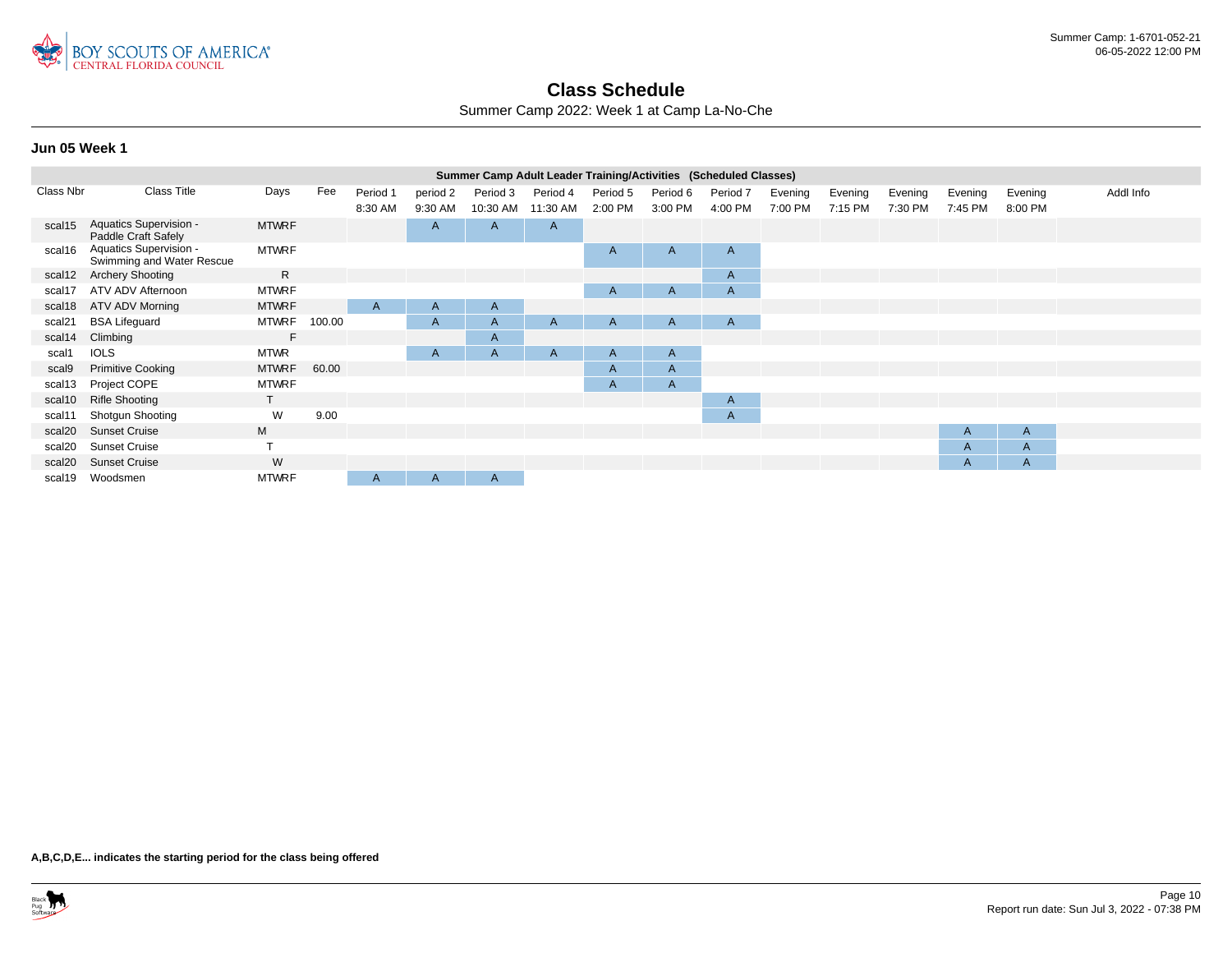

Summer Camp 2022: Week 1 at Camp La-No-Che

### **Jun 05 Week 1**

|              |                                                           |              |       |          |          |                   | Troop Time (Evening Activities) (Scheduled Classes) |          |          |          |                |                           |                |         |              |           |
|--------------|-----------------------------------------------------------|--------------|-------|----------|----------|-------------------|-----------------------------------------------------|----------|----------|----------|----------------|---------------------------|----------------|---------|--------------|-----------|
| Class Nbr    | <b>Class Title</b>                                        | Days         | Fee   | Period 1 | period 2 | Period 3          | Period 4                                            | Period 5 | Period 6 | Period 7 | Evening        | Evening                   | Evening        | Evening | Evening      | Addl Info |
|              |                                                           |              |       | 8:30 AM  | 9:30 AM  | 10:30 AM 11:30 AM |                                                     | 2:00 PM  | 3:00 PM  | 4:00 PM  | 7:00 PM        | 7:15 PM                   | 7:30 PM        | 7:45 PM | 8:00 PM      |           |
| TT143        | Basketry                                                  | $\mathsf{T}$ |       |          |          |                   |                                                     |          |          |          | $\overline{A}$ | $\mathsf{A}$              | $\mathsf{A}$   |         |              |           |
| <b>TT144</b> | Big Stump (Guided to<br>Trailhead depart 6:00<br>Ecology) | M            |       |          |          |                   |                                                     |          |          |          | $\overline{A}$ | $\mathsf{A}$              | $\mathsf{A}$   | A       | A            |           |
| <b>TT144</b> | Big Stump (Guided to<br>Trailhead depart 6:00<br>Ecology) | T            |       |          |          |                   |                                                     |          |          |          | A              | $\mathsf{A}$              | $\mathsf{A}$   | A       | $\mathsf{A}$ |           |
| <b>TT144</b> | Big Stump (Guided to<br>Trailhead depart 6:00<br>Ecology) | W            |       |          |          |                   |                                                     |          |          |          | A              | $\mathsf{A}$              | $\mathsf{A}$   | A       | $\mathsf{A}$ |           |
| <b>TT145</b> | <b>Conservation Project</b>                               | <b>MTW</b>   |       |          |          |                   |                                                     |          |          |          | $\mathsf{A}$   | $\mathsf{A}$              | $\mathsf{A}$   | A       | $\mathsf{A}$ |           |
| <b>TT147</b> | Dutch Oven Cooking<br>Demonstration                       | М            | 2.00  |          |          |                   |                                                     |          |          |          | $\mathsf{A}$   | $\mathsf{A}$              | $\mathsf{A}$   | B       | B            |           |
| <b>TT147</b> | Dutch Oven Cooking<br>Demonstration                       | $\mathsf{T}$ | 2.00  |          |          |                   |                                                     |          |          |          | A              | $\mathsf{A}$              | $\mathsf{A}$   | B       | B            |           |
| <b>TT147</b> | Dutch Oven Cooking<br>Demonstration                       | W            | 2.00  |          |          |                   |                                                     |          |          |          | A              | A                         | $\mathsf{A}$   | B       | B            |           |
| <b>TT148</b> | Fingerprinting                                            | W            |       |          |          |                   |                                                     |          |          |          | $\mathsf{A}$   | A                         | $\overline{A}$ | B       | B            |           |
| TT149        | Horse Trail Ride                                          | М            | 10.00 |          |          |                   |                                                     |          |          |          | $\mathsf{A}$   | $\mathsf A$               | $\mathsf{A}$   | A       |              |           |
| <b>TT149</b> | Horse Trail Ride                                          | $\mathsf{T}$ | 10.00 |          |          |                   |                                                     |          |          |          | $\overline{A}$ | $\mathsf{A}$              | $\mathsf{A}$   | A       |              |           |
| TT149        | Horse Trail Ride                                          | W            | 10.00 |          |          |                   |                                                     |          |          |          | $\mathsf{A}$   | $\boldsymbol{\mathsf{A}}$ | $\mathsf{A}$   | A       |              |           |
| <b>TT150</b> | Ice Cream Social                                          | M            | 3.00  |          |          |                   |                                                     |          |          |          |                |                           |                |         | A            |           |
| <b>TT150</b> | Ice Cream Social                                          | $\mathsf{T}$ | 3.00  |          |          |                   |                                                     |          |          |          |                |                           |                |         | A            |           |
| <b>TT150</b> | Ice Cream Social                                          | W            | 3.00  |          |          |                   |                                                     |          |          |          |                |                           |                |         | A            |           |
| <b>TT151</b> | Pets                                                      | М            |       |          |          |                   |                                                     |          |          |          | $\mathsf{A}$   | $\mathsf{A}$              | $\mathsf{A}$   | B       | B            |           |
| <b>TT151</b> | Pets                                                      | W            |       |          |          |                   |                                                     |          |          |          | $\overline{A}$ | $\overline{A}$            | $\overline{A}$ | B       | B            |           |
| <b>TT152</b> | Pizza Social                                              | М            | 6.00  |          |          |                   |                                                     |          |          |          |                |                           |                |         | A            |           |
| <b>TT152</b> | Pizza Social                                              | T.           | 6.00  |          |          |                   |                                                     |          |          |          |                |                           |                |         | $\mathsf{A}$ |           |
| <b>TT152</b> | Pizza Social                                              | W            | 6.00  |          |          |                   |                                                     |          |          |          |                |                           |                |         | A            |           |
| TT153        | Pulp and Paper                                            | T.           |       |          |          |                   |                                                     |          |          |          | A              | $\mathsf{A}$              | $\mathsf{A}$   | B       | B            |           |
| <b>TT154</b> | Zip Line                                                  | М            |       |          |          |                   |                                                     |          |          |          | $\mathsf{A}$   | B                         | $\mathbf C$    | D       | E            |           |
| <b>TT154</b> | Zip Line                                                  | $\mathsf{T}$ |       |          |          |                   |                                                     |          |          |          | $\mathsf{A}$   | $\sf B$                   | $\mathsf{C}$   | D       | Ε            |           |
|              | TT154 Zip Line                                            | W            |       |          |          |                   |                                                     |          |          |          | $\overline{A}$ | B                         | $\mathsf{C}$   | D       | Ε            |           |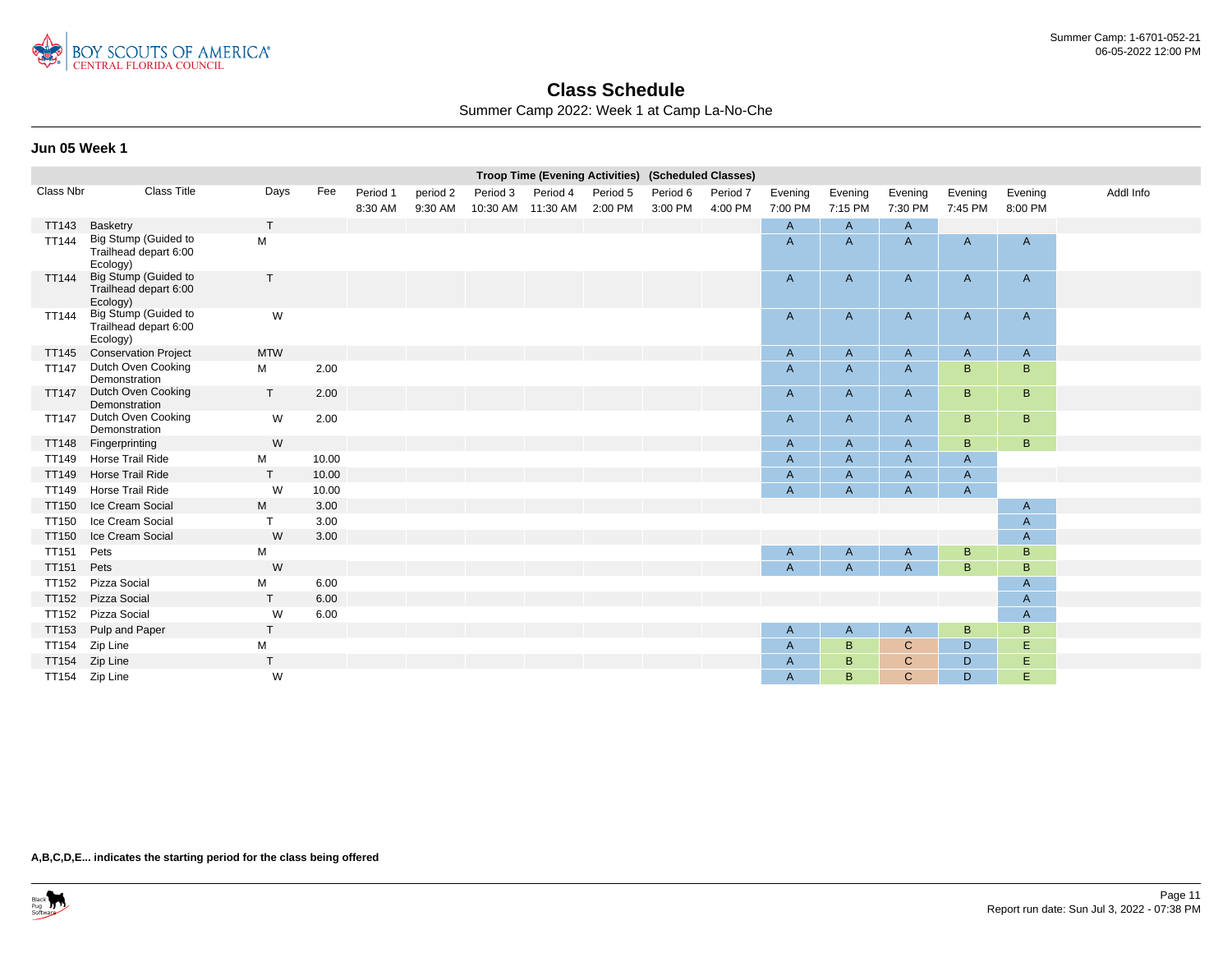

Summer Camp 2022: Week 2 at Camp La-No-Che

#### **Jun 12 Week 2**

|           |                          |              |       |                     |                     |                      | Summer Camp Adventure Camp (Scheduled Classes) |                       |                     |                     |                    |                    |                    |                    |                    |                  |
|-----------|--------------------------|--------------|-------|---------------------|---------------------|----------------------|------------------------------------------------|-----------------------|---------------------|---------------------|--------------------|--------------------|--------------------|--------------------|--------------------|------------------|
| Class Nbr | Class Title              | Days         | Fee   | Period 1<br>8:30 AM | period 2<br>9:30 AM | Period 3<br>10:30 AM | Period 4<br>11:30 AM                           | Period 5<br>$2:00$ PM | Period 6<br>3:00 PM | Period 7<br>4:00 PM | Evening<br>7:00 PM | Evening<br>7:15 PM | Evening<br>7:30 PM | Evening<br>7:45 PM | Evening<br>8:00 PM | Addl Info        |
|           | SCAC1 ATV 14-15 year old | <b>MTWRF</b> |       | $\mathsf{A}$        | $\overline{A}$      | $\mathsf{A}$         |                                                | B.                    | <b>B</b>            | B                   |                    |                    |                    |                    |                    | <b>Addl Info</b> |
|           | SCAC5 ATV 16 and older   | <b>MTWRF</b> |       | $\mathsf{A}$        | $\overline{A}$      | $\mathsf{A}$         |                                                | в                     | B.                  | B                   |                    |                    |                    |                    |                    | <b>Addl Info</b> |
|           | SCAC2 Climbing           | <b>MTWRF</b> |       | $\mathsf{A}$        | $\mathsf{A}$        | B                    | B                                              |                       |                     |                     |                    |                    |                    |                    |                    |                  |
|           | SCAC3 Horsemanship       | <b>MTWRF</b> | 90.00 | A                   | $\mathsf{A}$        | B                    | B                                              |                       | C                   |                     |                    |                    |                    |                    |                    |                  |
|           | SCAC4 Project COPE       | <b>MTWRF</b> |       |                     |                     |                      |                                                |                       |                     |                     |                    |                    |                    |                    |                    |                  |

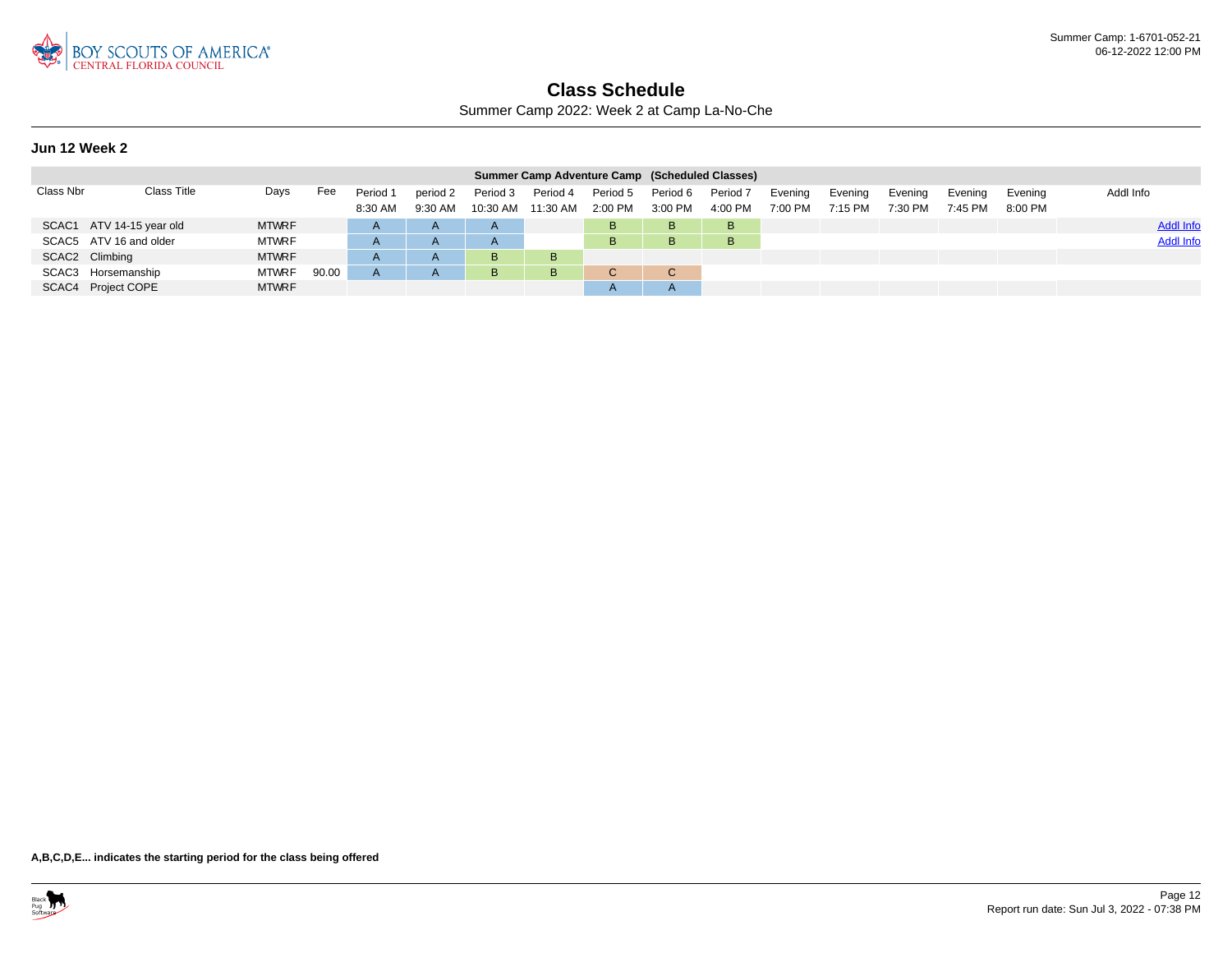

Summer Camp 2022: Week 2 at Camp La-No-Che

#### **Jun 12 Week 2**

|                   |                                                     |              |        |              |              |              | <b>Summer Camp Aquatics (Scheduled Classes)</b> |          |              |              |         |         |         |         |         |           |
|-------------------|-----------------------------------------------------|--------------|--------|--------------|--------------|--------------|-------------------------------------------------|----------|--------------|--------------|---------|---------|---------|---------|---------|-----------|
| Class Nbr         | Class Title                                         | Days         | Fee    | Period 1     | period 2     | Period 3     | Period 4                                        | Period 5 | Period 6     | Period 7     | Evening | Evening | Evening | Evening | Evening | Addl Info |
|                   |                                                     |              |        | 8:30 AM      | 9:30 AM      | 10:30 AM     | 11:30 AM                                        | 2:00 PM  | 3:00 PM      | 4:00 PM      | 7:00 PM | 7:15 PM | 7:30 PM | 7:45 PM | 8:00 PM |           |
| SCA21             | Aquatics Supervision -<br>Paddle Craft Safely       | <b>MTWRF</b> | 5.00   |              | A            | A            | $\mathsf{A}$                                    |          |              |              |         |         |         |         |         |           |
| SCA22             | Aquatics Supervision -<br>Swimming and Water Rescue | <b>MTWRF</b> | 5.00   |              |              |              |                                                 | A        | A            | $\mathsf{A}$ |         |         |         |         |         |           |
| SCA4              | <b>Boatswains Sailing</b>                           | <b>MTWRF</b> |        |              |              |              |                                                 | A        | $\mathsf{A}$ |              |         |         |         |         |         |           |
| SCA20             | <b>BSA Lifeguard</b>                                | <b>MTWRF</b> | 100.00 |              | $\mathsf{A}$ | $\mathsf{A}$ | $\mathsf{A}$                                    | A        | $\mathsf{A}$ | $\mathsf{A}$ |         |         |         |         |         |           |
| SCA16             | <b>BSA Stand Up</b><br>Paddleboarding               | <b>MTWRF</b> |        | A            | B            |              | $\mathsf{C}$                                    | D        |              | E            |         |         |         |         |         |           |
| SCA6              | Canoeing                                            | <b>MTWRF</b> |        |              | A            | A            |                                                 | B        | B            |              |         |         |         |         |         |           |
| SCA5              | Captain's Advanced Sailing                          | <b>MTWRF</b> |        |              |              |              |                                                 | A        | $\mathsf{A}$ |              |         |         |         |         |         |           |
| SCA <sub>15</sub> | <b>Instructional Swim</b>                           | <b>MTWRF</b> |        |              | A            |              | B                                               |          |              |              |         |         |         |         |         |           |
| SCA7              | Kayaking                                            | <b>MTWRF</b> |        | A            | B            | $\mathsf{C}$ |                                                 |          | D            | E            |         |         |         |         |         |           |
| SCA8              | Lifesaving                                          | <b>MTWRF</b> |        |              | A            | A            |                                                 | B        | B            |              |         |         |         |         |         |           |
| SCA3              | Mates Small-Boat Sailing                            | <b>MTWRF</b> |        |              |              | A            | A                                               | B        | B.           |              |         |         |         |         |         |           |
| SCA <sub>18</sub> | Mile Swim BSA                                       | <b>MTWRF</b> |        | A            |              |              |                                                 |          |              |              |         |         |         |         |         |           |
| SCA10             | Motorboating                                        | <b>MTWRF</b> |        | A            | B            | $\mathsf{C}$ | D                                               | E.       |              | F.           |         |         |         |         |         |           |
| SCA17             | Rowing                                              | <b>MTWRF</b> |        | A            |              |              | B                                               |          |              |              |         |         |         |         |         |           |
| SCA19             | Snorkeling BSA                                      | <b>MTWRF</b> |        | $\mathsf{A}$ |              |              | B.                                              |          |              | $\mathbf C$  |         |         |         |         |         |           |
|                   | SCA12 Swimming                                      | <b>MTWRF</b> |        |              | $\mathsf{A}$ | B            | $\mathsf{C}$                                    | D        | E.           | F            |         |         |         |         |         |           |
|                   | SCA13 Water Sports                                  | <b>MTWRF</b> |        | A            | B            | $\mathsf{C}$ | D                                               |          | E.           | F            |         |         |         |         |         |           |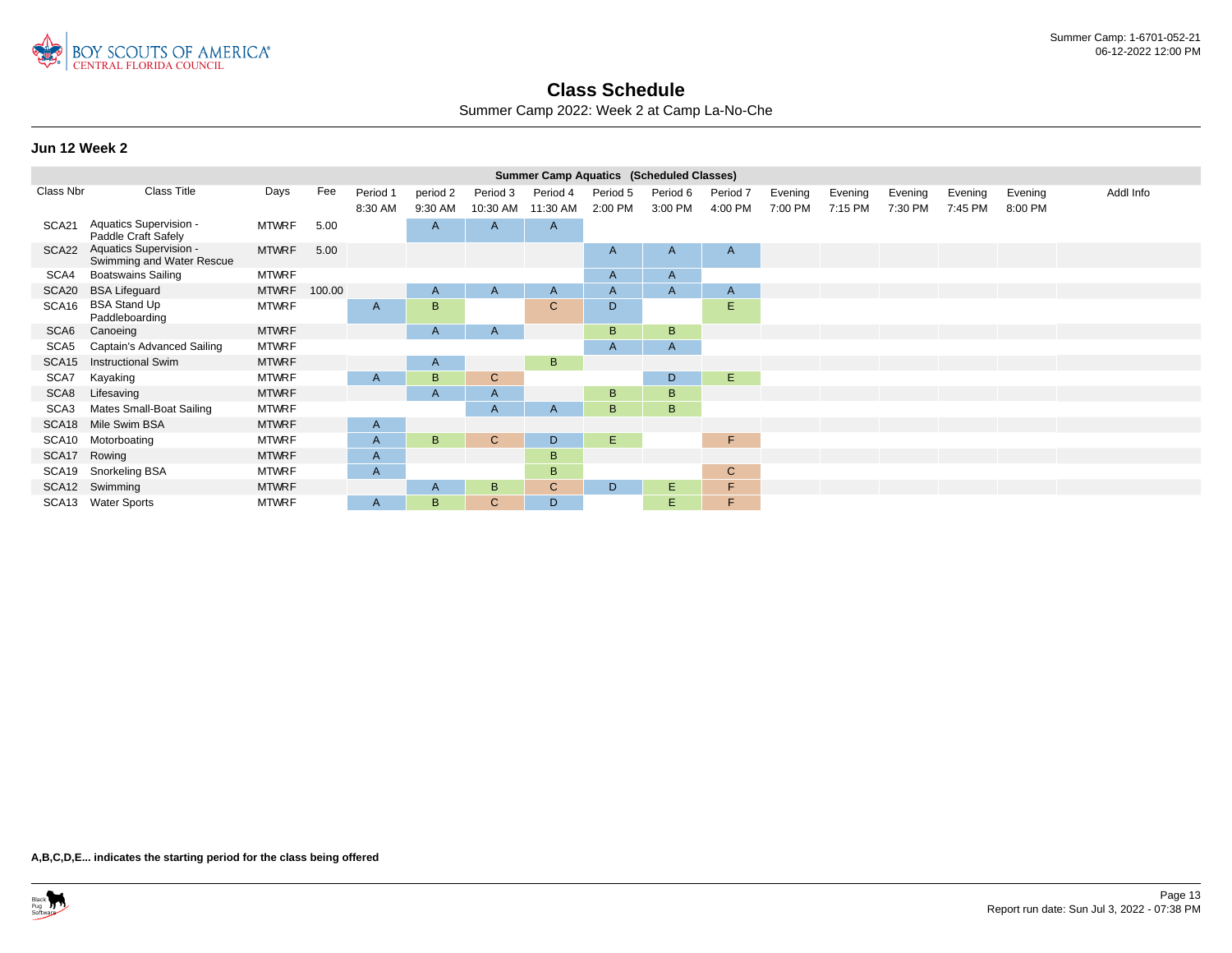

Summer Camp 2022: Week 2 at Camp La-No-Che

#### **Jun 12 Week 2**

|                   |                                   |              |     |          |              |                   | Summer Camp Ecology (Scheduled Classes) |              |              |              |         |         |         |         |         |           |
|-------------------|-----------------------------------|--------------|-----|----------|--------------|-------------------|-----------------------------------------|--------------|--------------|--------------|---------|---------|---------|---------|---------|-----------|
| Class Nbr         | Class Title                       | Days         | Fee | Period 1 | period 2     | Period 3          | Period 4                                | Period 5     | Period 6     | Period 7     | Evening | Evening | Evening | Evening | Evening | Addl Info |
|                   |                                   |              |     | 8:30 AM  | 9:30 AM      | 10:30 AM 11:30 AM |                                         | 2:00 PM      | 3:00 PM      | 4:00 PM      | 7:00 PM | 7:15 PM | 7:30 PM | 7:45 PM | 8:00 PM |           |
| SCE <sub>1</sub>  | Animal Science                    | <b>MTWRF</b> |     |          |              | $\mathsf{A}$      |                                         | B            | C.           | D            |         |         |         |         |         |           |
| SCE <sub>10</sub> | Astronomy                         | <b>MTWRF</b> |     |          |              |                   | A                                       |              |              |              |         |         |         |         |         |           |
| SCE <sub>2</sub>  | Dog Care, Veterinary<br>Medicine  | <b>MTWRF</b> |     |          | $\mathsf{A}$ |                   | B                                       |              | $\sim$<br>U  | D            |         |         |         |         |         |           |
| SCE <sub>3</sub>  | <b>Environmental Science</b>      | <b>MTWRF</b> |     | A        | $\mathsf{A}$ |                   |                                         | B            | B            |              |         |         |         |         |         |           |
| SCE <sub>15</sub> | Fish and Wildlife<br>Management   | <b>MTWRF</b> |     | A        |              | B                 |                                         |              |              | $\mathbf{C}$ |         |         |         |         |         |           |
| SCE14             | Forestry                          | <b>MTWRF</b> |     |          |              |                   |                                         |              | $\mathsf{A}$ |              |         |         |         |         |         |           |
|                   | SCE13 Geology                     | <b>MTWRF</b> |     |          |              | $\mathsf{A}$      | B                                       |              |              | C.           |         |         |         |         |         |           |
|                   | SCE12 Reptile and Amphibian Study | <b>MTWRF</b> |     | A        |              | B                 |                                         | $\mathsf{C}$ |              | D            |         |         |         |         |         |           |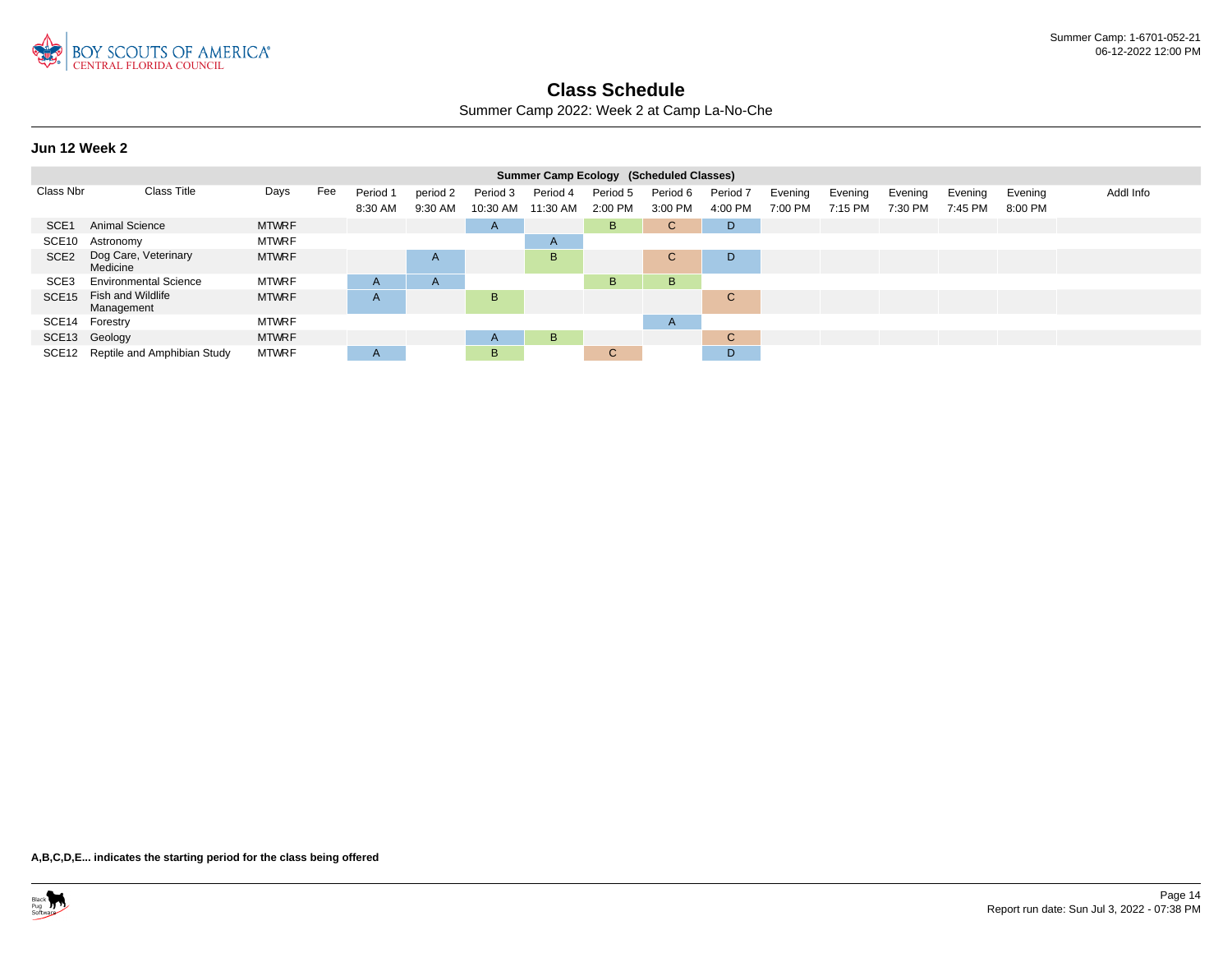

Summer Camp 2022: Week 2 at Camp La-No-Che

### **Jun 12 Week 2**

|                 |                                 |              |     |              |                |              | Summer Camp Handi/Health (Scheduled Classes) |              |          |                     |         |         |         |         |         |           |
|-----------------|---------------------------------|--------------|-----|--------------|----------------|--------------|----------------------------------------------|--------------|----------|---------------------|---------|---------|---------|---------|---------|-----------|
| Class Nbr       | <b>Class Title</b>              | Days         | Fee | Period 1     | period 2       | Period 3     | Period 4                                     | Period 5     | Period 6 | Period <sub>7</sub> | Evening | Evening | Evening | Evening | Evening | Addl Info |
|                 |                                 |              |     | 8:30 AM      | 9:30 AM        | 10:30 AM     | 11:30 AM                                     | 2:00 PM      | 3:00 PM  | 4:00 PM             | 7:00 PM | 7:15 PM | 7:30 PM | 7:45 PM | 8:00 PM |           |
|                 | SCHH1 Animation, Art            | <b>MTWRF</b> |     | $\mathsf{H}$ |                | B            |                                              | C.           |          |                     |         |         |         |         |         |           |
|                 | SCHH7 Emergency Preparedness    | <b>MTWRF</b> |     |              |                | $\mathsf{A}$ | $\mathsf{A}$                                 | B.           | B.       |                     |         |         |         |         |         |           |
|                 | SCHH5 Fire Safety, Safety       | <b>MTWRF</b> |     |              |                |              |                                              | $\mathsf{A}$ |          | B.                  |         |         |         |         |         |           |
| SCHH6 First Aid |                                 | <b>MTWRF</b> |     | A            | B.             |              | $\mathsf{C}$                                 |              |          | D.                  |         |         |         |         |         |           |
|                 | SCHH2 Leatherwork, Wood Carving | <b>MTWRF</b> |     | A            | $\overline{A}$ | B            | B                                            |              | C.       | C.                  |         |         |         |         |         |           |
|                 | <b>SCHH8</b> Personal Fitness   | <b>MTWRF</b> |     | $\mathsf{H}$ | $\mathsf{A}$   | B            | B.                                           |              |          |                     |         |         |         |         |         |           |
|                 | SCHH3 Photography               | <b>MTWRF</b> |     |              | $\mathsf{A}$   |              |                                              |              | B.       | $\mathbf{C}$        |         |         |         |         |         |           |
|                 | SCHH4 Pottery, Sculpture        | <b>MTWRF</b> |     |              |                | $\mathsf{A}$ | B                                            | $\mathbf{C}$ |          |                     |         |         |         |         |         |           |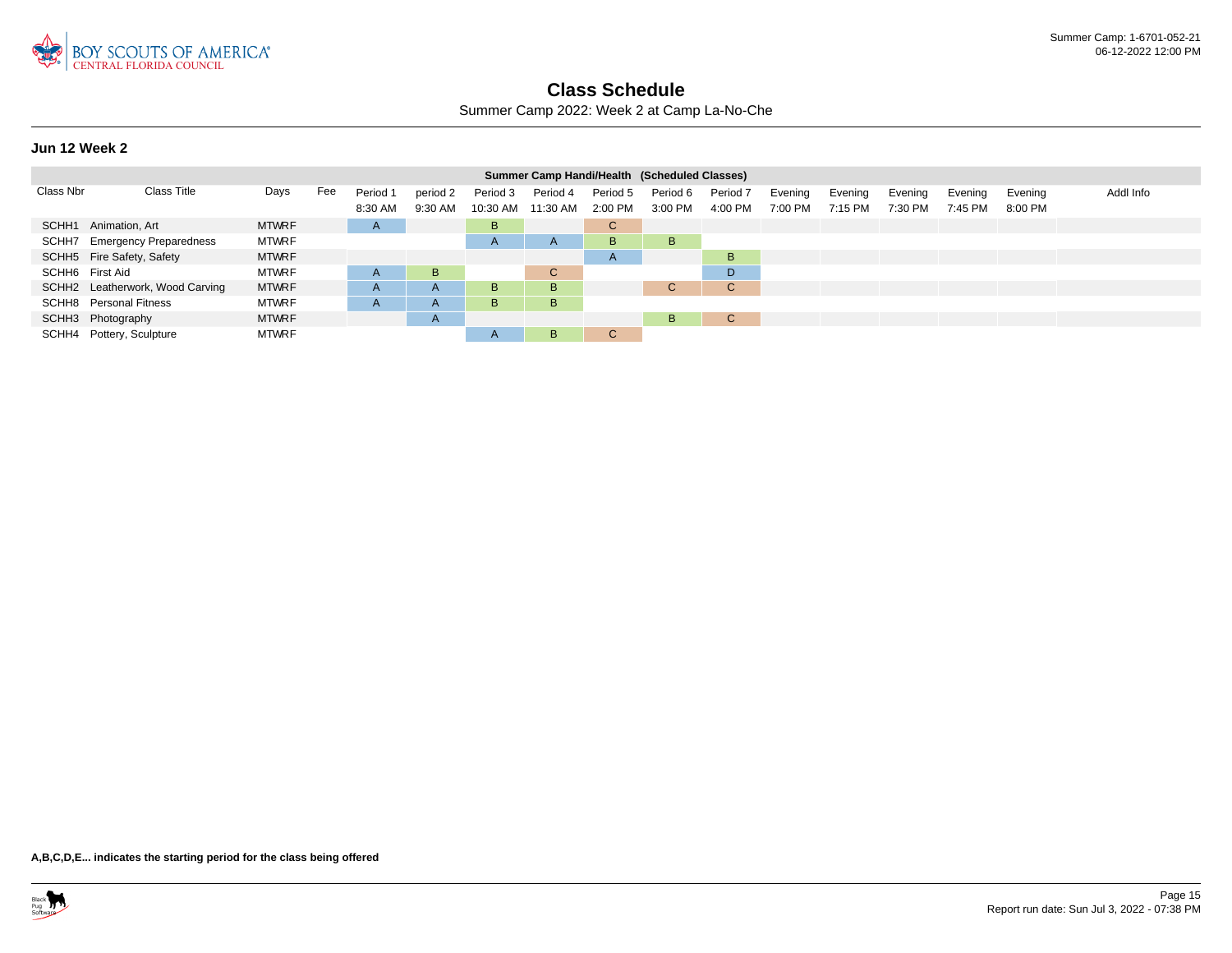

Summer Camp 2022: Week 2 at Camp La-No-Che

**Jun 12 Week 2**

|                  |                                    |              |     |              |                |          | Summer Camp Hobbies/Skills/STEM (Scheduled Classes) |              |          |          |         |         |         |         |         |           |
|------------------|------------------------------------|--------------|-----|--------------|----------------|----------|-----------------------------------------------------|--------------|----------|----------|---------|---------|---------|---------|---------|-----------|
| Class Nbr        | <b>Class Title</b>                 | Days         | Fee | Period 1     | period 2       | Period 3 | Period 4                                            | Period 5     | Period 6 | Period 7 | Evening | Evening | Evening | Evening | Evening | Addl Info |
|                  |                                    |              |     | 8:30 AM      | 9:30 AM        | 10:30 AM | 11:30 AM                                            | 2:00 PM      | 3:00 PM  | 4:00 PM  | 7:00 PM | 7:15 PM | 7:30 PM | 7:45 PM | 8:00 PM |           |
| hsS1             | Automotive Maintenance             | <b>MTWRF</b> |     | $\mathsf{A}$ | $\mathsf{A}$   | B        | B                                                   | $\mathsf{C}$ | C.       |          |         |         |         |         |         |           |
| hsS6             | Chemistry                          | <b>MTWRF</b> |     |              |                |          | $\mathsf{C}$                                        | A            |          | B        |         |         |         |         |         |           |
| hsS <sub>2</sub> | Chess                              | <b>MTWRF</b> |     |              | $\overline{A}$ |          | B                                                   |              | С        |          |         |         |         |         |         |           |
| hsS3             | Collections, Digital<br>Technology | <b>MTWRF</b> |     |              |                | A        |                                                     |              |          |          |         |         |         |         |         |           |
| hsS8             | Electricity                        | <b>MTWRF</b> |     | A            |                | B        |                                                     | $\mathsf{C}$ |          |          |         |         |         |         |         |           |
| hsS7             | Robotics                           | <b>MTWRF</b> |     |              | $\mathsf{A}$   |          | B                                                   |              | С        |          |         |         |         |         |         |           |
| hsS4             | Welding                            | <b>MTWRF</b> |     | $\mathsf{A}$ | A              | B.       | B                                                   |              |          |          |         |         |         |         |         |           |
| hsS <sub>5</sub> | Woodwork                           | <b>MTWRF</b> |     | $\mathsf{A}$ | A              | B        | B                                                   |              |          |          |         |         |         |         |         |           |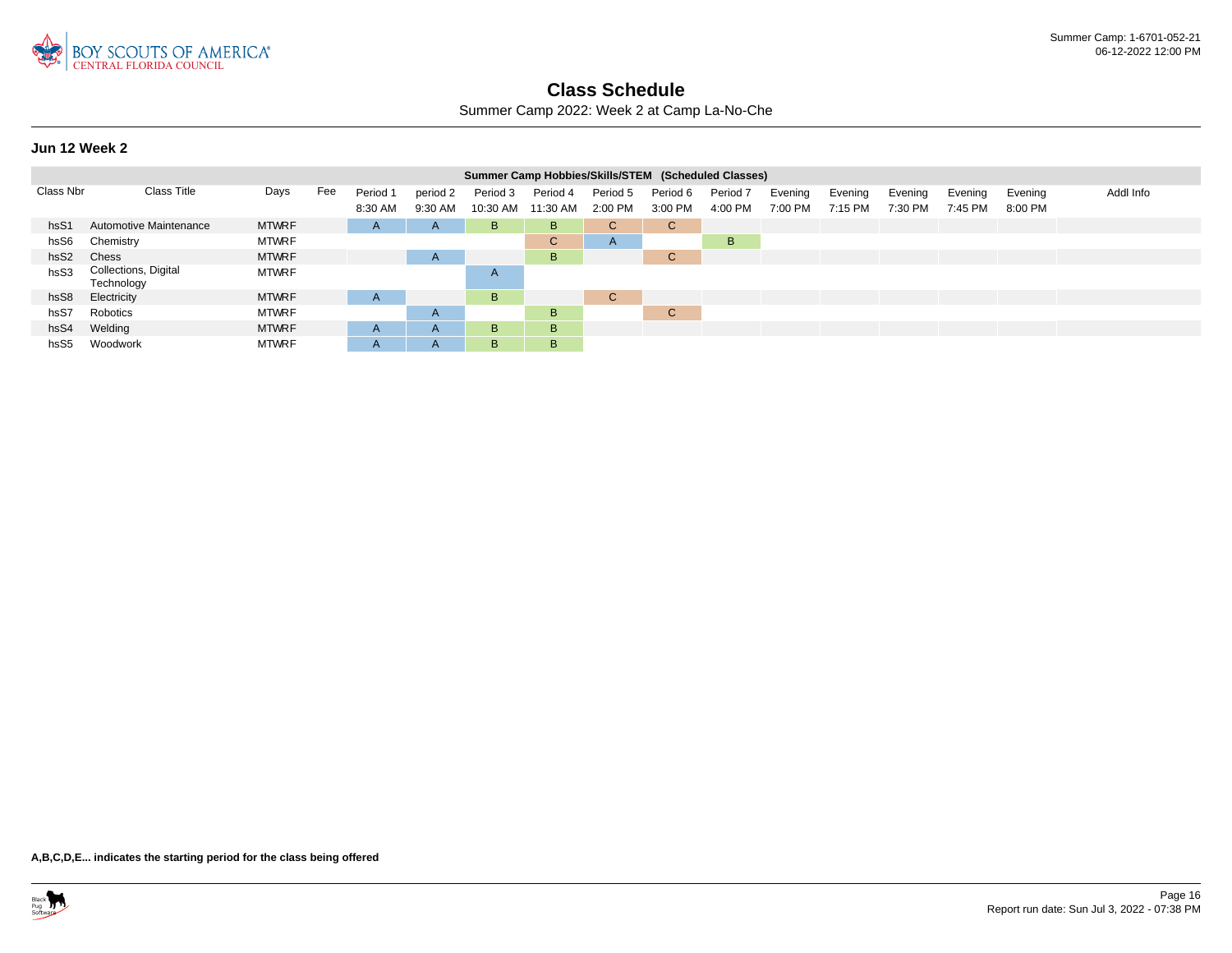

Summer Camp 2022: Week 2 at Camp La-No-Che

#### **Jun 12 Week 2**

|                |                                         |              |       |          |              |              | Summer Camp Native American (Scheduled Classes) |              |              |                     |         |         |         |         |         |           |
|----------------|-----------------------------------------|--------------|-------|----------|--------------|--------------|-------------------------------------------------|--------------|--------------|---------------------|---------|---------|---------|---------|---------|-----------|
| Class Nbr      | Class Title                             | Days         | Fee   | Period 1 | period 2     | Period 3     | Period 4                                        | Period 5     | Period 6     | Period <sub>7</sub> | Evening | Evening | Evening | Evening | Evening | Addl Info |
|                |                                         |              |       | 8:30 AM  | 9:30 AM      | $10:30$ AM   | 11:30 AM                                        | $2:00$ PM    | 3:00 PM      | 4:00 PM             | 7:00 PM | 7:15 PM | 7:30 PM | 7:45 PM | 8:00 PM |           |
| SCNA11         | American Cultures, American<br>Heritage | <b>MTWRF</b> |       |          |              |              |                                                 | $\mathsf{A}$ |              |                     |         |         |         |         |         |           |
|                | SCNA2 Archaeology                       | <b>MTWRF</b> |       | A        | $\mathsf{A}$ | B            | B                                               |              | C.           | $\mathbf{C}$        |         |         |         |         |         |           |
|                | SCNA3 Indian Lore                       | <b>MTWRF</b> |       | A        |              |              |                                                 | B.           |              | $\mathbf{C}$        |         |         |         |         |         |           |
|                | SCNA10 Primitive Cooking                | <b>MTWRF</b> | 60.00 |          |              |              |                                                 | A            | $\mathsf{H}$ |                     |         |         |         |         |         |           |
|                | SCNA8 Scouting Heritage                 | <b>MTWRF</b> |       |          |              |              |                                                 | $\mathsf{A}$ |              |                     |         |         |         |         |         |           |
| SCNA12 Textile |                                         | <b>MTWRF</b> |       |          |              |              |                                                 |              |              | $\mathsf{A}$        |         |         |         |         |         |           |
| SCNA7          | Woodsman                                | <b>MTWRF</b> |       | A        | $\mathsf{A}$ | $\mathsf{A}$ |                                                 |              |              |                     |         |         |         |         |         |           |

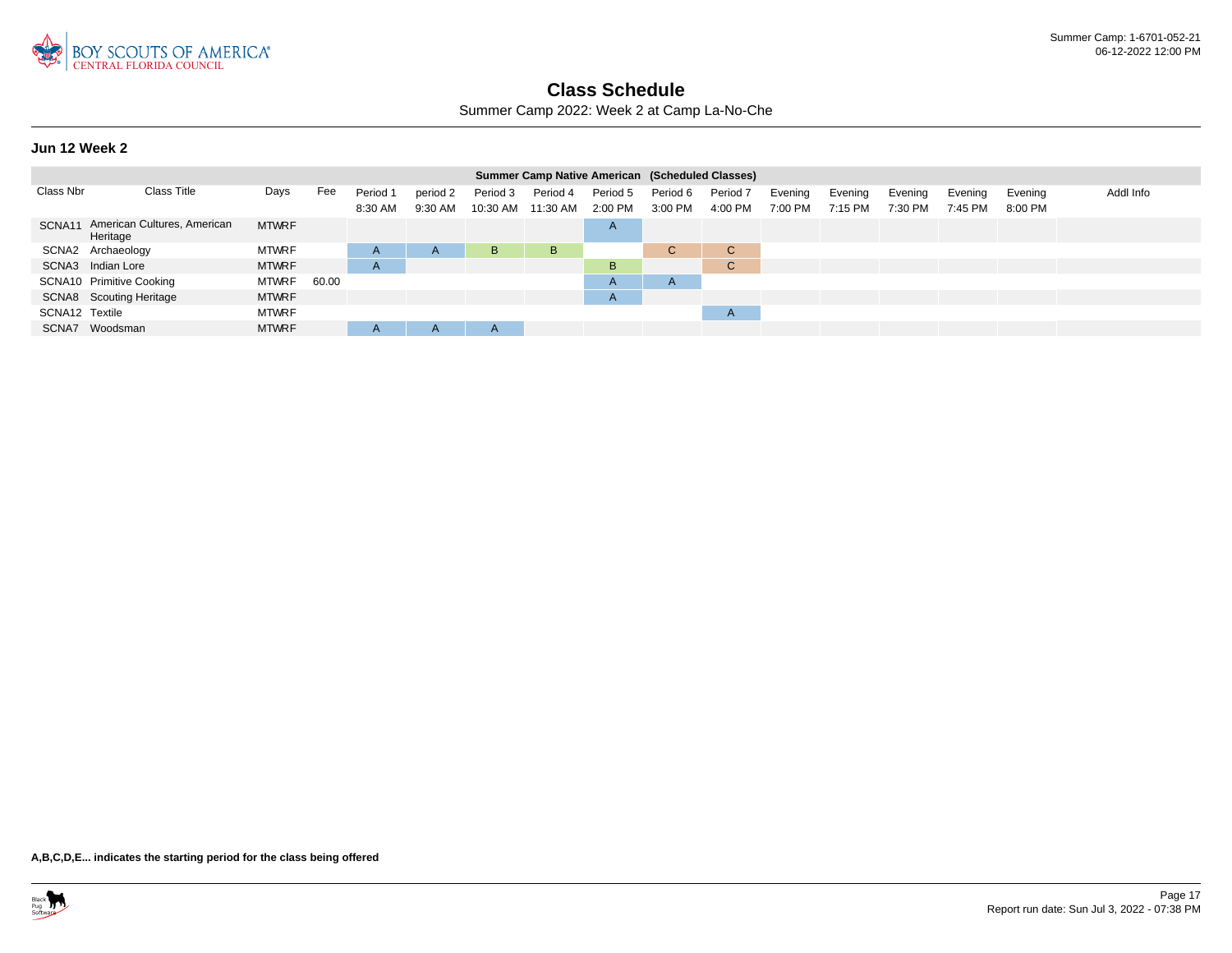

Summer Camp 2022: Week 2 at Camp La-No-Che

#### **Jun 12 Week 2**

|                  |                                 |              |     |              |              |              | Summer Camp Outdoor Skills (Scoutcraft) (Scheduled Classes) |          |              |          |         |         |         |         |         |           |
|------------------|---------------------------------|--------------|-----|--------------|--------------|--------------|-------------------------------------------------------------|----------|--------------|----------|---------|---------|---------|---------|---------|-----------|
| Class Nbr        | Class Title                     | Days         | Fee | Period 1     | period 2     | Period 3     | Period 4                                                    | Period 5 | Period 6     | Period 7 | Evening | Evening | Evening | Evenina | Evening | Addl Info |
|                  |                                 |              |     | 8:30 AM      | 9:30 AM      |              | 10:30 AM  11:30 AM                                          | 2:00 PM  | 3:00 PM      | 4:00 PM  | 7:00 PM | 7:15 PM | 7:30 PM | 7:45 PM | 8:00 PM |           |
|                  | SCS12 Backpacking               | <b>MTWRF</b> |     | $\mathsf{A}$ |              |              |                                                             |          |              | B        |         |         |         |         |         |           |
| SCS <sub>1</sub> | Camping                         | <b>MTWRF</b> |     | A            | $\mathsf{A}$ |              | B.                                                          | B        | C.           | C.       |         |         |         |         |         |           |
|                  | SCS2 Cooking                    | <b>MTWRF</b> |     |              | $\mathsf{A}$ | $\mathsf{A}$ |                                                             | B.       | в            |          |         |         |         |         |         |           |
| SCS11 Fishing    |                                 | <b>MTWRF</b> |     |              | $\mathsf{A}$ | B            | B.                                                          |          |              |          |         |         |         |         |         |           |
|                  | SCS4 Orienteering               | <b>MTWRF</b> |     |              |              | $\mathsf{A}$ | $\mathsf{A}$                                                |          |              |          |         |         |         |         |         |           |
|                  | SCS5 Pioneering                 | <b>MTWRF</b> |     |              |              |              |                                                             |          | $\mathsf{A}$ | A        |         |         |         |         |         |           |
|                  | SCS13 Signs, Signals, and Codes | <b>MTWRF</b> |     | $\mathsf{A}$ |              |              |                                                             |          |              | B        |         |         |         |         |         |           |

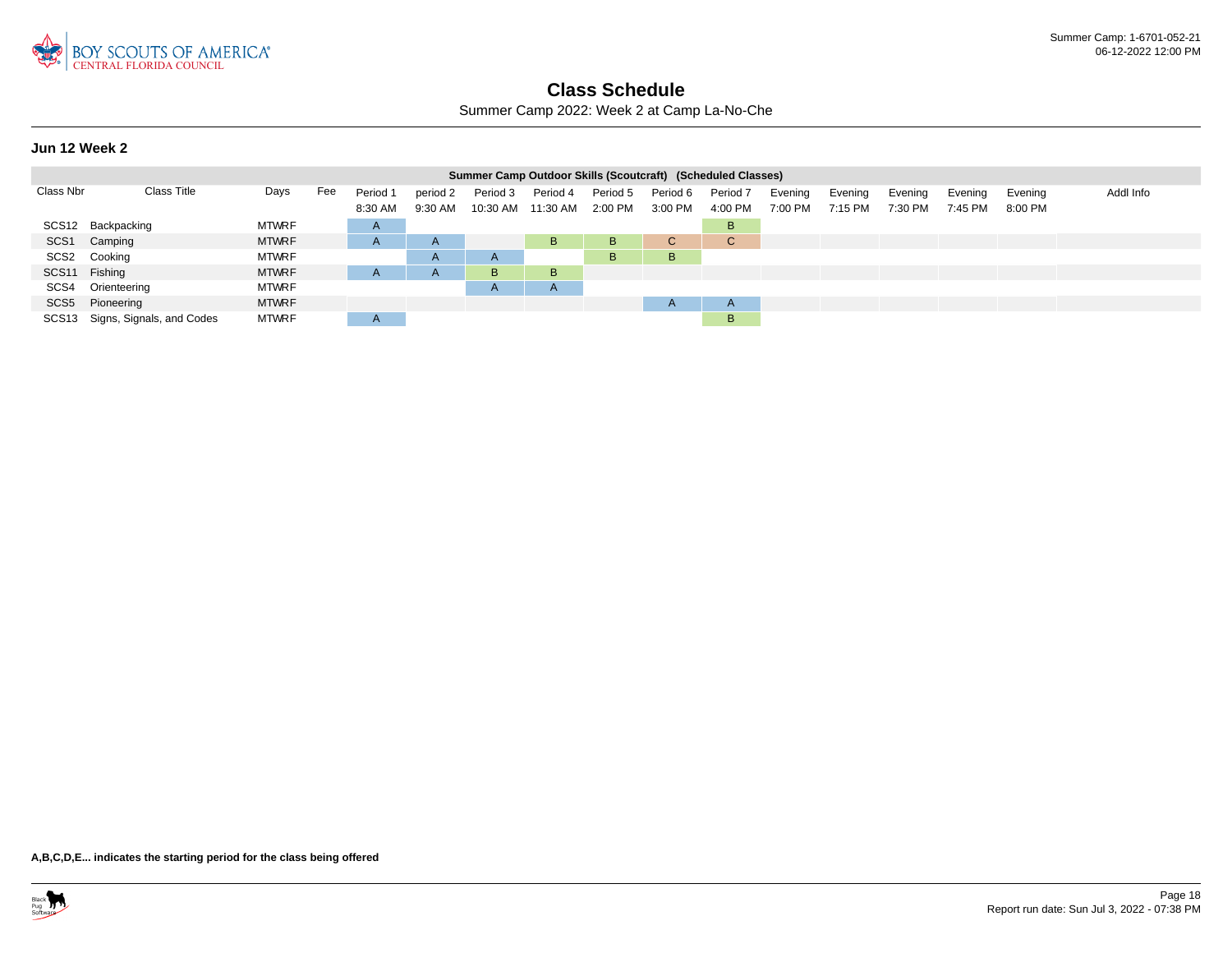

Summer Camp 2022: Week 2 at Camp La-No-Che

#### **Jun 12 Week 2**

|               |                                                       |              |     |                     |                     |                      | <b>Summer Camp Shooting Sports (Scheduled Classes)</b> |                       |                     |                     |                    |                    |                    |                    |                    |           |
|---------------|-------------------------------------------------------|--------------|-----|---------------------|---------------------|----------------------|--------------------------------------------------------|-----------------------|---------------------|---------------------|--------------------|--------------------|--------------------|--------------------|--------------------|-----------|
| Class Nbr     | Class Title                                           | Days         | Fee | Period 1<br>8:30 AM | period 2<br>9:30 AM | Period 3<br>10:30 AM | Period 4<br>11:30 AM                                   | Period 5<br>$2:00$ PM | Period 6<br>3:00 PM | Period 7<br>4:00 PM | Evening<br>7:00 PM | Evening<br>7:15 PM | Evening<br>7:30 PM | Evening<br>7:45 PM | Evening<br>8:00 PM | Addl Info |
|               | SCSS4 Action Archery                                  | <b>MTWRF</b> |     |                     |                     | $\overline{A}$       | $\mathsf{A}$                                           |                       |                     |                     |                    |                    |                    |                    |                    |           |
| SCSS1 Archery |                                                       | <b>MTWRF</b> |     |                     | $\mathsf{A}$        |                      |                                                        | B.                    | в                   |                     |                    |                    |                    |                    |                    |           |
|               | SCSS2 Rifle Shooting (Option A -<br>Modern Cartridge) | <b>MTWRF</b> |     |                     | $\mathsf{A}$        |                      |                                                        | B.                    | B                   |                     |                    |                    |                    |                    |                    |           |
|               | SCSS3 Shotgun Shooting                                | <b>MTWRF</b> |     |                     | A                   |                      |                                                        | B                     | В                   |                     |                    |                    |                    |                    |                    |           |

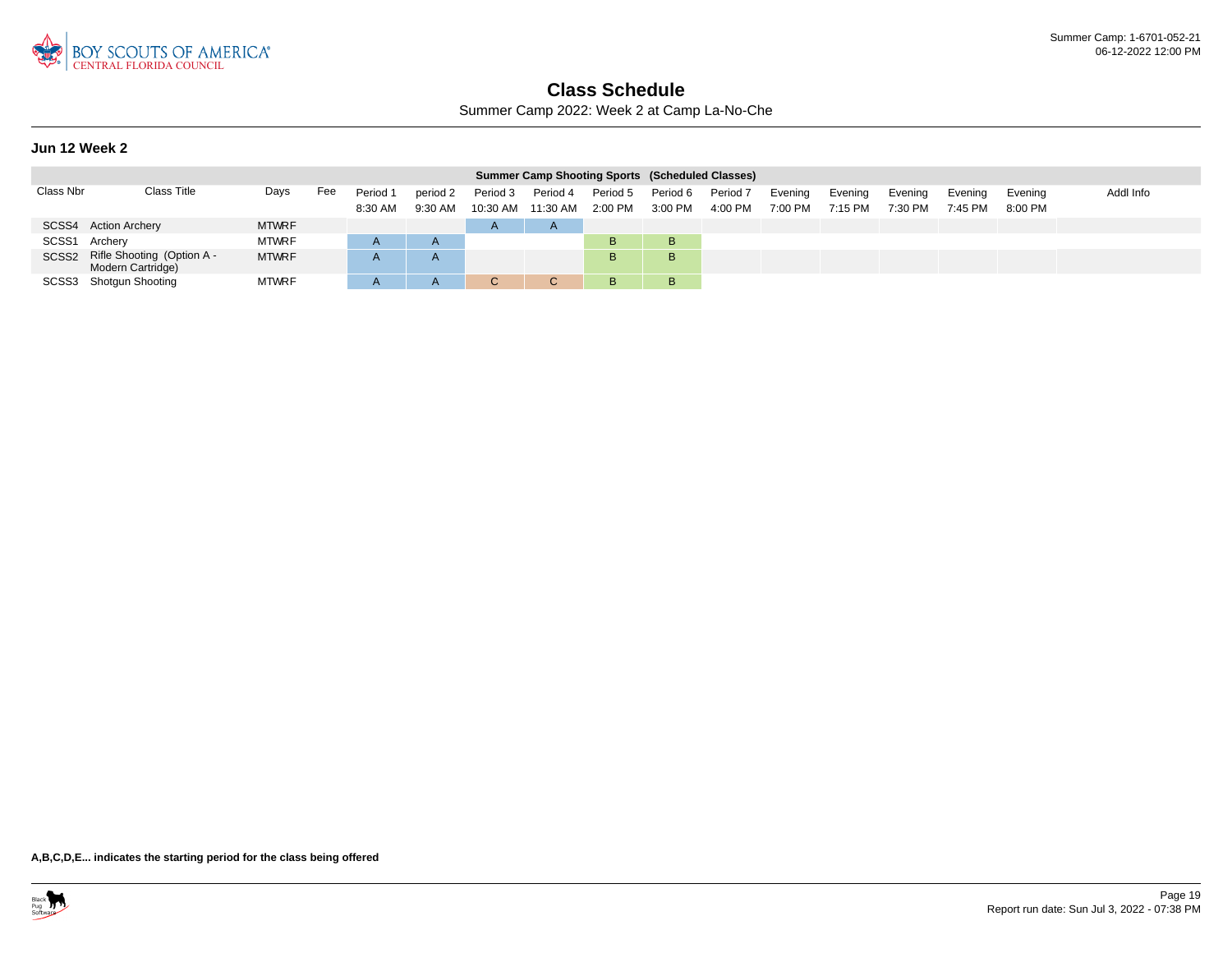

Summer Camp 2022: Week 2 at Camp La-No-Che

#### **Jun 12 Week 2**

|                  |                                               |              |     |          |              |            |                    |          | Summer Camp Trailblazers (Scheduled Classes) |          |         |         |         |         |           |           |
|------------------|-----------------------------------------------|--------------|-----|----------|--------------|------------|--------------------|----------|----------------------------------------------|----------|---------|---------|---------|---------|-----------|-----------|
| Class Nbr        | Class Title                                   | Days         | Fee | Period 1 | period 2     | Period 3   | Period 4           | Period 5 | Period 6                                     | Period 7 | Evening | Evening | Evening | Evening | Evening   | Addl Info |
|                  |                                               |              |     | 8:30 AM  | $9:30$ AM    |            | 10:30 AM  11:30 AM | 2:00 PM  | 3:00 PM                                      | 4:00 PM  | 7:00 PM | 7:15 PM | 7:30 PM | 7:45 PM | $8:00$ PM |           |
| SCT <sub>3</sub> | Rank: First Class (Vanguard)                  | <b>MTWRF</b> |     |          |              |            |                    | B        |                                              |          |         |         |         |         |           |           |
| SCT <sub>1</sub> | Rank: Scout, Rank:<br>Tenderfoot (Pathfinder) | <b>MTWRF</b> |     |          | $\mathsf{A}$ | B          | B                  | $\sim$   | $\sim$<br>$\bullet$                          |          |         |         |         |         |           |           |
| SCT <sub>2</sub> | Rank: Second Class<br>(Voyager)               | <b>MTWRF</b> |     |          |              | $\sqrt{ }$ |                    | B.       |                                              |          |         |         |         |         |           |           |

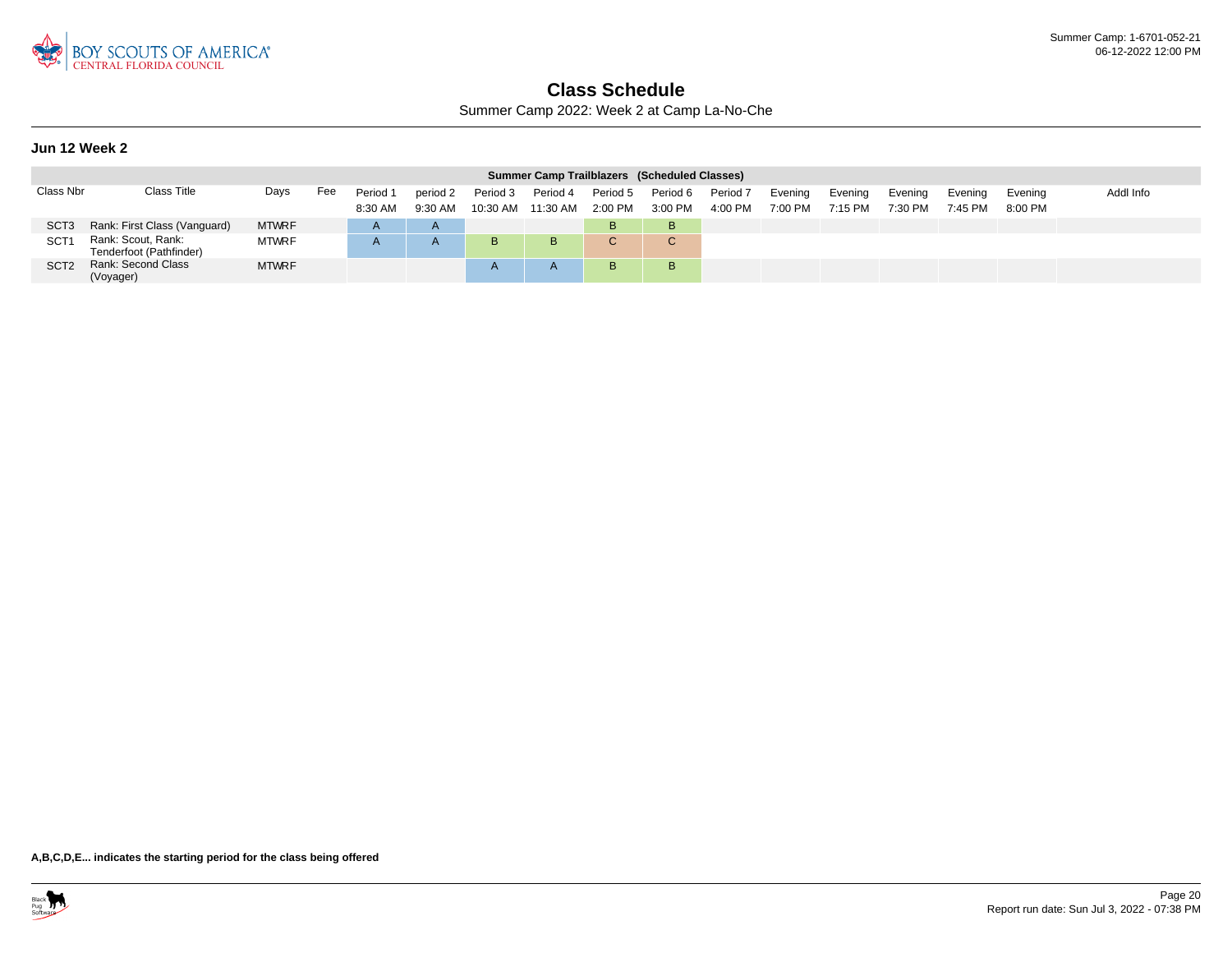

Summer Camp 2022: Week 2 at Camp La-No-Che

#### **Jun 12 Week 2**

|                    |                                                     |              |        |                     |                     | Summer Camp Adult Leader Training/Activities (Scheduled Classes) |                      |                     |                     |                     |                    |                    |                    |                    |                    |           |
|--------------------|-----------------------------------------------------|--------------|--------|---------------------|---------------------|------------------------------------------------------------------|----------------------|---------------------|---------------------|---------------------|--------------------|--------------------|--------------------|--------------------|--------------------|-----------|
| Class Nbr          | <b>Class Title</b>                                  | Days         | Fee    | Period 1<br>8:30 AM | period 2<br>9:30 AM | Period 3<br>10:30 AM                                             | Period 4<br>11:30 AM | Period 5<br>2:00 PM | Period 6<br>3:00 PM | Period 7<br>4:00 PM | Evening<br>7:00 PM | Evening<br>7:15 PM | Evening<br>7:30 PM | Evening<br>7:45 PM | Evening<br>8:00 PM | Addl Info |
| scal15             | Aquatics Supervision -<br>Paddle Craft Safely       | <b>MTWRF</b> |        |                     | A                   | $\mathsf{A}$                                                     | $\mathsf{A}$         |                     |                     |                     |                    |                    |                    |                    |                    |           |
| scal16             | Aquatics Supervision -<br>Swimming and Water Rescue | <b>MTWRF</b> |        |                     |                     |                                                                  |                      | A                   | A                   | $\mathsf{A}$        |                    |                    |                    |                    |                    |           |
| scal12             | <b>Archery Shooting</b>                             | R            |        |                     |                     |                                                                  |                      |                     |                     | $\mathsf{A}$        |                    |                    |                    |                    |                    |           |
| scal17             | ATV ADV Afternoon                                   | <b>MTWRF</b> |        |                     |                     |                                                                  |                      | A                   | A                   | $\mathsf{A}$        |                    |                    |                    |                    |                    |           |
| scal18             | ATV ADV Morning                                     | <b>MTWRF</b> |        | A                   | A                   | $\mathsf{A}$                                                     |                      |                     |                     |                     |                    |                    |                    |                    |                    |           |
| scal <sub>21</sub> | <b>BSA Lifeguard</b>                                | <b>MTWRF</b> | 100.00 |                     | A                   | $\mathsf{A}$                                                     | A                    | A                   | A                   | A                   |                    |                    |                    |                    |                    |           |
| scal14             | Climbing                                            | F            |        |                     |                     | A                                                                |                      |                     |                     |                     |                    |                    |                    |                    |                    |           |
| scal1              | <b>IOLS</b>                                         | <b>MTWR</b>  |        |                     | A                   | A                                                                | A                    | A                   | A                   |                     |                    |                    |                    |                    |                    |           |
| scal9              | <b>Primitive Cooking</b>                            | <b>MTWRF</b> | 60.00  |                     |                     |                                                                  |                      | A                   | $\mathsf{A}$        |                     |                    |                    |                    |                    |                    |           |
| scal13             | Project COPE                                        | <b>MTWRF</b> |        |                     |                     |                                                                  |                      | A                   | $\mathsf{A}$        |                     |                    |                    |                    |                    |                    |           |
| scal10             | <b>Rifle Shooting</b>                               |              |        |                     |                     |                                                                  |                      |                     |                     | $\mathsf{A}$        |                    |                    |                    |                    |                    |           |
| scal11             | <b>Shotgun Shooting</b>                             | W            | 9.00   |                     |                     |                                                                  |                      |                     |                     | $\mathsf{A}$        |                    |                    |                    |                    |                    |           |
| scal20             | <b>Sunset Cruise</b>                                | М            |        |                     |                     |                                                                  |                      |                     |                     |                     |                    |                    |                    | A                  | A                  |           |
| scal20             | <b>Sunset Cruise</b>                                | $\mathsf{T}$ |        |                     |                     |                                                                  |                      |                     |                     |                     |                    |                    |                    | A                  | A                  |           |
| scal20             | <b>Sunset Cruise</b>                                | W            |        |                     |                     |                                                                  |                      |                     |                     |                     |                    |                    |                    | $\mathsf{A}$       | A                  |           |
| scal19             | Woodsmen                                            | <b>MTWRF</b> |        | A                   | A                   | A                                                                |                      |                     |                     |                     |                    |                    |                    |                    |                    |           |
|                    |                                                     |              |        |                     |                     |                                                                  |                      |                     |                     |                     |                    |                    |                    |                    |                    |           |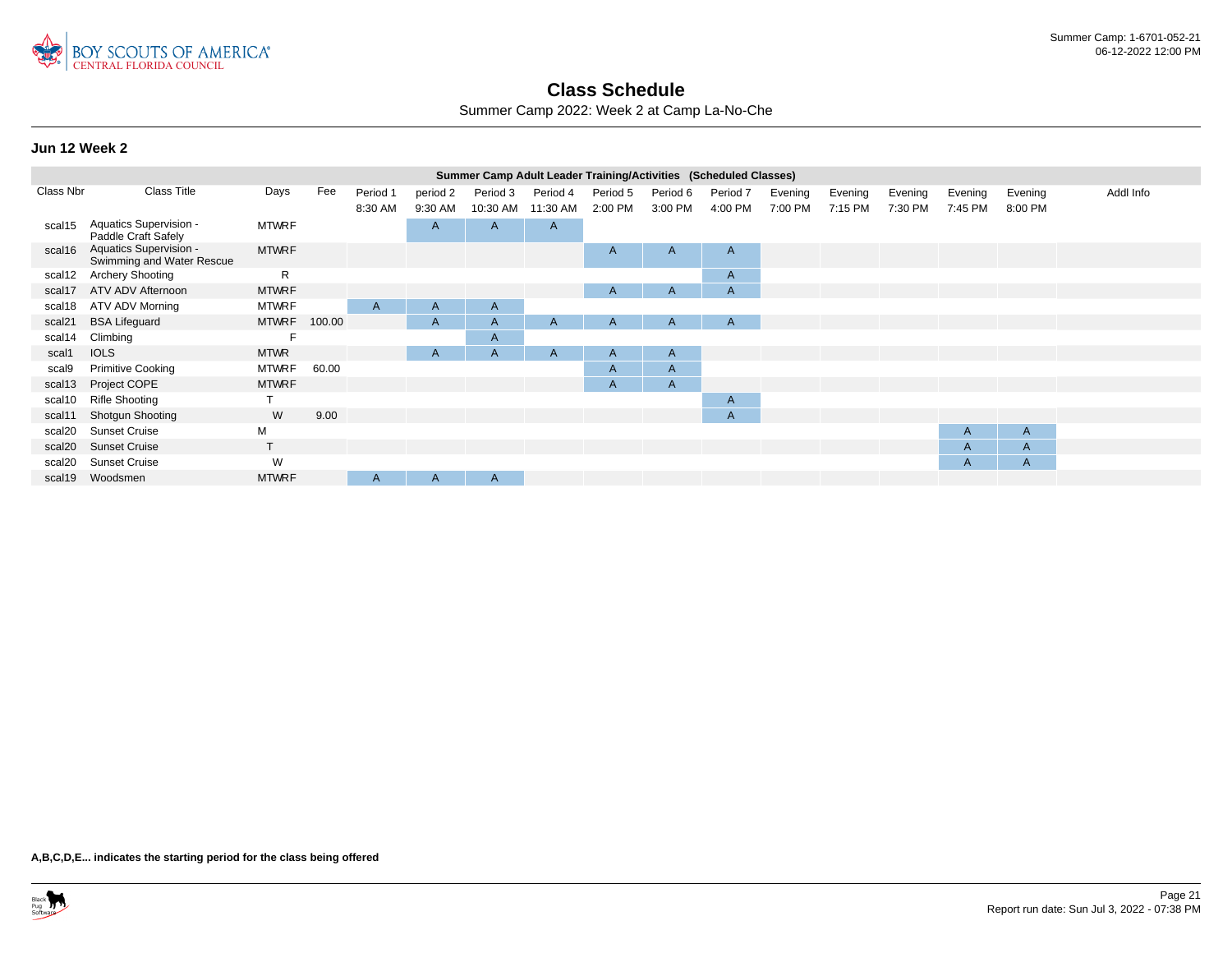

Summer Camp 2022: Week 2 at Camp La-No-Che

#### **Jun 12 Week 2**

|              |                                                           |              |       |          |          |                   | Troop Time (Evening Activities) (Scheduled Classes) |          |          |          |                |                           |                |              |              |           |
|--------------|-----------------------------------------------------------|--------------|-------|----------|----------|-------------------|-----------------------------------------------------|----------|----------|----------|----------------|---------------------------|----------------|--------------|--------------|-----------|
| Class Nbr    | <b>Class Title</b>                                        | Days         | Fee   | Period 1 | period 2 | Period 3          | Period 4                                            | Period 5 | Period 6 | Period 7 | Evening        | Evening                   | Evening        | Evening      | Evening      | Addl Info |
|              |                                                           |              |       | 8:30 AM  | 9:30 AM  | 10:30 AM 11:30 AM |                                                     | 2:00 PM  | 3:00 PM  | 4:00 PM  | 7:00 PM        | 7:15 PM                   | 7:30 PM        | 7:45 PM      | 8:00 PM      |           |
| TT158        | <b>Animal Science</b>                                     | <b>MTWRF</b> |       |          |          |                   |                                                     |          |          |          | A              | $\mathsf{A}$              | $\mathsf{A}$   | $\mathsf{A}$ |              |           |
| TT143        | Basketry                                                  | $\mathsf{T}$ |       |          |          |                   |                                                     |          |          |          | $\overline{A}$ | $\mathsf{A}$              | $\overline{A}$ |              |              |           |
| <b>TT144</b> | Big Stump (Guided to<br>Trailhead depart 6:00<br>Ecology) | M            |       |          |          |                   |                                                     |          |          |          | $\overline{A}$ | $\mathsf{A}$              | $\overline{A}$ | A            | $\mathsf{A}$ |           |
| <b>TT144</b> | Big Stump (Guided to<br>Trailhead depart 6:00<br>Ecology) | $\mathsf{T}$ |       |          |          |                   |                                                     |          |          |          | $\mathsf{A}$   | $\mathsf{A}$              | $\mathsf{A}$   | A            | $\mathsf{A}$ |           |
| TT144        | Big Stump (Guided to<br>Trailhead depart 6:00<br>Ecology) | W            |       |          |          |                   |                                                     |          |          |          | A              | $\mathsf{A}$              | $\mathsf{A}$   | A            | A            |           |
| TT163        | Canoeing                                                  | <b>MTWRF</b> |       |          |          |                   |                                                     |          |          |          | $\, {\bf B}$   | $\overline{A}$            | $\mathsf{A}$   | A            | A            |           |
| <b>TT162</b> | Chemistry                                                 | <b>MTWRF</b> |       |          |          |                   |                                                     |          |          |          |                |                           |                |              |              |           |
| TT156        | Chess                                                     | <b>MTWRF</b> |       |          |          |                   |                                                     |          |          |          | A              | $\overline{A}$            | $\mathsf{A}$   | A            |              |           |
| <b>TT157</b> | Climbing                                                  | <b>MTWRF</b> |       |          |          |                   |                                                     |          |          |          |                |                           |                |              |              |           |
| <b>TT145</b> | <b>Conservation Project</b>                               | <b>MTW</b>   |       |          |          |                   |                                                     |          |          |          | $\mathsf{A}$   | $\mathsf{A}$              | $\mathsf{A}$   | A            | $\mathsf{A}$ |           |
| TT165        | Cooking                                                   | <b>MTWRF</b> |       |          |          |                   |                                                     |          |          |          | B              | B                         | B              | B            |              |           |
| <b>TT147</b> | Dutch Oven Cooking<br>Demonstration                       | M            | 2.00  |          |          |                   |                                                     |          |          |          | $\overline{A}$ | $\mathsf{A}$              | $\mathsf{A}$   | B            | B            |           |
| <b>TT147</b> | Dutch Oven Cooking<br>Demonstration                       | $\mathsf{T}$ | 2.00  |          |          |                   |                                                     |          |          |          | $\mathsf{A}$   | $\mathsf{A}$              | $\mathsf{A}$   | B            | B            |           |
| <b>TT147</b> | Dutch Oven Cooking<br>Demonstration                       | W            | 2.00  |          |          |                   |                                                     |          |          |          | A              | $\mathsf{A}$              | $\mathsf{A}$   | B            | B            |           |
| TT148        | Fingerprinting                                            | W            |       |          |          |                   |                                                     |          |          |          | A              | $\mathsf{A}$              | $\mathsf{A}$   | B            | B            |           |
| TT161        | Forestry                                                  | <b>MTWRF</b> |       |          |          |                   |                                                     |          |          |          |                |                           |                |              | B            |           |
| <b>TT159</b> | Geology                                                   | <b>MTWRF</b> |       |          |          |                   |                                                     |          |          |          |                |                           |                |              |              |           |
| TT149        | Horse Trail Ride                                          | M            | 10.00 |          |          |                   |                                                     |          |          |          | $\mathsf{A}$   | A                         | $\mathsf{A}$   | A            |              |           |
| TT149        | Horse Trail Ride                                          | $\mathsf{T}$ | 10.00 |          |          |                   |                                                     |          |          |          | $\overline{A}$ | $\overline{A}$            | $\overline{A}$ | A            |              |           |
| TT149        | Horse Trail Ride                                          | W            | 10.00 |          |          |                   |                                                     |          |          |          | $\overline{A}$ | $\overline{A}$            | $\overline{A}$ | A            |              |           |
| TT166        | Horsemanship                                              | <b>MTWRF</b> | 90.00 |          |          |                   |                                                     |          |          |          |                |                           |                |              |              |           |
| <b>TT150</b> | Ice Cream Social                                          | M            | 3.00  |          |          |                   |                                                     |          |          |          |                |                           |                |              | A            |           |
| <b>TT150</b> | Ice Cream Social                                          | $\mathsf{T}$ | 3.00  |          |          |                   |                                                     |          |          |          |                |                           |                |              | A            |           |
| <b>TT150</b> | Ice Cream Social                                          | W            | 3.00  |          |          |                   |                                                     |          |          |          |                |                           |                |              | A            |           |
| TT167        | kayaking                                                  | <b>MTWRF</b> |       |          |          |                   |                                                     |          |          |          | $\mathsf{A}$   | A                         | $\mathsf{A}$   | A            | B            |           |
| <b>TT151</b> | Pets                                                      | M            |       |          |          |                   |                                                     |          |          |          | $\overline{A}$ | $\boldsymbol{\mathsf{A}}$ | $\overline{A}$ | B            | B            |           |
| <b>TT151</b> | Pets                                                      | W            |       |          |          |                   |                                                     |          |          |          | $\overline{A}$ | $\mathsf{A}$              | $\overline{A}$ | B            | B            |           |
| <b>TT152</b> | Pizza Social                                              | M            | 6.00  |          |          |                   |                                                     |          |          |          |                |                           |                |              | A            |           |
| <b>TT152</b> | Pizza Social                                              | T            | 6.00  |          |          |                   |                                                     |          |          |          |                |                           |                |              | A            |           |
|              | TT152 Pizza Social                                        | W            | 6.00  |          |          |                   |                                                     |          |          |          |                |                           |                |              | A            |           |
| TT153        | Pulp and Paper                                            | T.           |       |          |          |                   |                                                     |          |          |          | A              | $\mathsf{A}$              | $\mathsf{A}$   | B            | B            |           |
| TT164        | Robotics                                                  | <b>MTWRF</b> |       |          |          |                   |                                                     |          |          |          |                |                           |                |              |              |           |
| TT160        | <b>Water Sports</b>                                       | <b>MTWRF</b> |       |          |          |                   |                                                     |          |          |          |                |                           |                | A            | A            |           |
|              | TT154 Zip Line                                            | M            |       |          |          |                   |                                                     |          |          |          | A              | $\mathsf B$               | $\mathbf{C}$   | D.           | E            |           |
|              |                                                           |              |       |          |          |                   |                                                     |          |          |          |                |                           |                |              |              |           |

**A,B,C,D,E... indicates the starting period for the class being offered**

Black<br>Pug<br>Software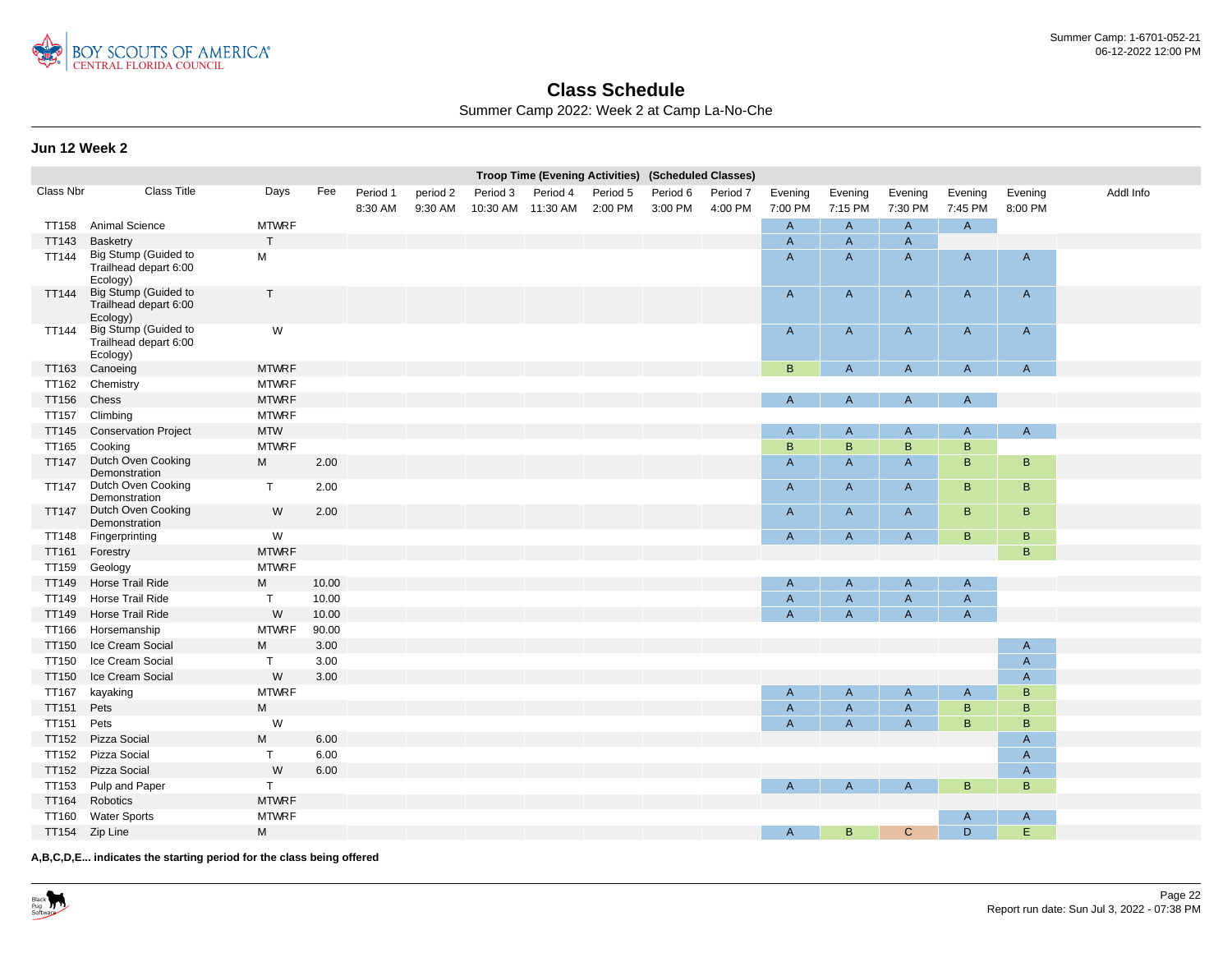

Summer Camp 2022: Week 2 at Camp La-No-Che

### **Jun 12 Week 2**

|                |             |      |     |          |           |                   | Troop Time (Evening Activities) (Scheduled Classes) |          |                   |                 |         |         |              |         |         |           |
|----------------|-------------|------|-----|----------|-----------|-------------------|-----------------------------------------------------|----------|-------------------|-----------------|---------|---------|--------------|---------|---------|-----------|
| Class Nbr      | Class Title | Days | Fee | Period 1 | period 2  | Period 3 Period 4 |                                                     | Period 5 | Period 6 Period 7 |                 | Evening | Evenina | Evenina      | Evenina | Evenina | Addl Info |
|                |             |      |     | 8:30 AM  | $9:30$ AM |                   |                                                     |          |                   | 4:00 PM 7:00 PM |         | 7:15 PM | 7:30 PM      | 7:45 PM | 8:00 PM |           |
| TT154 Zip Line |             |      |     |          |           |                   |                                                     |          |                   |                 |         | B       | $\mathbf{C}$ | D       |         |           |
| TT154 Zip Line |             | W    |     |          |           |                   |                                                     |          |                   |                 |         | B       | C.           | D.      |         |           |

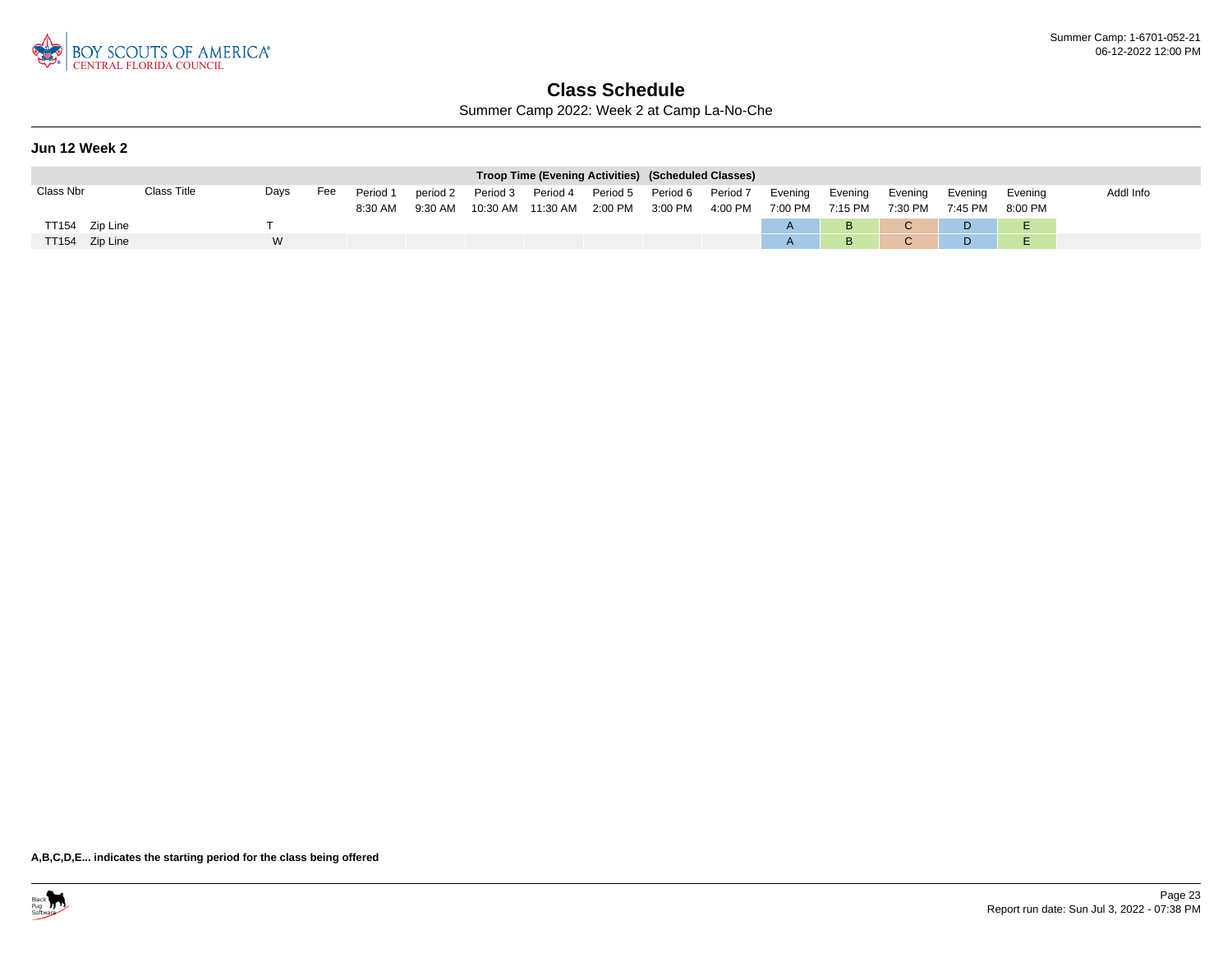

Summer Camp 2022: Week 3 at Camp La-No-Che

#### **Jun 19 Week 3**

|           |                          |              |       |                     |                       |                      | Summer Camp Adventure Camp (Scheduled Classes) |                       |                       |                       |                    |                    |                    |                    |                    |                  |
|-----------|--------------------------|--------------|-------|---------------------|-----------------------|----------------------|------------------------------------------------|-----------------------|-----------------------|-----------------------|--------------------|--------------------|--------------------|--------------------|--------------------|------------------|
| Class Nbr | Class Title              | Days         | Fee   | Period 1<br>8:30 AM | period 2<br>$9:30$ AM | Period 3<br>10:30 AM | Period 4<br>11:30 AM                           | Period 5<br>$2:00$ PM | Period 6<br>$3:00$ PM | Period 7<br>$4:00$ PM | Evening<br>7:00 PM | Evening<br>7:15 PM | Evening<br>7:30 PM | Evening<br>7:45 PM | Evenina<br>8:00 PM | Addl Info        |
|           | SCAC1 ATV 14-15 year old | <b>MTWRF</b> |       | $\mathsf{A}$        | $\mathsf{A}$          | $\mathsf{A}$         |                                                | в                     | B                     | B                     |                    |                    |                    |                    |                    | <b>Addl Info</b> |
|           | SCAC5 ATV 16 and older   | <b>MTWRF</b> |       |                     |                       | $\mathsf{A}$         |                                                | B.                    | B                     | B                     |                    |                    |                    |                    |                    | <b>Addl Info</b> |
|           | SCAC2 Climbing           | <b>MTWRF</b> |       |                     |                       | B                    | B                                              |                       |                       |                       |                    |                    |                    |                    |                    |                  |
|           | SCAC3 Horsemanship       | <b>MTWRF</b> | 90.00 |                     |                       | B                    | B                                              | $\sim$                | C                     |                       |                    |                    |                    |                    |                    |                  |
|           | SCAC4 Project COPE       | <b>MTWRF</b> |       |                     |                       |                      |                                                | ΓV.                   | $\mathsf{A}$          |                       |                    |                    |                    |                    |                    |                  |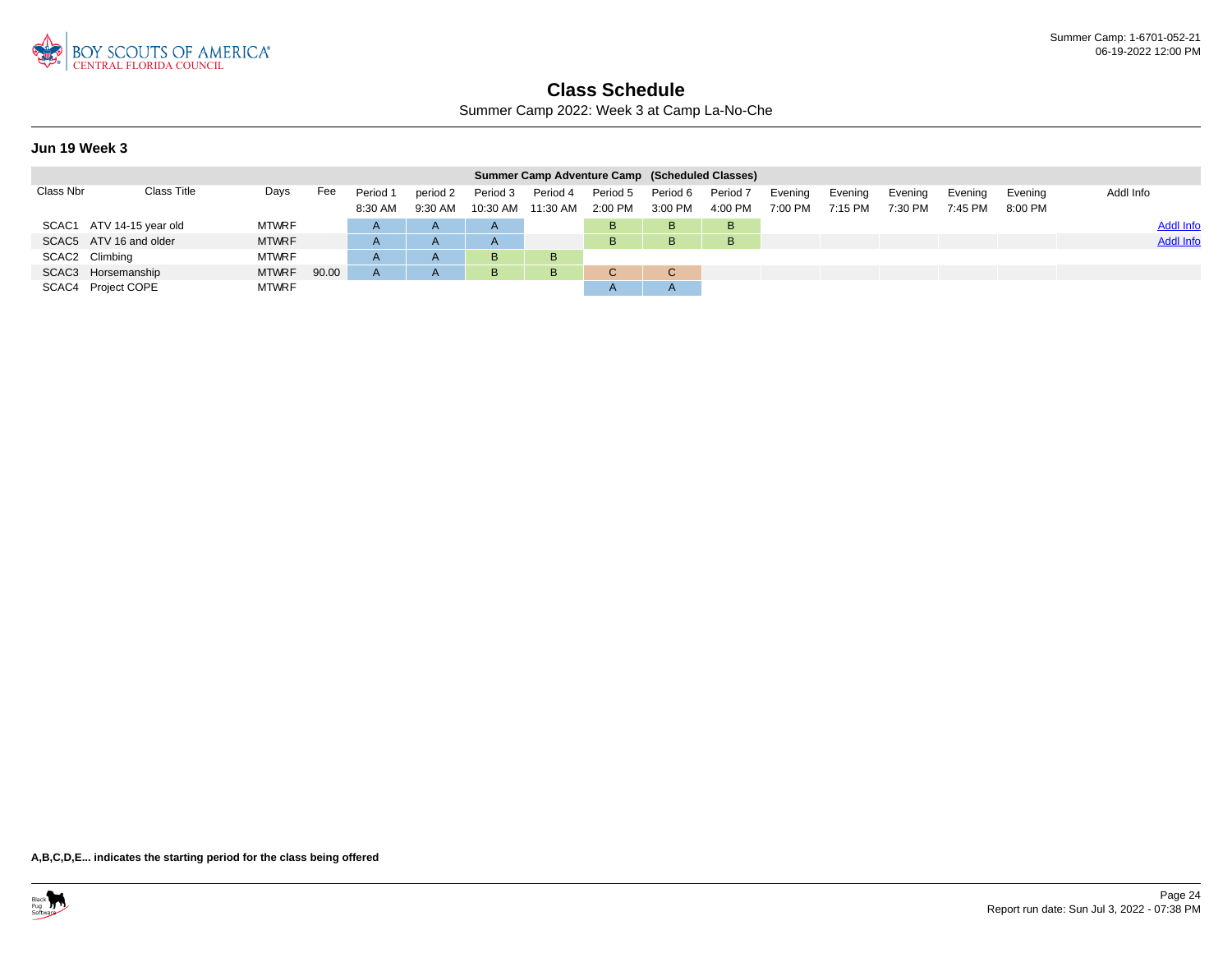

Summer Camp 2022: Week 3 at Camp La-No-Che

### **Jun 19 Week 3**

|                   |                                                     |              |        |              |              |              | <b>Summer Camp Aquatics (Scheduled Classes)</b> |              |              |                |         |         |         |         |         |           |
|-------------------|-----------------------------------------------------|--------------|--------|--------------|--------------|--------------|-------------------------------------------------|--------------|--------------|----------------|---------|---------|---------|---------|---------|-----------|
| Class Nbr         | Class Title                                         | Days         | Fee    | Period 1     | period 2     | Period 3     | Period 4                                        | Period 5     | Period 6     | Period 7       | Evening | Evening | Evening | Evening | Evening | Addl Info |
|                   |                                                     |              |        | 8:30 AM      | 9:30 AM      | 10:30 AM     | 11:30 AM                                        | 2:00 PM      | 3:00 PM      | 4:00 PM        | 7:00 PM | 7:15 PM | 7:30 PM | 7:45 PM | 8:00 PM |           |
| SCA <sub>21</sub> | Aquatics Supervision -<br>Paddle Craft Safely       | <b>MTWRF</b> | 5.00   |              | A            | A            | A                                               |              |              |                |         |         |         |         |         |           |
| SCA22             | Aquatics Supervision -<br>Swimming and Water Rescue | <b>MTWRF</b> | 5.00   |              |              |              |                                                 | $\mathsf{A}$ | A            | $\mathsf{A}$   |         |         |         |         |         |           |
| SCA4              | <b>Boatswains Sailing</b>                           | <b>MTWRF</b> |        |              |              |              |                                                 | A            | $\mathsf{A}$ |                |         |         |         |         |         |           |
| SCA20             | <b>BSA Lifeguard</b>                                | <b>MTWRF</b> | 100.00 |              | $\mathsf{A}$ | A            | $\mathsf{A}$                                    | A            | A            | $\overline{A}$ |         |         |         |         |         |           |
| SCA <sub>16</sub> | <b>BSA Stand Up</b><br>Paddleboarding               | <b>MTWRF</b> |        | A            | B            |              | $\mathsf{C}$                                    | D            |              | Е              |         |         |         |         |         |           |
| SCA6              | Canoeing                                            | <b>MTWRF</b> |        |              | A            | A            |                                                 |              |              |                |         |         |         |         |         |           |
| SCA <sub>5</sub>  | Captain's Advanced Sailing                          | <b>MTWRF</b> |        |              |              |              |                                                 | A            | A            |                |         |         |         |         |         |           |
| SCA <sub>15</sub> | <b>Instructional Swim</b>                           | <b>MTWRF</b> |        |              | A            | B            | $\mathsf{C}$                                    | D            | E.           | F              |         |         |         |         |         |           |
| SCA7              | Kayaking                                            | <b>MTWRF</b> |        | A            | B            | $\mathsf{C}$ |                                                 |              | D.           | E.             |         |         |         |         |         |           |
| SCA8              | Lifesaving                                          | <b>MTWRF</b> |        |              | A            | A            |                                                 | B            | B            |                |         |         |         |         |         |           |
| SCA <sub>3</sub>  | Mates Small-Boat Sailing                            | <b>MTWRF</b> |        |              |              | $\mathsf{A}$ | $\mathsf{A}$                                    | B.           | B            |                |         |         |         |         |         |           |
| SCA18             | Mile Swim BSA                                       | <b>MTWRF</b> |        | A            |              |              |                                                 |              |              |                |         |         |         |         |         |           |
| SCA10             | Motorboating                                        | <b>MTWRF</b> |        | A            | B            | $\mathsf{C}$ | D                                               | E.           |              | F              |         |         |         |         |         |           |
| SCA17             | Rowing                                              | <b>MTWRF</b> |        | A            |              |              | B                                               |              |              |                |         |         |         |         |         |           |
| SCA19             | Snorkeling BSA                                      | <b>MTWRF</b> |        | $\mathsf{A}$ |              |              | B                                               |              |              | $\mathsf{C}$   |         |         |         |         |         |           |
| SCA12             | Swimming                                            | <b>MTWRF</b> |        |              | A            | B            | $\mathsf{C}$                                    | D            | E.           | F              |         |         |         |         |         |           |
|                   | SCA13 Water Sports                                  | <b>MTWRF</b> |        | A            | B            | C            | D                                               | G            | Е.           | F              |         |         |         |         |         |           |
|                   |                                                     |              |        |              |              |              |                                                 |              |              |                |         |         |         |         |         |           |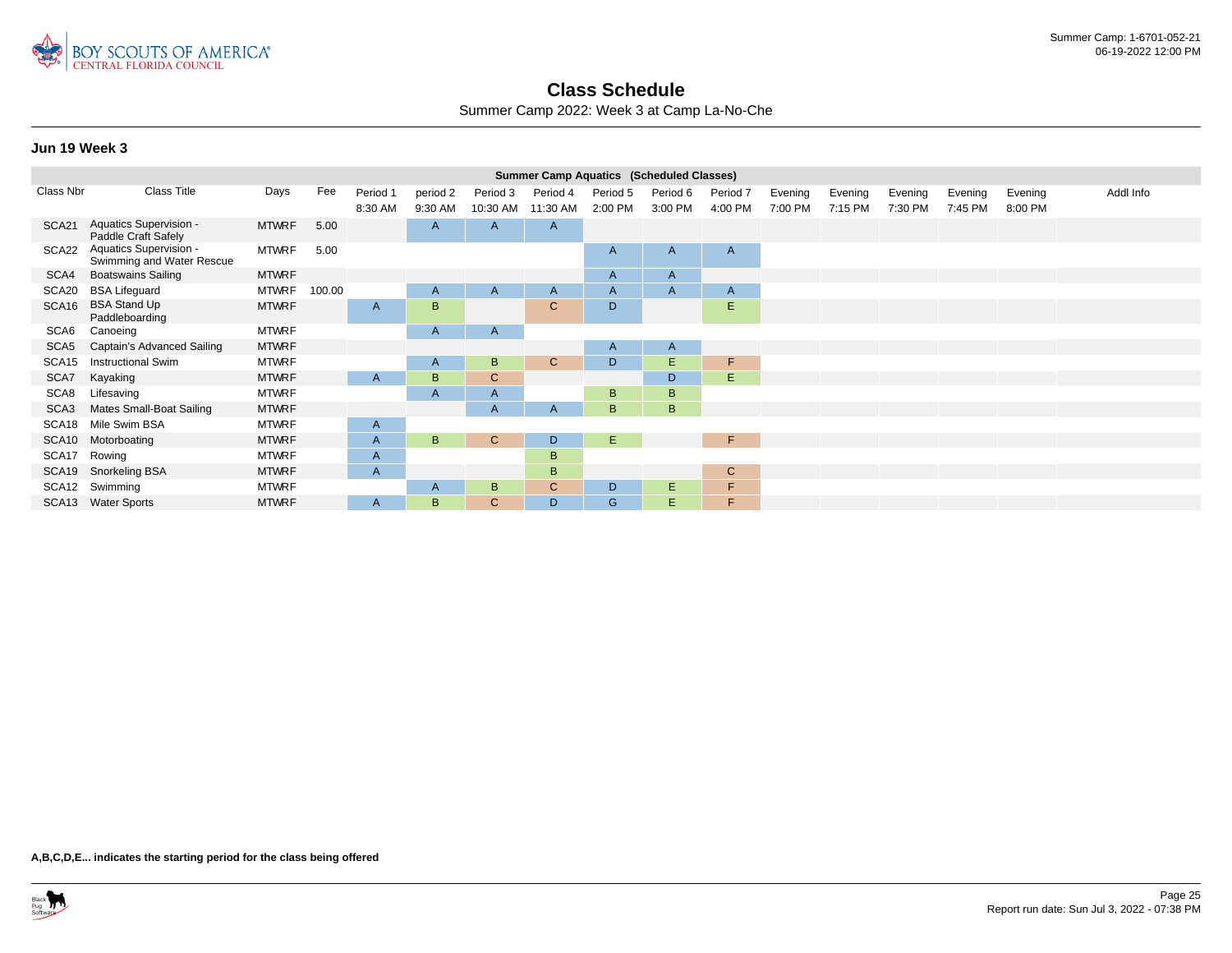

Summer Camp 2022: Week 3 at Camp La-No-Che

#### **Jun 19 Week 3**

|                   |                                   |              |     |          |              |                | Summer Camp Ecology (Scheduled Classes) |          |          |                     |         |         |         |         |         |           |
|-------------------|-----------------------------------|--------------|-----|----------|--------------|----------------|-----------------------------------------|----------|----------|---------------------|---------|---------|---------|---------|---------|-----------|
| Class Nbr         | <b>Class Title</b>                | Days         | Fee | Period 1 | period 2     | Period 3       | Period 4                                | Period 5 | Period 6 | Period <sub>7</sub> | Evening | Evening | Evening | Evening | Evening | Addl Info |
|                   |                                   |              |     | 8:30 AM  | 9:30 AM      | 10:30 AM       | 11:30 AM                                | 2:00 PM  | 3:00 PM  | 4:00 PM             | 7:00 PM | 7:15 PM | 7:30 PM | 7:45 PM | 8:00 PM |           |
| SCE <sub>1</sub>  | Animal Science                    | <b>MTWRF</b> |     |          |              | $\overline{A}$ |                                         | B.       |          | $\mathbf{C}$        |         |         |         |         |         |           |
|                   | SCE10 Astronomy                   | <b>MTWRF</b> |     |          | $\mathsf{A}$ |                | B.                                      |          | C.       |                     |         |         |         |         |         |           |
| SCE <sub>2</sub>  | Dog Care, Veterinary<br>Medicine  | <b>MTWRF</b> |     |          | A            |                | B                                       |          | C.       | D                   |         |         |         |         |         |           |
| SCE <sub>3</sub>  | <b>Environmental Science</b>      | <b>MTWRF</b> |     | A        | $\mathsf{A}$ |                |                                         | B.       | B.       |                     |         |         |         |         |         |           |
| SCE <sub>15</sub> | Fish and Wildlife<br>Management   | <b>MTWRF</b> |     |          |              | A              |                                         | B.       |          | C.                  |         |         |         |         |         |           |
|                   | SCE14 Forestry                    | <b>MTWRF</b> |     |          | $\mathsf{A}$ |                | B                                       |          | C.       |                     |         |         |         |         |         |           |
|                   | SCE13 Geology                     | <b>MTWRF</b> |     |          |              | $\overline{A}$ | B                                       |          |          | C.                  |         |         |         |         |         |           |
|                   | SCE12 Reptile and Amphibian Study | <b>MTWRF</b> |     | A        |              |                |                                         | B.       |          | $\mathbf{C}$        |         |         |         |         |         |           |

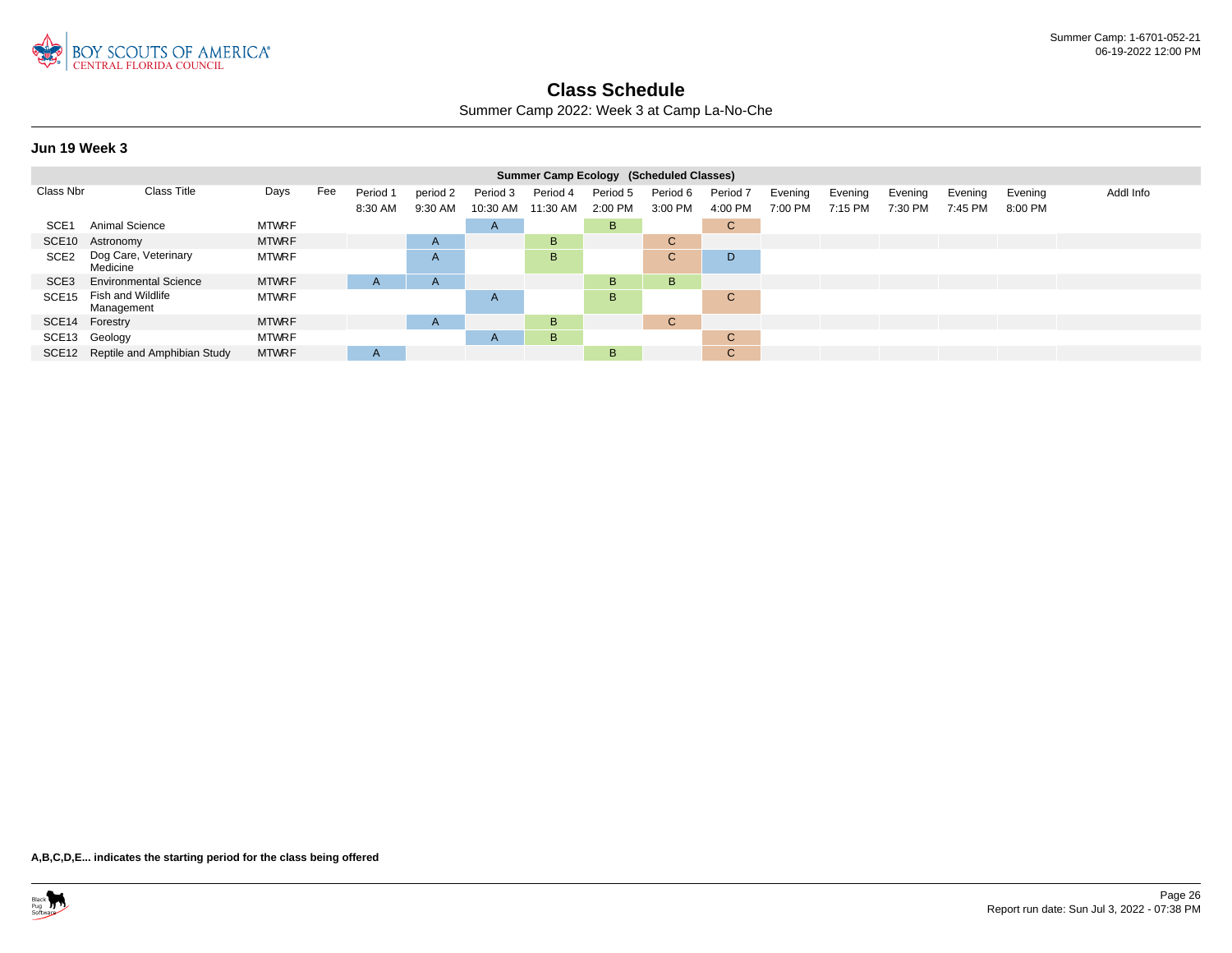

Summer Camp 2022: Week 3 at Camp La-No-Che

#### **Jun 19 Week 3**

|                 |                                 |              |     |              |              |                   | Summer Camp Handi/Health (Scheduled Classes) |              |              |                     |         |         |         |         |         |           |
|-----------------|---------------------------------|--------------|-----|--------------|--------------|-------------------|----------------------------------------------|--------------|--------------|---------------------|---------|---------|---------|---------|---------|-----------|
| Class Nbr       | Class Title                     | Days         | Fee | Period 1     | period 2     | Period 3          | Period 4                                     | Period 5     | Period 6     | Period <sub>7</sub> | Evening | Evening | Evening | Evening | Evening | Addl Info |
|                 |                                 |              |     | 8:30 AM      | 9:30 AM      | 10:30 AM 11:30 AM |                                              | 2:00 PM      | 3:00 PM      | 4:00 PM             | 7:00 PM | 7:15 PM | 7:30 PM | 7:45 PM | 8:00 PM |           |
|                 | SCHH1 Animation, Art            | <b>MTWRF</b> |     | $\mathsf{H}$ |              | B                 |                                              | $\mathsf{C}$ |              |                     |         |         |         |         |         |           |
|                 | SCHH7 Emergency Preparedness    | <b>MTWRF</b> |     |              |              | $\mathsf{A}$      | $\mathsf{A}$                                 | B.           | B            |                     |         |         |         |         |         |           |
|                 | SCHH5 Fire Safety, Safety       | <b>MTWRF</b> |     |              |              |                   |                                              | $\mathsf{A}$ |              | B                   |         |         |         |         |         |           |
| SCHH6 First Aid |                                 | <b>MTWRF</b> |     | $\mathsf{A}$ | B.           |                   | $\mathsf{C}$                                 |              |              | D                   |         |         |         |         |         |           |
|                 | SCHH2 Leatherwork, Wood Carving | <b>MTWRF</b> |     | $\mathsf{H}$ | $\mathsf{A}$ | B                 | B                                            |              | C.           | C.                  |         |         |         |         |         |           |
|                 | <b>SCHH8</b> Personal Fitness   | <b>MTWRF</b> |     | $\mathsf{H}$ | $\mathsf{A}$ | B                 | B                                            |              |              |                     |         |         |         |         |         |           |
|                 | SCHH3 Photography               | <b>MTWRF</b> |     |              | C.           |                   |                                              |              | $\mathsf{A}$ | B                   |         |         |         |         |         |           |
|                 | SCHH4 Pottery, Sculpture        | <b>MTWRF</b> |     |              |              | $\mathsf{A}$      | B                                            | $\sim$<br>◡  |              |                     |         |         |         |         |         |           |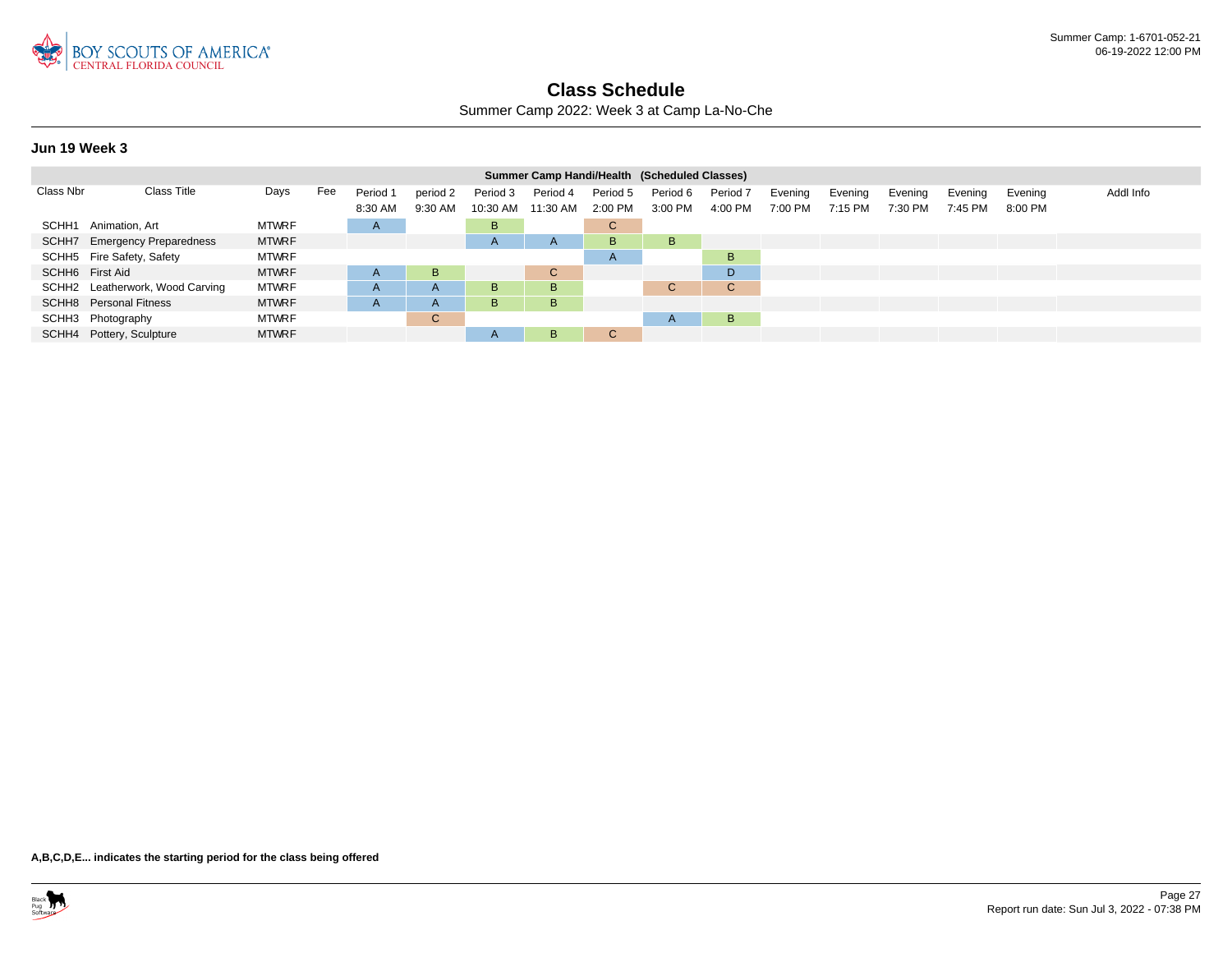

Summer Camp 2022: Week 3 at Camp La-No-Che

#### **Jun 19 Week 3**

|                  |                                    |              |     |              |                |              | Summer Camp Hobbies/Skills/STEM (Scheduled Classes) |          |                                |                     |         |         |         |         |         |           |
|------------------|------------------------------------|--------------|-----|--------------|----------------|--------------|-----------------------------------------------------|----------|--------------------------------|---------------------|---------|---------|---------|---------|---------|-----------|
| Class Nbr        | <b>Class Title</b>                 | Days         | Fee | Period 1     | period 2       | Period 3     | Period 4                                            | Period 5 | Period 6                       | Period <sub>7</sub> | Evening | Evening | Evening | Evening | Evening | Addl Info |
|                  |                                    |              |     | 8:30 AM      | 9:30 AM        | 10:30 AM     | 11:30 AM                                            | 2:00 PM  | 3:00 PM                        | 4:00 PM             | 7:00 PM | 7:15 PM | 7:30 PM | 7:45 PM | 8:00 PM |           |
| hsS1             | Automotive Maintenance             | <b>MTWRF</b> |     | $\mathsf{A}$ | $\mathsf{A}$   | B            | B                                                   | C.       | $\sim$<br>◡                    |                     |         |         |         |         |         |           |
| hsS6             | Chemistry                          | <b>MTWRF</b> |     |              |                |              | $\mathbf{C}$                                        | A        |                                | B                   |         |         |         |         |         |           |
| hsS <sub>2</sub> | Chess                              | <b>MTWRF</b> |     |              | A              |              | B                                                   |          | $\sim$<br>$\ddot{\phantom{0}}$ |                     |         |         |         |         |         |           |
| hsS3             | Collections, Digital<br>Technology | <b>MTWRF</b> |     | A            |                |              |                                                     |          |                                |                     |         |         |         |         |         |           |
| hsS8             | Electricity                        | <b>MTWRF</b> |     | A            |                | B.           |                                                     |          |                                |                     |         |         |         |         |         |           |
| hs <sub>S7</sub> | Robotics                           | <b>MTWRF</b> |     |              | $\overline{A}$ |              | B                                                   |          | $\sim$<br>U                    |                     |         |         |         |         |         |           |
| hsS <sub>5</sub> | Woodwork                           | <b>MTWRF</b> |     |              |                | $\mathsf{A}$ | A                                                   |          |                                |                     |         |         |         |         |         |           |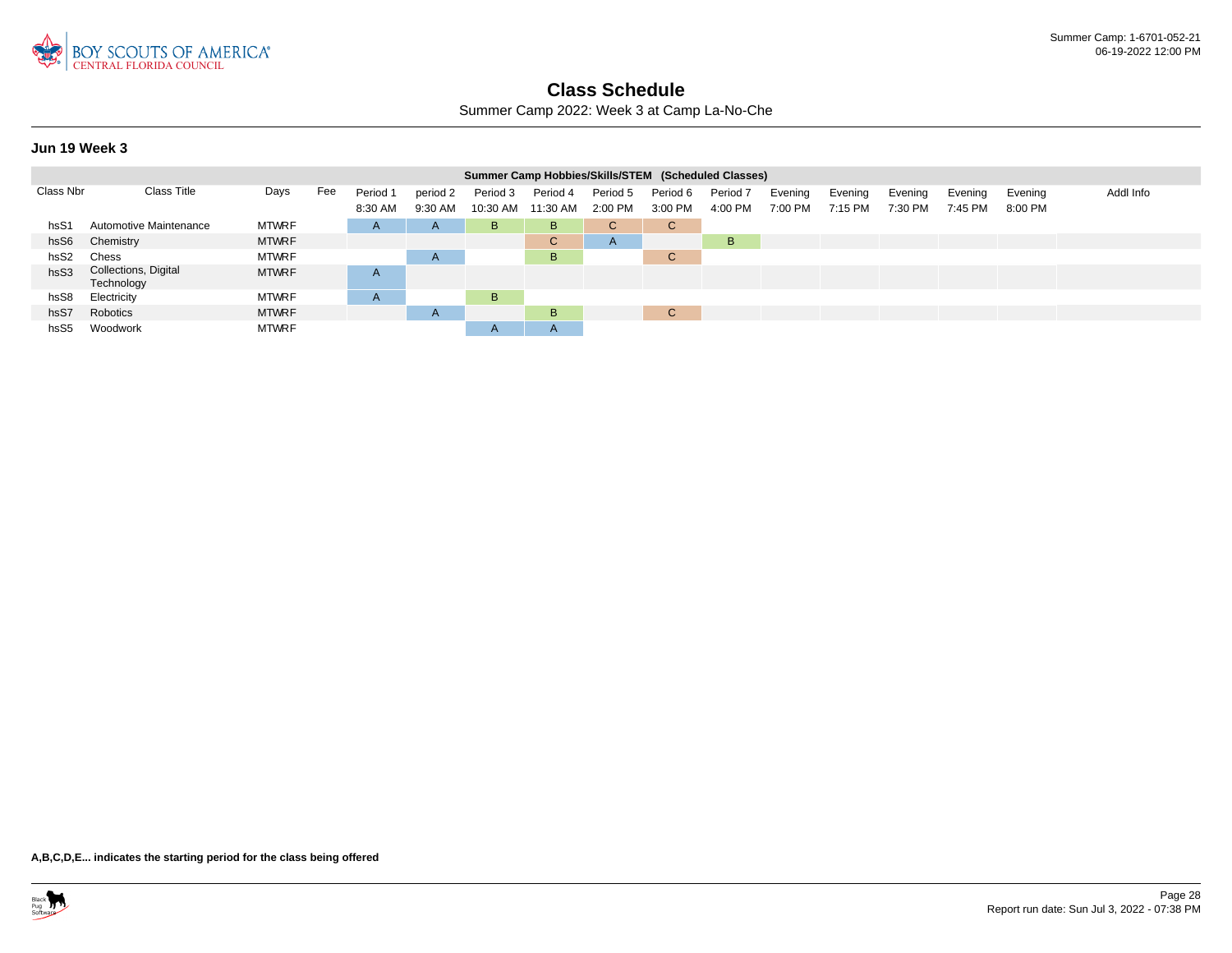

Summer Camp 2022: Week 3 at Camp La-No-Che

#### **Jun 19 Week 3**

|                |                                         |              |       |          |              |              | Summer Camp Native American (Scheduled Classes) |          |              |                     |         |         |         |         |         |           |
|----------------|-----------------------------------------|--------------|-------|----------|--------------|--------------|-------------------------------------------------|----------|--------------|---------------------|---------|---------|---------|---------|---------|-----------|
| Class Nbr      | <b>Class Title</b>                      | Days         | Fee   | Period 1 | period 2     | Period 3     | Period 4                                        | Period 5 | Period 6     | Period <sub>7</sub> | Evening | Evening | Evening | Evening | Evening | Addl Info |
|                |                                         |              |       | 8:30 AM  | 9:30 AM      | 10:30 AM     | 11:30 AM                                        | 2:00 PM  | 3:00 PM      | 4:00 PM             | 7:00 PM | 7:15 PM | 7:30 PM | 7:45 PM | 8:00 PM |           |
| SCNA11         | American Cultures, American<br>Heritage | <b>MTWRF</b> |       |          |              |              |                                                 | A        |              |                     |         |         |         |         |         |           |
|                | SCNA2 Archaeology                       | <b>MTWRF</b> |       | A        | $\mathsf{A}$ |              |                                                 |          |              |                     |         |         |         |         |         |           |
|                | SCNA3 Indian Lore                       | <b>MTWRF</b> |       | A        |              |              |                                                 | B.       | $\sim$<br>U  | D.                  |         |         |         |         |         |           |
|                | SCNA10 Primitive Cooking                | <b>MTWRF</b> | 60.00 |          |              |              |                                                 | A        | $\mathsf{H}$ |                     |         |         |         |         |         |           |
|                | SCNA8 Scouting Heritage                 | <b>MTWRF</b> |       |          |              |              |                                                 |          |              | $\mathsf{A}$        |         |         |         |         |         |           |
| SCNA12 Textile |                                         | <b>MTWRF</b> |       |          |              |              |                                                 |          |              | $\mathsf{A}$        |         |         |         |         |         |           |
|                | SCNA6 Wilderness Survival               | <b>MTWRF</b> |       | A        | $\mathsf{A}$ | B            | B                                               |          |              |                     |         |         |         |         |         |           |
| SCNA7          | Woodsman                                | <b>MTWRF</b> |       | A        | $\mathsf{A}$ | $\mathsf{A}$ |                                                 |          |              |                     |         |         |         |         |         |           |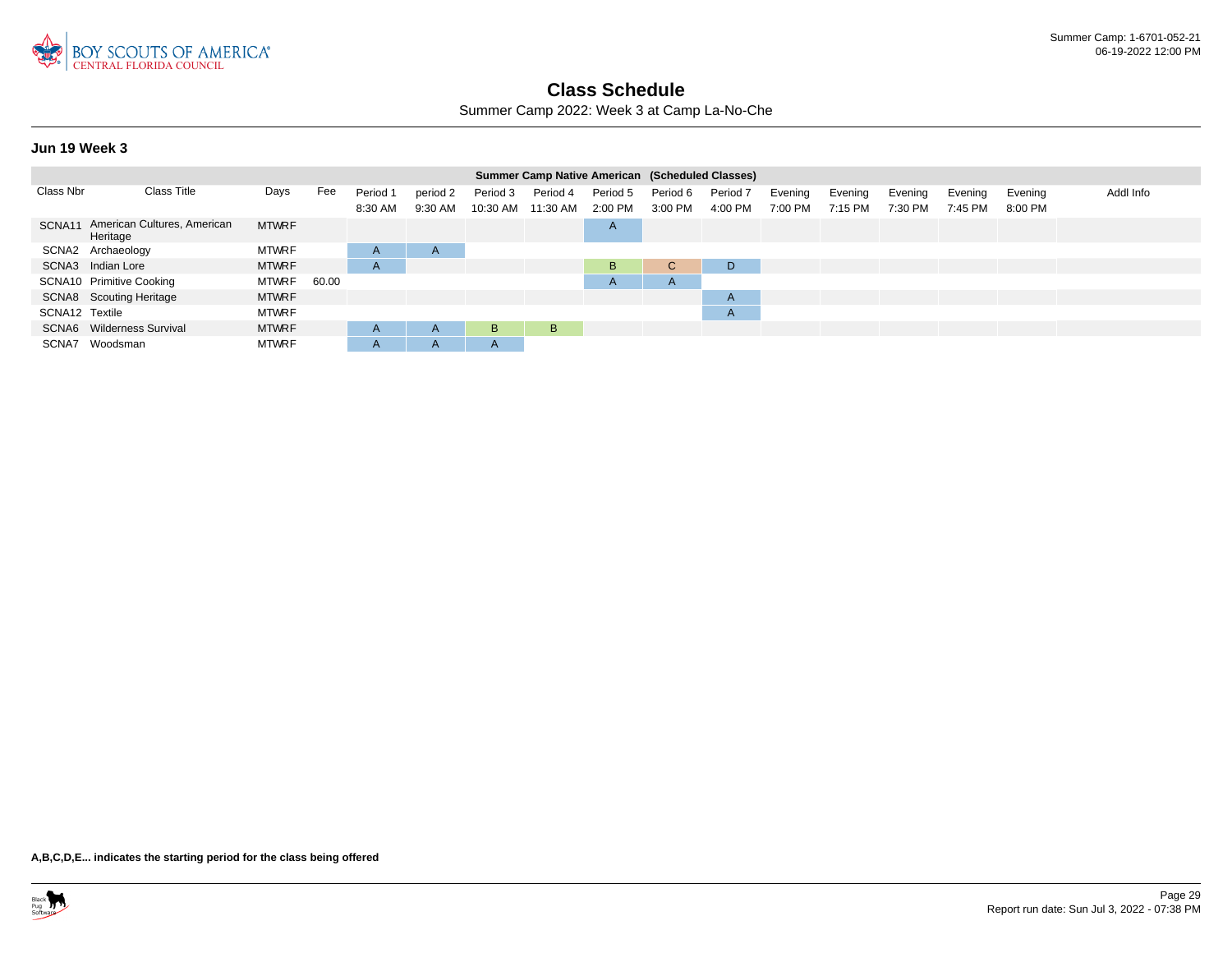

Summer Camp 2022: Week 3 at Camp La-No-Che

#### **Jun 19 Week 3**

|                   |                                 |              |     |                     |                     | Summer Camp Outdoor Skills (Scoutcraft) (Scheduled Classes) |                      |                     |                     |                     |                    |                    |                    |                    |                    |           |
|-------------------|---------------------------------|--------------|-----|---------------------|---------------------|-------------------------------------------------------------|----------------------|---------------------|---------------------|---------------------|--------------------|--------------------|--------------------|--------------------|--------------------|-----------|
| Class Nbr         | <b>Class Title</b>              | Days         | Fee | Period 1<br>8:30 AM | period 2<br>9:30 AM | Period 3<br>10:30 AM                                        | Period 4<br>11:30 AM | Period 5<br>2:00 PM | Period 6<br>3:00 PM | Period 7<br>4:00 PM | Evening<br>7:00 PM | Evening<br>7:15 PM | Evening<br>7:30 PM | Evening<br>7:45 PM | Evenina<br>8:00 PM | Addl Info |
|                   | SCS12 Backpacking               | <b>MTWRF</b> |     |                     |                     |                                                             |                      |                     |                     | $\overline{A}$      |                    |                    |                    |                    |                    |           |
| SCS <sub>1</sub>  | Camping                         | <b>MTWRF</b> |     |                     |                     |                                                             | B                    | B                   |                     | $\sim$<br>◡         |                    |                    |                    |                    |                    |           |
|                   | SCS2 Cooking                    | <b>MTWRF</b> |     | в                   | <b>B</b>            | C                                                           | C.                   | $\mathsf{A}$        | A                   |                     |                    |                    |                    |                    |                    |           |
| SCS <sub>11</sub> | Fishing                         | <b>MTWRF</b> |     |                     |                     | B                                                           | B.                   |                     |                     |                     |                    |                    |                    |                    |                    |           |
|                   | SCS5 Pioneering                 | <b>MTWRF</b> |     |                     |                     |                                                             |                      |                     | $\mathsf{H}$        | $\overline{A}$      |                    |                    |                    |                    |                    |           |
|                   | SCS13 Signs, Signals, and Codes | <b>MTWRF</b> |     | $\mathsf{A}$        |                     |                                                             |                      |                     |                     | B                   |                    |                    |                    |                    |                    |           |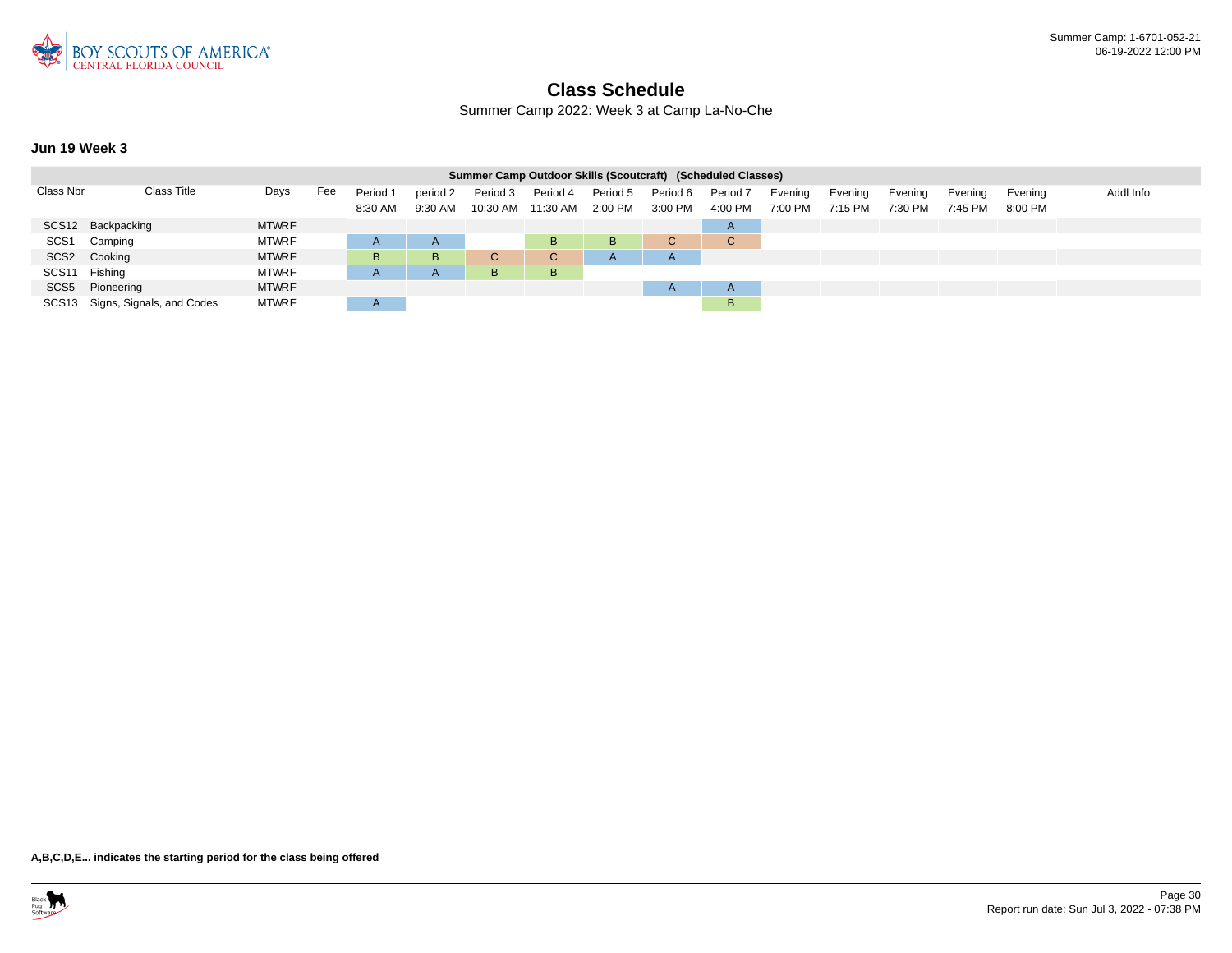

Summer Camp 2022: Week 3 at Camp La-No-Che

#### **Jun 19 Week 3**

|               |                                                       |              |     |                     |                     |                      | <b>Summer Camp Shooting Sports (Scheduled Classes)</b> |                       |                     |                     |                    |                    |                    |                    |                    |           |
|---------------|-------------------------------------------------------|--------------|-----|---------------------|---------------------|----------------------|--------------------------------------------------------|-----------------------|---------------------|---------------------|--------------------|--------------------|--------------------|--------------------|--------------------|-----------|
| Class Nbr     | Class Title                                           | Days         | Fee | Period 1<br>8:30 AM | period 2<br>9:30 AM | Period 3<br>10:30 AM | Period 4<br>11:30 AM                                   | Period 5<br>$2:00$ PM | Period 6<br>3:00 PM | Period 7<br>4:00 PM | Evening<br>7:00 PM | Evening<br>7:15 PM | Evening<br>7:30 PM | Evening<br>7:45 PM | Evening<br>8:00 PM | Addl Info |
|               | SCSS4 Action Archery                                  | <b>MTWRF</b> |     |                     |                     | $\overline{A}$       | $\mathsf{A}$                                           |                       |                     |                     |                    |                    |                    |                    |                    |           |
| SCSS1 Archery |                                                       | <b>MTWRF</b> |     |                     | $\mathsf{A}$        |                      |                                                        | B.                    | в                   |                     |                    |                    |                    |                    |                    |           |
|               | SCSS2 Rifle Shooting (Option A -<br>Modern Cartridge) | <b>MTWRF</b> |     |                     | A                   |                      | C.                                                     | B.                    | в                   |                     |                    |                    |                    |                    |                    |           |
|               | SCSS3 Shotgun Shooting                                | <b>MTWRF</b> |     |                     | A                   |                      |                                                        | B                     | В                   |                     |                    |                    |                    |                    |                    |           |

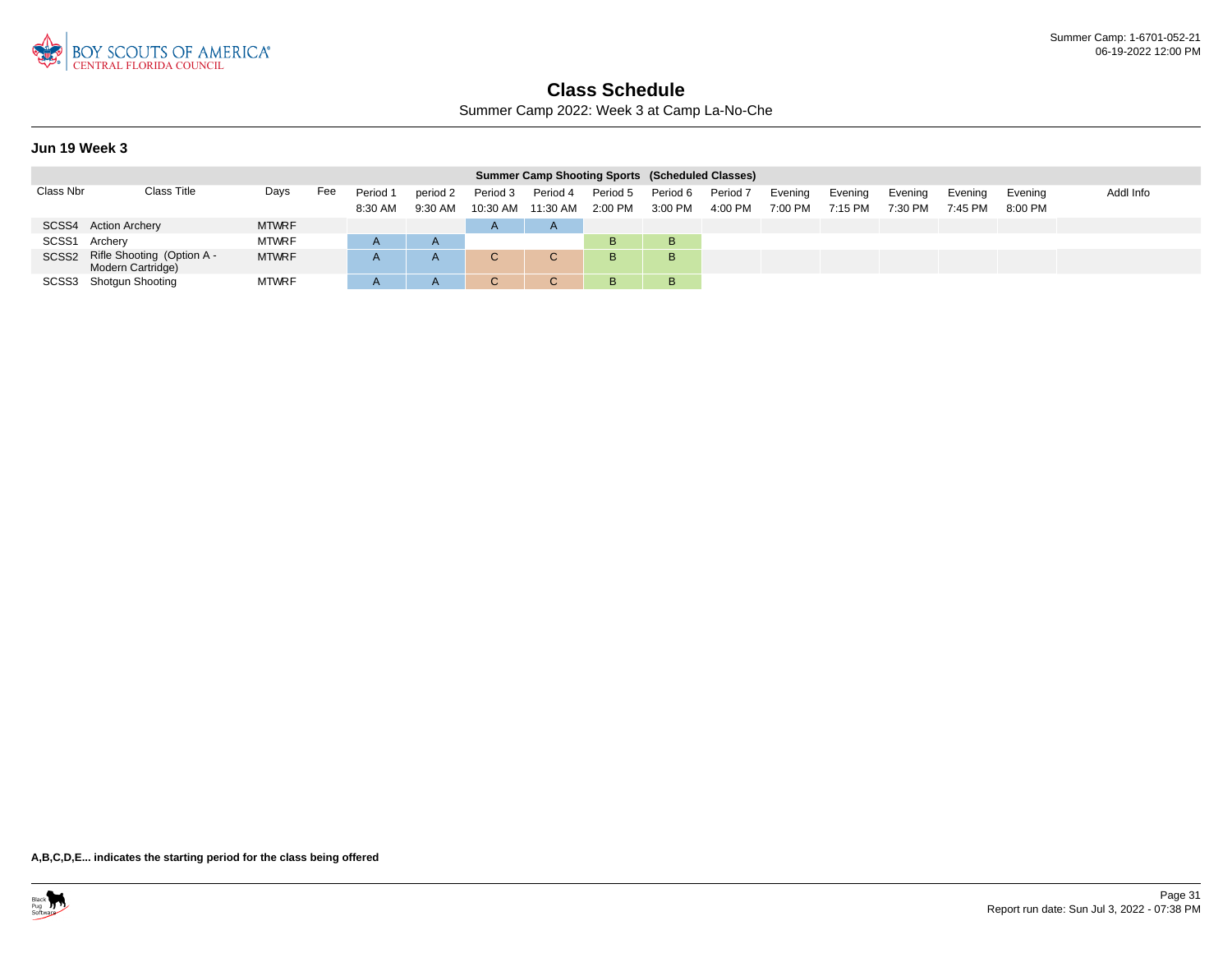

Summer Camp 2022: Week 3 at Camp La-No-Che

#### **Jun 19 Week 3**

|                  |                                               |              |     |          |              |          | Summer Camp Trailblazers (Scheduled Classes) |           |             |                     |         |         |         |         |           |           |
|------------------|-----------------------------------------------|--------------|-----|----------|--------------|----------|----------------------------------------------|-----------|-------------|---------------------|---------|---------|---------|---------|-----------|-----------|
| Class Nbr        | <b>Class Title</b>                            | Days         | Fee | Period 1 | period 2     | Period 3 | Period 4                                     | Period 5  | Period 6    | Period <sub>7</sub> | Evening | Evening | Evening | Evening | Evening   | Addl Info |
|                  |                                               |              |     | 8:30 AM  | $9:30$ AM    | 10:30 AM | 11:30 AM                                     | $2:00$ PM | 3:00 PM     | 4:00 PM             | 7:00 PM | 7:15 PM | 7:30 PM | 7:45 PM | $8:00$ PM |           |
| SCT <sub>3</sub> | Rank: First Class (Vanguard)                  | <b>MTWRF</b> |     |          | $\mathsf{A}$ |          |                                              | B.        | в           |                     |         |         |         |         |           |           |
| SCT              | Rank: Scout, Rank:<br>Tenderfoot (Pathfinder) | <b>MTWRF</b> |     |          |              | B        | B                                            |           | $\sim$<br>◡ |                     |         |         |         |         |           |           |
| SCT <sub>2</sub> | Rank: Second Class<br>(Voyager)               | <b>MTWRF</b> |     |          |              | B        | B                                            |           | C.          |                     |         |         |         |         |           |           |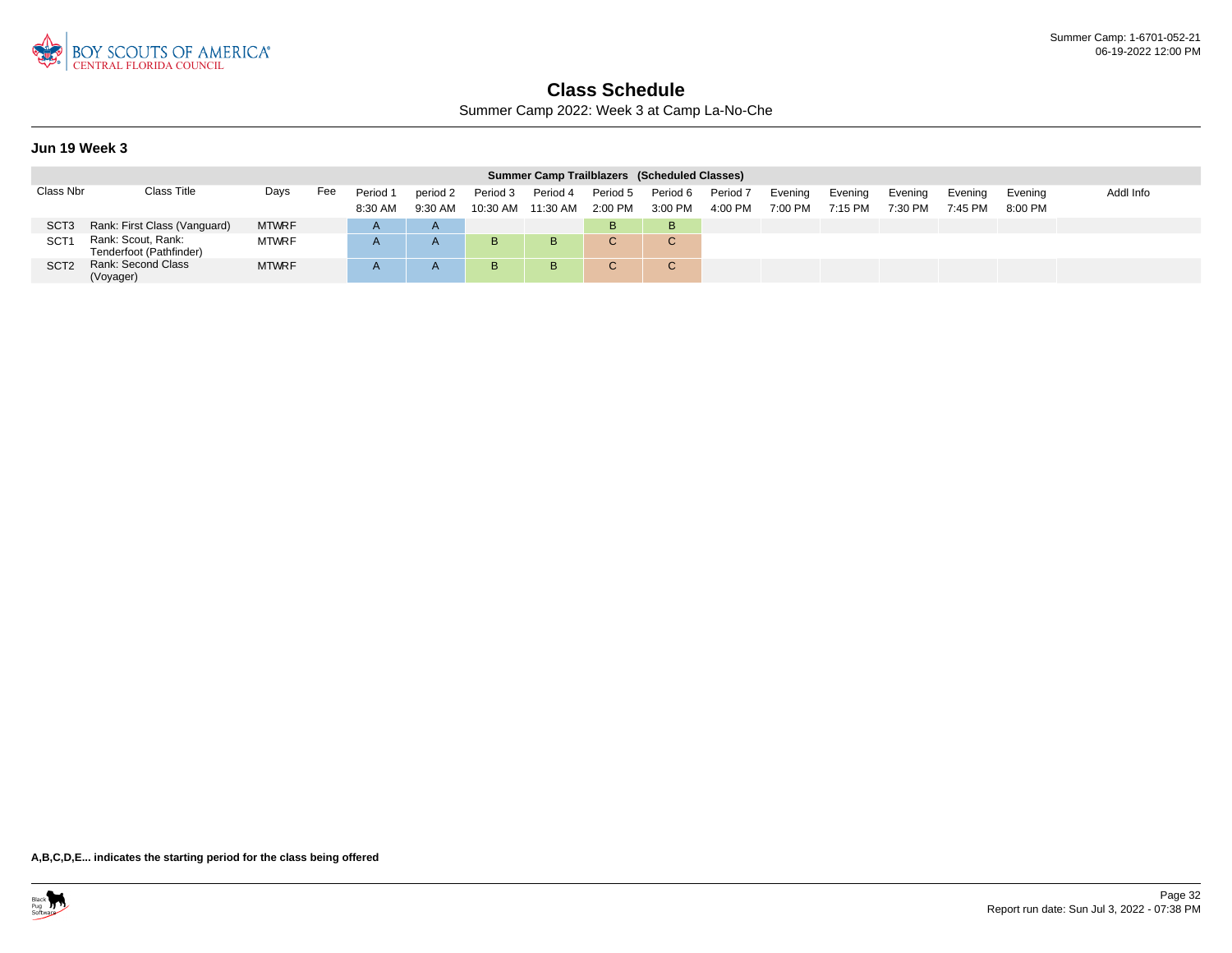

Summer Camp 2022: Week 3 at Camp La-No-Che

#### **Jun 19 Week 3**

|           |                                                            |              |        |          |              |          | Summer Camp Adult Leader Training/Activities (Scheduled Classes) |          |              |              |         |         |         |         |         |           |
|-----------|------------------------------------------------------------|--------------|--------|----------|--------------|----------|------------------------------------------------------------------|----------|--------------|--------------|---------|---------|---------|---------|---------|-----------|
| Class Nbr | <b>Class Title</b>                                         | Days         | Fee    | Period 1 | period 2     | Period 3 | Period 4                                                         | Period 5 | Period 6     | Period 7     | Evening | Evening | Evening | Evening | Evening | Addl Info |
|           |                                                            |              |        | 8:30 AM  | 9:30 AM      | 10:30 AM | 11:30 AM                                                         | 2:00 PM  | 3:00 PM      | 4:00 PM      | 7:00 PM | 7:15 PM | 7:30 PM | 7:45 PM | 8:00 PM |           |
| scal15    | Aquatics Supervision -<br>Paddle Craft Safely              | <b>MTWRF</b> |        |          | A            | A        | A                                                                |          |              |              |         |         |         |         |         |           |
| scal16    | <b>Aquatics Supervision -</b><br>Swimming and Water Rescue | <b>MTWRF</b> |        |          |              |          |                                                                  | A        | A            | $\mathsf{A}$ |         |         |         |         |         |           |
| scal12    | <b>Archery Shooting</b>                                    | R            |        |          |              |          |                                                                  |          |              | A            |         |         |         |         |         |           |
| scal17    | ATV ADV Afternoon                                          | <b>MTWRF</b> |        |          |              |          |                                                                  | A        | A            | A            |         |         |         |         |         |           |
| scal18    | ATV ADV Morning                                            | <b>MTWRF</b> |        | A        | $\mathsf{A}$ | A        |                                                                  |          |              |              |         |         |         |         |         |           |
| scal21    | <b>BSA Lifeguard</b>                                       | <b>MTWRF</b> | 100.00 |          | A            | A        | A                                                                | A        | $\mathsf{A}$ | A            |         |         |         |         |         |           |
| scal9     | <b>Primitive Cooking</b>                                   | <b>MTWRF</b> | 60.00  |          |              |          |                                                                  | A        | A            |              |         |         |         |         |         |           |
|           | scal13 Project COPE                                        | <b>MTWRF</b> |        |          |              |          |                                                                  | A        | $\mathsf{A}$ |              |         |         |         |         |         |           |
| scal10    | <b>Rifle Shooting</b>                                      |              |        |          |              |          |                                                                  |          |              | $\mathsf{A}$ |         |         |         |         |         |           |
| scal11    | <b>Shotgun Shooting</b>                                    | W            | 9.00   |          |              |          |                                                                  |          |              | A            |         |         |         |         |         |           |
| scal19    | Woodsmen                                                   | <b>MTWRF</b> |        | A        | A            | A        |                                                                  |          |              |              |         |         |         |         |         |           |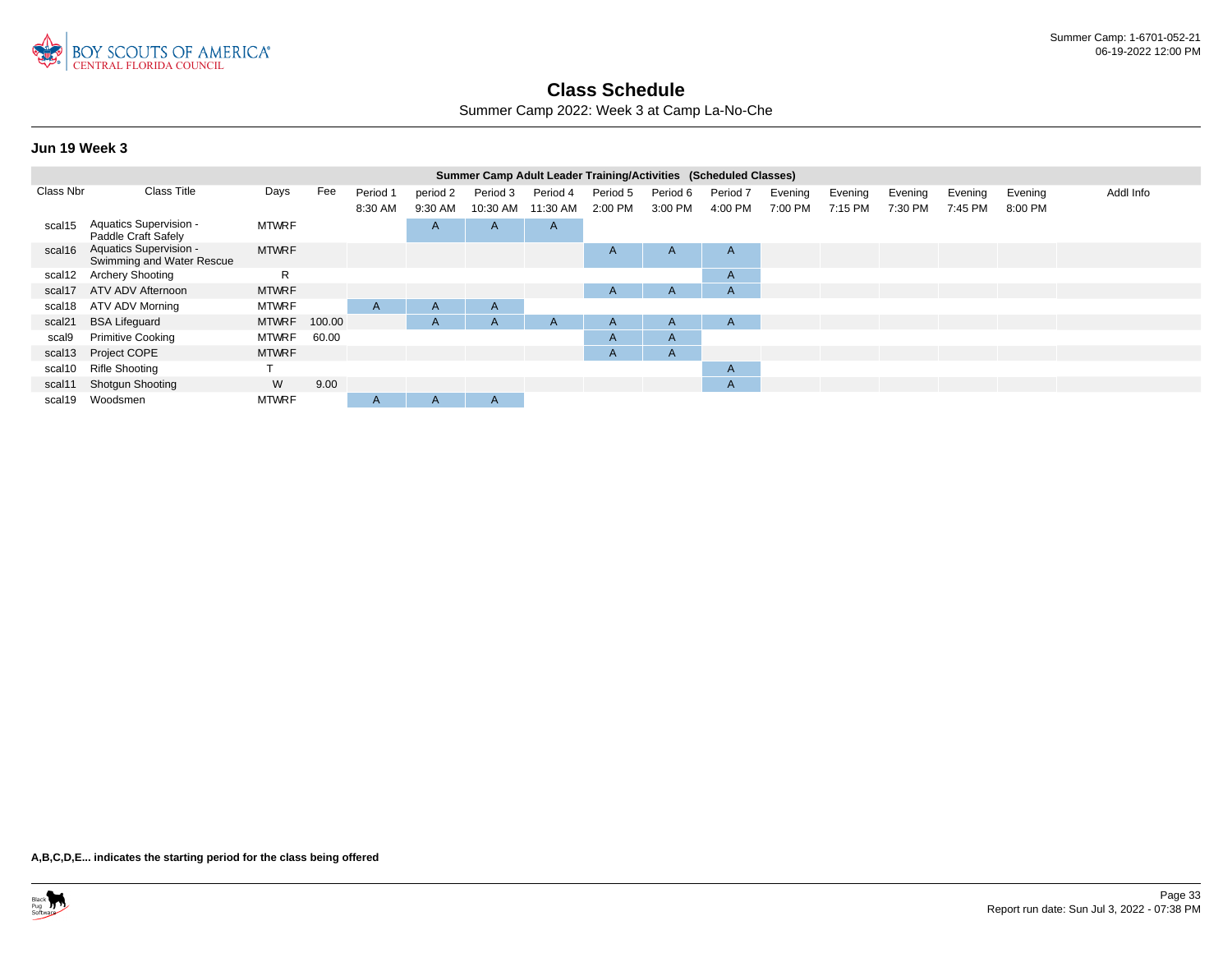

Summer Camp 2022: Week 3 at Camp La-No-Che

#### **Jun 19 Week 3**

|           |                               |              |       |                     |                     |                      | Troop Time (Evening Activities) (Scheduled Classes) |                     |                     |                                |                    |                    |                    |                    |                       |           |
|-----------|-------------------------------|--------------|-------|---------------------|---------------------|----------------------|-----------------------------------------------------|---------------------|---------------------|--------------------------------|--------------------|--------------------|--------------------|--------------------|-----------------------|-----------|
| Class Nbr | <b>Class Title</b>            | Days         | Fee   | Period 1<br>8:30 AM | period 2<br>9:30 AM | Period 3<br>10:30 AM | Period 4<br>11:30 AM                                | Period 5<br>2:00 PM | Period 6<br>3:00 PM | Period <sub>7</sub><br>4:00 PM | Evening<br>7:00 PM | Evening<br>7:15 PM | Evening<br>7:30 PM | Evening<br>7:45 PM | Evening<br>8:00 PM    | Addl Info |
|           | TT143 Basketry                |              |       |                     |                     |                      |                                                     |                     |                     |                                | $\mathsf{A}$       | $\mathsf{A}$       | $\mathsf{A}$       | $\mathsf{A}$       | $\overline{A}$        |           |
| TT178     | <b>Disabilities Awareness</b> | W            |       |                     |                     |                      |                                                     |                     |                     |                                | $\mathsf{A}$       | $\mathsf{A}$       | A                  | A                  | $\mathsf{A}$          |           |
|           | TT148 Fingerprinting          | M            |       |                     |                     |                      |                                                     |                     |                     |                                | $\overline{A}$     | $\mathsf{A}$       | A                  | $\mathsf{H}$       | B                     |           |
| TT148     | Fingerprinting                | W            |       |                     |                     |                      |                                                     |                     |                     |                                | $\overline{A}$     | $\mathsf{A}$       | A                  | $\sqrt{ }$         | B                     |           |
|           | TT166 Horsemanship            | <b>MTWRF</b> | 90.00 |                     |                     |                      |                                                     |                     |                     |                                | $\overline{A}$     | $\mathsf{A}$       | $\mathsf{A}$       | $\mathsf{H}$       | $\mathbf{\mathsf{A}}$ |           |
|           | TT153 Pulp and Paper          |              |       |                     |                     |                      |                                                     |                     |                     |                                | $\overline{A}$     | $\mathsf{A}$       | A                  |                    | $\mathsf{A}$          |           |

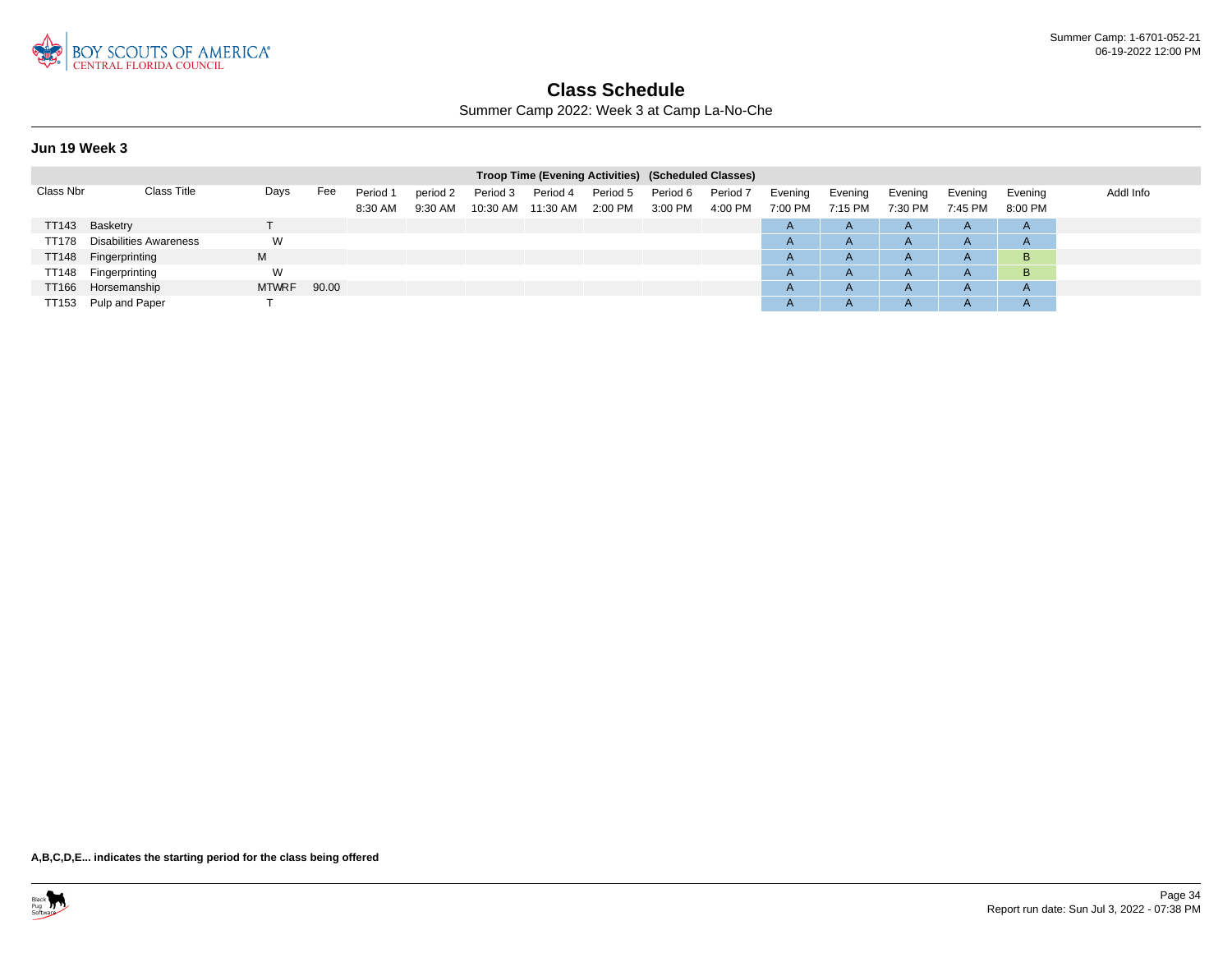

Summer Camp 2022: Week 4 at Camp La-No-Che

### **Jun 26 Week 4**

|           |                          |              |       |                     |                     |                      | Summer Camp Adventure Camp (Scheduled Classes) |                       |                     |                     |                    |                    |                    |                    |                    |                  |
|-----------|--------------------------|--------------|-------|---------------------|---------------------|----------------------|------------------------------------------------|-----------------------|---------------------|---------------------|--------------------|--------------------|--------------------|--------------------|--------------------|------------------|
| Class Nbr | Class Title              | Days         | Fee   | Period 1<br>8:30 AM | period 2<br>9:30 AM | Period 3<br>10:30 AM | Period 4<br>11:30 AM                           | Period 5<br>$2:00$ PM | Period 6<br>3:00 PM | Period 7<br>4:00 PM | Evening<br>7:00 PM | Evening<br>7:15 PM | Evening<br>7:30 PM | Evening<br>7:45 PM | Evening<br>8:00 PM | Addl Info        |
|           | SCAC1 ATV 14-15 year old | <b>MTWRF</b> |       | $\mathsf{A}$        | $\overline{A}$      | $\mathsf{A}$         |                                                | B.                    | <b>B</b>            | B                   |                    |                    |                    |                    |                    | <b>Addl Info</b> |
|           | SCAC5 ATV 16 and older   | <b>MTWRF</b> |       | $\mathsf{A}$        | $\overline{A}$      | $\mathsf{A}$         |                                                | в                     | B.                  | B                   |                    |                    |                    |                    |                    | <b>Addl Info</b> |
|           | SCAC2 Climbing           | <b>MTWRF</b> |       | $\mathsf{A}$        | $\mathsf{A}$        | B                    | B                                              |                       |                     |                     |                    |                    |                    |                    |                    |                  |
|           | SCAC3 Horsemanship       | <b>MTWRF</b> | 90.00 | A                   | $\mathsf{A}$        | B                    | B                                              |                       | C                   |                     |                    |                    |                    |                    |                    |                  |
|           | SCAC4 Project COPE       | <b>MTWRF</b> |       |                     |                     |                      |                                                |                       |                     |                     |                    |                    |                    |                    |                    |                  |

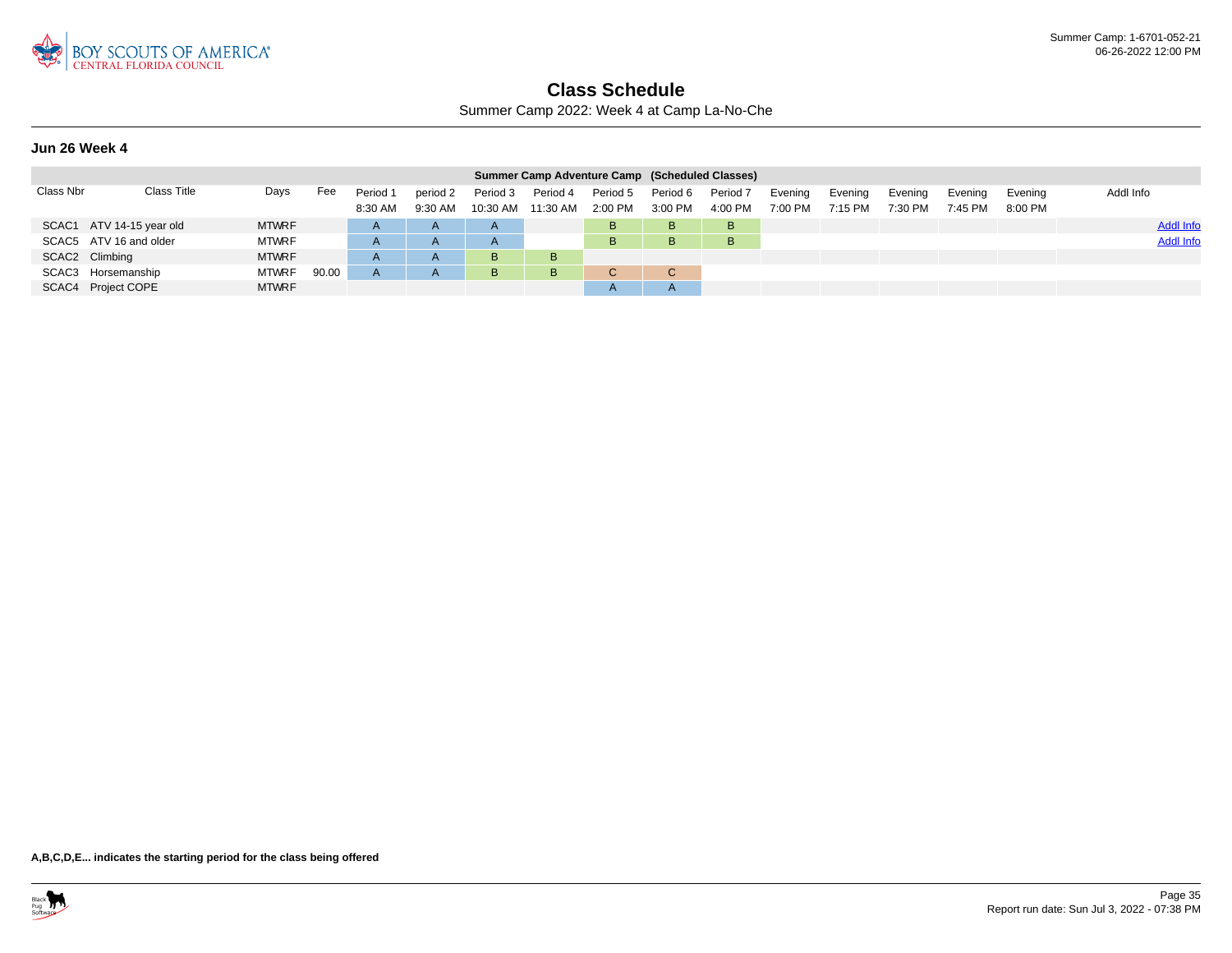

Summer Camp 2022: Week 4 at Camp La-No-Che

### **Jun 26 Week 4**

|                   | <b>Summer Camp Aquatics (Scheduled Classes)</b><br><b>Class Title</b><br>Fee<br>Days<br>Addl Info<br>Period 1<br>Evening<br>Evening<br>Evening<br>period 2<br>Period 3<br>Period 5<br>Period 6<br>Period 4<br>Period 7<br>Evening |              |        |         |                |              |              |         |         |                |                    |         |         |         |         |  |
|-------------------|-----------------------------------------------------------------------------------------------------------------------------------------------------------------------------------------------------------------------------------|--------------|--------|---------|----------------|--------------|--------------|---------|---------|----------------|--------------------|---------|---------|---------|---------|--|
| Class Nbr         |                                                                                                                                                                                                                                   |              |        | 8:30 AM | 9:30 AM        | 10:30 AM     | 11:30 AM     | 2:00 PM | 3:00 PM | 4:00 PM        | Evening<br>7:00 PM | 7:15 PM | 7:30 PM | 7:45 PM | 8:00 PM |  |
| SCA21             | Aquatics Supervision -<br>Paddle Craft Safely                                                                                                                                                                                     | <b>MTWRF</b> | 5.00   |         | $\overline{A}$ | A            | $\mathsf{A}$ |         |         |                |                    |         |         |         |         |  |
| SCA22             | Aquatics Supervision -<br>Swimming and Water Rescue                                                                                                                                                                               | <b>MTWRF</b> | 5.00   |         |                |              |              | A       | A       | $\overline{A}$ |                    |         |         |         |         |  |
| SCA4              | <b>Boatswains Sailing</b>                                                                                                                                                                                                         | <b>MTWRF</b> |        |         |                |              |              | A       | A       |                |                    |         |         |         |         |  |
| SCA20             | <b>BSA Lifeguard</b>                                                                                                                                                                                                              | <b>MTWRF</b> | 100.00 |         | $\mathsf{A}$   | A            | A            | A       | A       | A              |                    |         |         |         |         |  |
| SCA16             | <b>BSA Stand Up</b><br>Paddleboarding                                                                                                                                                                                             | <b>MTWRF</b> |        | A       | B              |              | $\mathsf{C}$ | D       |         | E              |                    |         |         |         |         |  |
| SCA <sub>6</sub>  | Canoeing                                                                                                                                                                                                                          | <b>MTWRF</b> |        |         | $\mathsf{A}$   | A            |              | B       | B.      |                |                    |         |         |         |         |  |
| SCA <sub>5</sub>  | Captain's Advanced Sailing                                                                                                                                                                                                        | <b>MTWRF</b> |        |         |                |              |              | A       | A       |                |                    |         |         |         |         |  |
| SCA <sub>15</sub> | <b>Instructional Swim</b>                                                                                                                                                                                                         | <b>MTWRF</b> |        |         | $\mathsf{A}$   | B            | $\mathbf{C}$ | D.      | E.      | F              |                    |         |         |         |         |  |
| SCA7              | Kayaking                                                                                                                                                                                                                          | <b>MTWRF</b> |        | A       | B              | C            |              |         | D       | Ε              |                    |         |         |         |         |  |
| SCA8              | Lifesaving                                                                                                                                                                                                                        | <b>MTWRF</b> |        |         | $\overline{A}$ | A            |              | B       | B       |                |                    |         |         |         |         |  |
| SCA3              | Mates Small-Boat Sailing                                                                                                                                                                                                          | <b>MTWRF</b> |        |         |                | A            | A            | B       | B.      |                |                    |         |         |         |         |  |
| SCA18             | Mile Swim BSA                                                                                                                                                                                                                     | <b>MTWRF</b> |        | A       |                |              |              |         |         |                |                    |         |         |         |         |  |
| SCA10             | Motorboating                                                                                                                                                                                                                      | MTWRF        |        | A       | B              | $\mathsf{C}$ | D            | Ε       |         | F.             |                    |         |         |         |         |  |
| SCA19             | Snorkeling BSA                                                                                                                                                                                                                    | <b>MTWRF</b> |        | A       |                |              | B            |         |         | $\mathbf C$    |                    |         |         |         |         |  |
|                   | SCA12 Swimming                                                                                                                                                                                                                    | <b>MTWRF</b> |        |         | $\mathsf{A}$   | B            | C            | D       | Е.      | F              |                    |         |         |         |         |  |
|                   | SCA13 Water Sports                                                                                                                                                                                                                | <b>MTWRF</b> |        | A       | B              | C.           | D            |         |         | E.             |                    |         |         |         |         |  |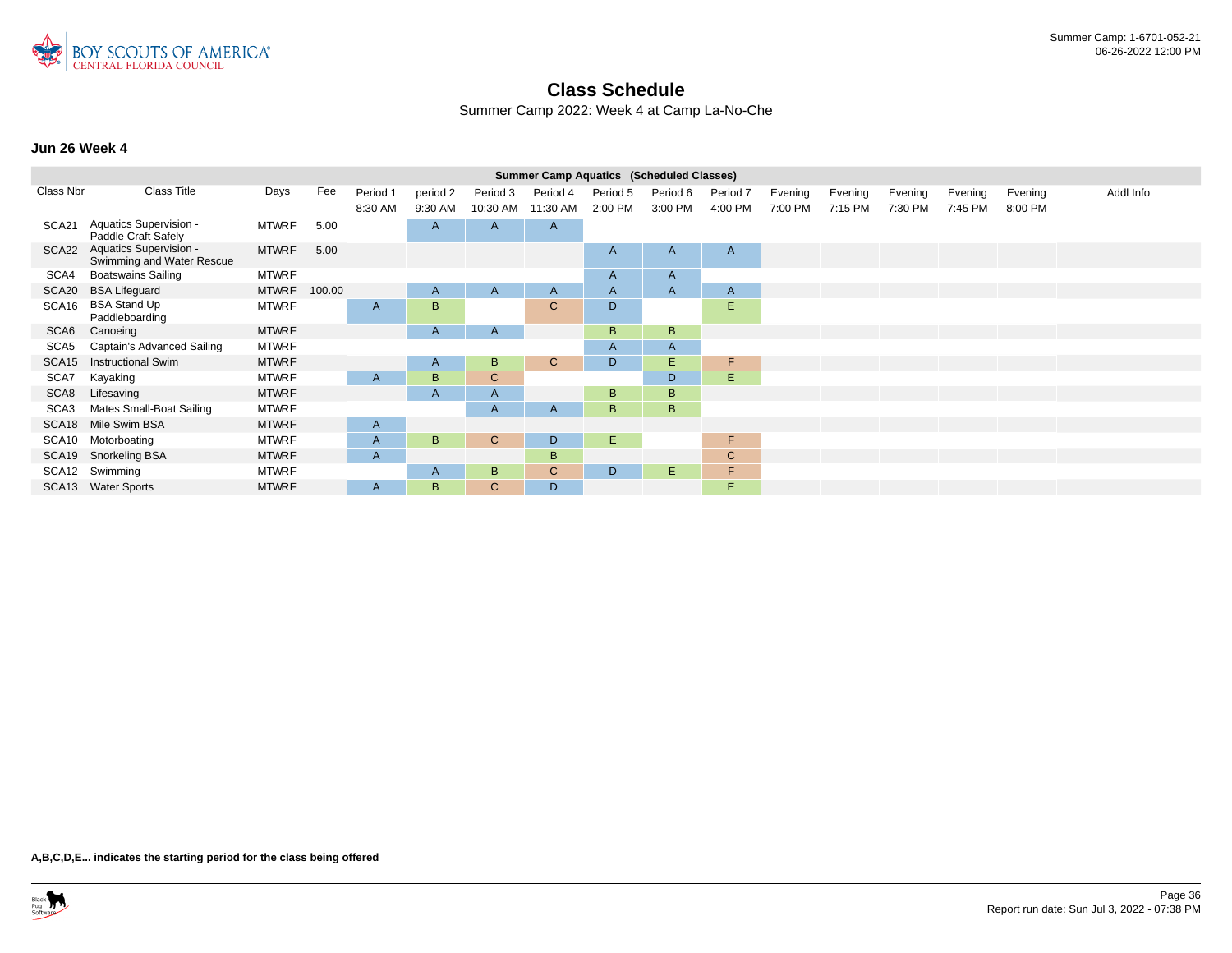

Summer Camp 2022: Week 4 at Camp La-No-Che

### **Jun 26 Week 4**

|                   |                                   |              |     |              |          |              |              |          | Summer Camp Ecology (Scheduled Classes) |              |         |         |         |         |         |           |
|-------------------|-----------------------------------|--------------|-----|--------------|----------|--------------|--------------|----------|-----------------------------------------|--------------|---------|---------|---------|---------|---------|-----------|
| Class Nbr         | <b>Class Title</b>                | Days         | Fee | Period 1     | period 2 | Period 3     | Period 4     | Period 5 | Period 6                                | Period 7     | Evening | Evening | Evening | Evening | Evening | Addl Info |
|                   |                                   |              |     | 8:30 AM      | 9:30 AM  | 10:30 AM     | 11:30 AM     | 2:00 PM  | 3:00 PM                                 | 4:00 PM      | 7:00 PM | 7:15 PM | 7:30 PM | 7:45 PM | 8:00 PM |           |
| SCE <sub>1</sub>  | Animal Science                    | <b>MTWRF</b> |     |              |          | $\mathsf{A}$ |              | B.       |                                         | $\mathsf{C}$ |         |         |         |         |         |           |
|                   | SCE10 Astronomy                   | <b>MTWRF</b> |     |              |          |              | B            |          | A                                       |              |         |         |         |         |         |           |
|                   | SCE16 Bird Study                  | <b>MTWRF</b> |     |              | A        |              |              |          |                                         |              |         |         |         |         |         |           |
| SCE <sub>2</sub>  | Dog Care, Veterinary<br>Medicine  | <b>MTWRF</b> |     |              | A        |              | B.           |          | C.                                      | D            |         |         |         |         |         |           |
| SCE <sub>3</sub>  | <b>Environmental Science</b>      | <b>MTWRF</b> |     | A            | A        |              |              | B        | B                                       |              |         |         |         |         |         |           |
| SCE <sub>15</sub> | Fish and Wildlife<br>Management   | <b>MTWRF</b> |     |              |          | $\mathsf{A}$ |              | B.       |                                         | $\mathsf{C}$ |         |         |         |         |         |           |
| SCE14             | Forestry                          | <b>MTWRF</b> |     |              |          |              | $\mathsf{A}$ |          | B.                                      |              |         |         |         |         |         |           |
|                   | SCE13 Geology                     | <b>MTWRF</b> |     | $\mathsf{A}$ |          | B            | $\mathsf{C}$ |          |                                         | D            |         |         |         |         |         |           |
|                   | SCE12 Reptile and Amphibian Study | <b>MTWRF</b> |     | A            |          |              |              | B.       |                                         | $\mathbf{C}$ |         |         |         |         |         |           |

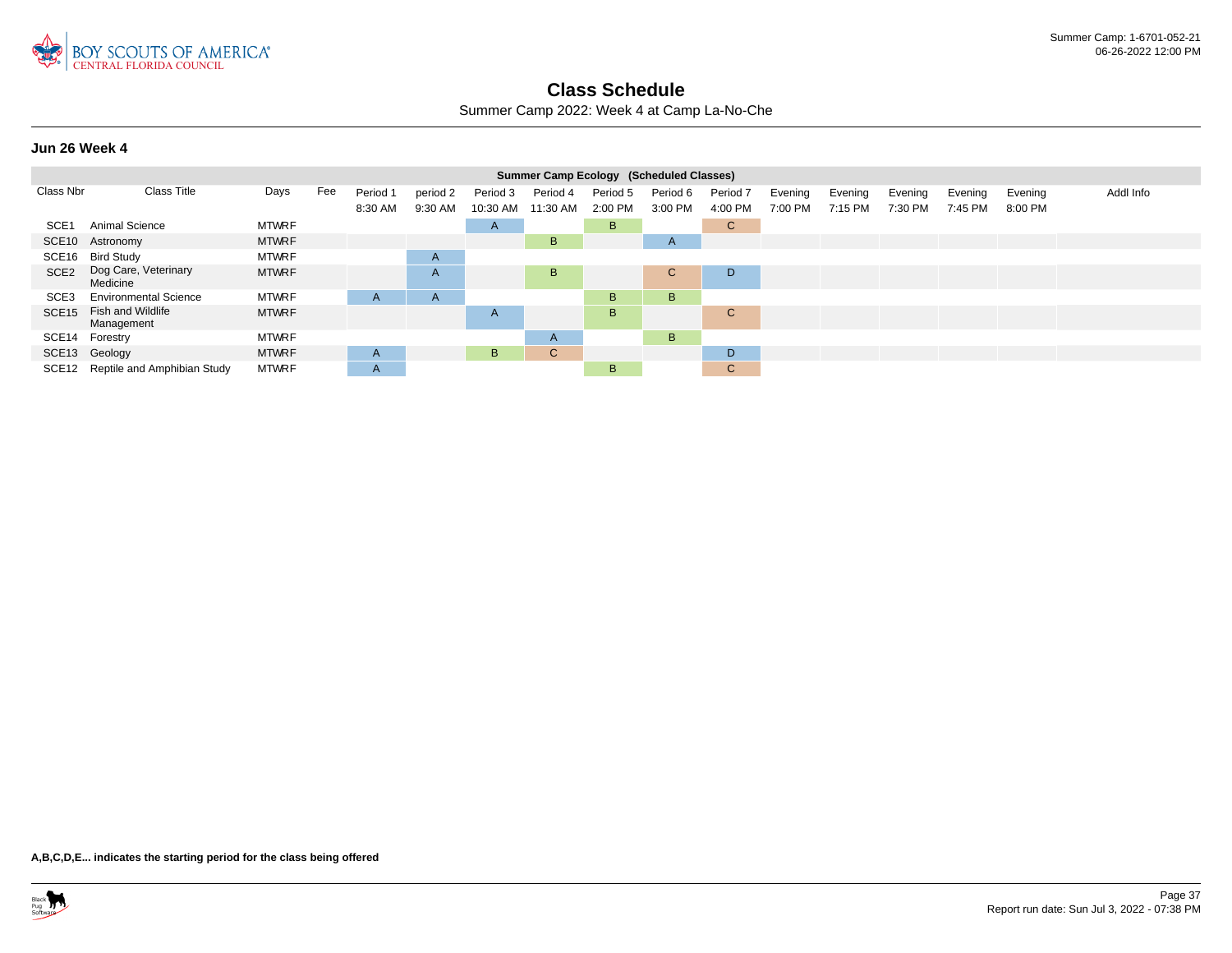

Summer Camp 2022: Week 4 at Camp La-No-Che

### **Jun 26 Week 4**

|                 |                                 |              |     |          |              |                | Summer Camp Handi/Health (Scheduled Classes) |              |                       |          |         |         |         |         |         |           |
|-----------------|---------------------------------|--------------|-----|----------|--------------|----------------|----------------------------------------------|--------------|-----------------------|----------|---------|---------|---------|---------|---------|-----------|
| Class Nbr       | Class Title                     | Days         | Fee | Period 1 | period 2     | Period 3       | Period 4                                     | Period 5     | Period 6              | Period 7 | Evening | Evening | Evening | Evening | Evening | Addl Info |
|                 |                                 |              |     | 8:30 AM  | 9:30 AM      | 10:30 AM       | 11:30 AM                                     | 2:00 PM      | 3:00 PM               | 4:00 PM  | 7:00 PM | 7:15 PM | 7:30 PM | 7:45 PM | 8:00 PM |           |
|                 | SCHH1 Animation, Art            | <b>MTWRF</b> |     | A        |              | B              |                                              | C.           |                       |          |         |         |         |         |         |           |
| SCHH7           | <b>Emergency Preparedness</b>   | <b>MTWRF</b> |     |          |              | $\mathsf{A}$   | A                                            | B.           | B.                    |          |         |         |         |         |         |           |
|                 | SCHH5 Fire Safety, Safety       | <b>MTWRF</b> |     |          |              |                |                                              | $\mathsf{A}$ |                       | B        |         |         |         |         |         |           |
| SCHH6 First Aid |                                 | <b>MTWRF</b> |     | A        |              |                | B                                            |              |                       | C.       |         |         |         |         |         |           |
|                 | SCHH2 Leatherwork, Wood Carving | <b>MTWRF</b> |     |          |              | $\overline{A}$ | $\mathsf{A}$                                 |              | B.                    | B        |         |         |         |         |         |           |
|                 | <b>SCHH8</b> Personal Fitness   | <b>MTWRF</b> |     | A        | $\mathsf{A}$ | В              | B                                            |              |                       |          |         |         |         |         |         |           |
|                 | SCHH3 Photography               | <b>MTWRF</b> |     |          |              |                |                                              |              | $\mathbf{\mathsf{H}}$ | B        |         |         |         |         |         |           |
|                 | SCHH4 Pottery, Sculpture        | <b>MTWRF</b> |     |          | D.           | A              | B                                            | $\mathbf{C}$ |                       |          |         |         |         |         |         |           |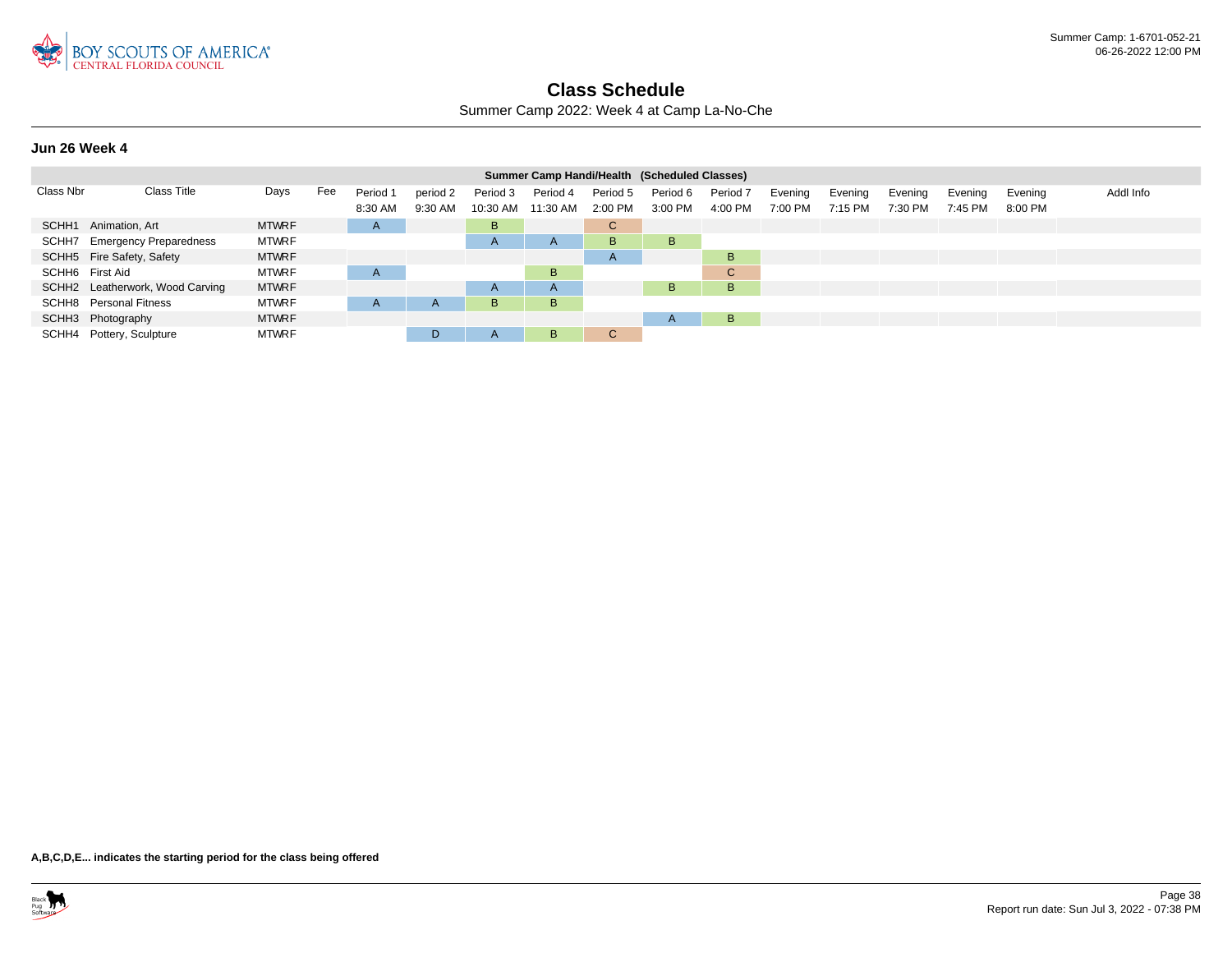

Summer Camp 2022: Week 4 at Camp La-No-Che

**Jun 26 Week 4**

|                  |                                    |              |     |              |              |              | Summer Camp Hobbies/Skills/STEM (Scheduled Classes) |              |             |                     |         |         |         |         |         |           |
|------------------|------------------------------------|--------------|-----|--------------|--------------|--------------|-----------------------------------------------------|--------------|-------------|---------------------|---------|---------|---------|---------|---------|-----------|
| Class Nbr        | <b>Class Title</b>                 | Days         | Fee | Period 1     | period 2     | Period 3     | Period 4                                            | Period 5     | Period 6    | Period <sub>7</sub> | Evening | Evening | Evening | Evening | Evening | Addl Info |
|                  |                                    |              |     | 8:30 AM      | 9:30 AM      | 10:30 AM     | 11:30 AM                                            | 2:00 PM      | 3:00 PM     | 4:00 PM             | 7:00 PM | 7:15 PM | 7:30 PM | 7:45 PM | 8:00 PM |           |
| hsS1             | Automotive Maintenance             | <b>MTWRF</b> |     | $\mathsf{A}$ | $\mathsf{A}$ | B            | B                                                   | $\mathbf{C}$ | C.          |                     |         |         |         |         |         |           |
| hsS6             | Chemistry                          | <b>MTWRF</b> |     |              |              |              | $\mathsf{C}$                                        | $\mathsf{A}$ |             | B                   |         |         |         |         |         |           |
| hsS <sub>2</sub> | Chess                              | <b>MTWRF</b> |     |              | $\mathsf{A}$ |              | B                                                   |              | $\sim$<br>U |                     |         |         |         |         |         |           |
| hsS3             | Collections, Digital<br>Technology | <b>MTWRF</b> |     | A            |              |              |                                                     |              |             |                     |         |         |         |         |         |           |
| hsS8             | Electricity                        | <b>MTWRF</b> |     |              |              | $\mathsf{A}$ |                                                     | B            |             |                     |         |         |         |         |         |           |
| hsS7             | Robotics                           | <b>MTWRF</b> |     |              | $\mathsf{A}$ |              | B                                                   |              | $\sim$<br>U |                     |         |         |         |         |         |           |
| hsS <sub>5</sub> | Woodwork                           | <b>MTWRF</b> |     |              |              | $\mathsf{A}$ | $\mathsf{A}$                                        |              |             |                     |         |         |         |         |         |           |

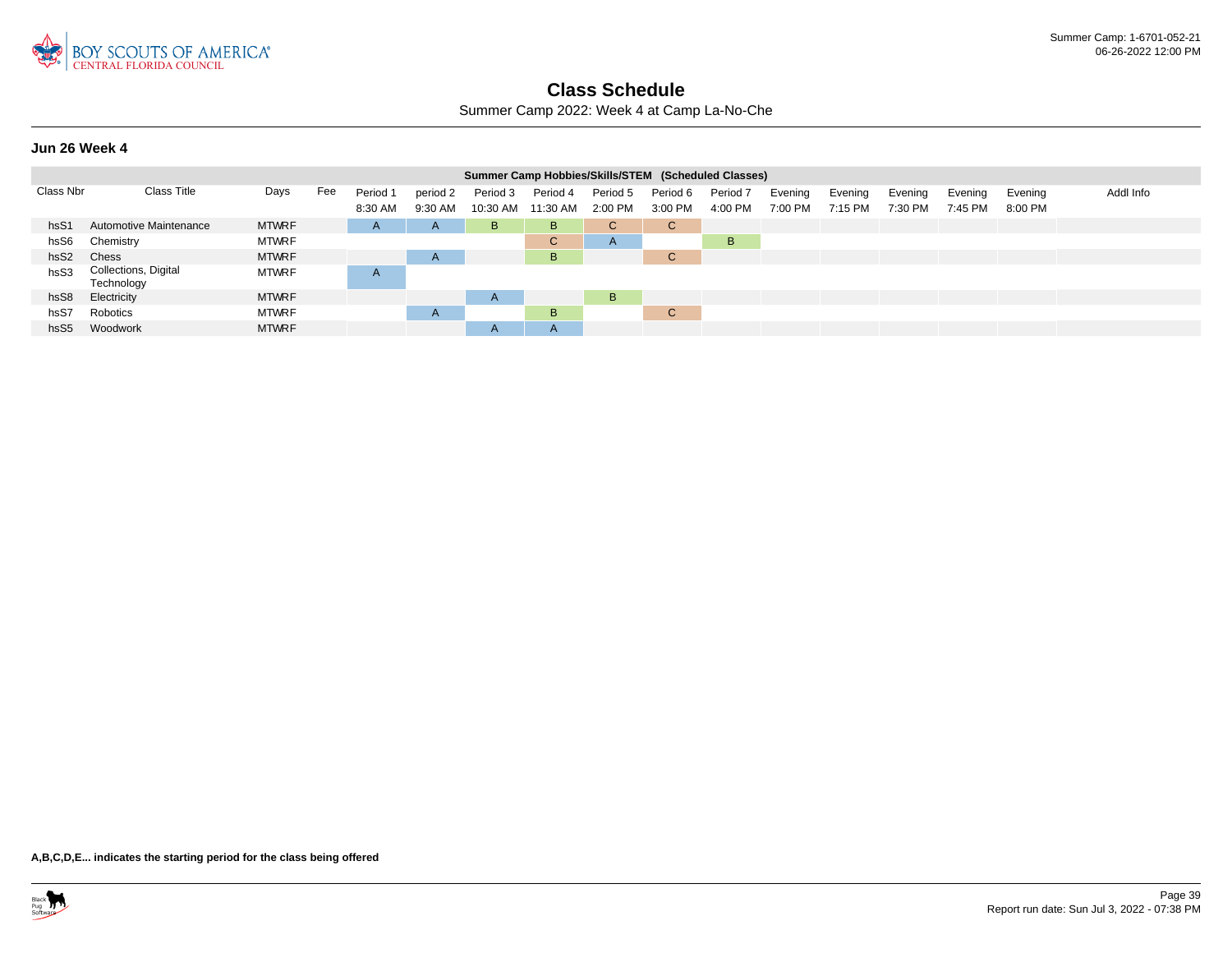

Summer Camp 2022: Week 4 at Camp La-No-Che

#### **Jun 26 Week 4**

|                |                                         |              |       |          |              |              | <b>Summer Camp Native American (Scheduled Classes)</b> |              |             |                     |         |           |         |         |         |           |
|----------------|-----------------------------------------|--------------|-------|----------|--------------|--------------|--------------------------------------------------------|--------------|-------------|---------------------|---------|-----------|---------|---------|---------|-----------|
| Class Nbr      | Class Title                             | Days         | Fee   | Period 1 | period 2     | Period 3     | Period 4                                               | Period 5     | Period 6    | Period <sub>7</sub> | Evening | Evening   | Evening | Evening | Evening | Addl Info |
|                |                                         |              |       | 8:30 AM  | 9:30 AM      | 10:30 AM     | 11:30 AM                                               | 2:00 PM      | 3:00 PM     | 4:00 PM             | 7:00 PM | $7:15$ PM | 7:30 PM | 7:45 PM | 8:00 PM |           |
| SCNA11         | American Cultures, American<br>Heritage | <b>MTWRF</b> |       |          |              |              |                                                        | A            |             |                     |         |           |         |         |         |           |
|                | SCNA2 Archaeology                       | <b>MTWRF</b> |       |          |              | $\mathsf{A}$ | $\mathsf{A}$                                           |              |             |                     |         |           |         |         |         |           |
|                | SCNA3 Indian Lore                       | <b>MTWRF</b> |       | A        |              |              |                                                        | B.           | $\sim$<br>U | D                   |         |           |         |         |         |           |
|                | SCNA10 Primitive Cooking                | <b>MTWRF</b> | 60.00 |          |              |              |                                                        | A            | n.          |                     |         |           |         |         |         |           |
|                | SCNA8 Scouting Heritage                 | <b>MTWRF</b> |       |          |              |              |                                                        |              |             | $\mathsf{A}$        |         |           |         |         |         |           |
| SCNA12 Textile |                                         | <b>MTWRF</b> |       |          |              |              |                                                        |              |             | $\mathsf{A}$        |         |           |         |         |         |           |
|                | SCNA6 Wilderness Survival               | <b>MTWRF</b> |       | A        | $\mathsf{A}$ | B            | B.                                                     | $\mathbf{C}$ | $\sim$<br>U |                     |         |           |         |         |         |           |
|                | SCNA7 Woodsman                          | <b>MTWRF</b> |       | A        | $\mathsf{A}$ | $\mathsf{A}$ |                                                        |              |             |                     |         |           |         |         |         |           |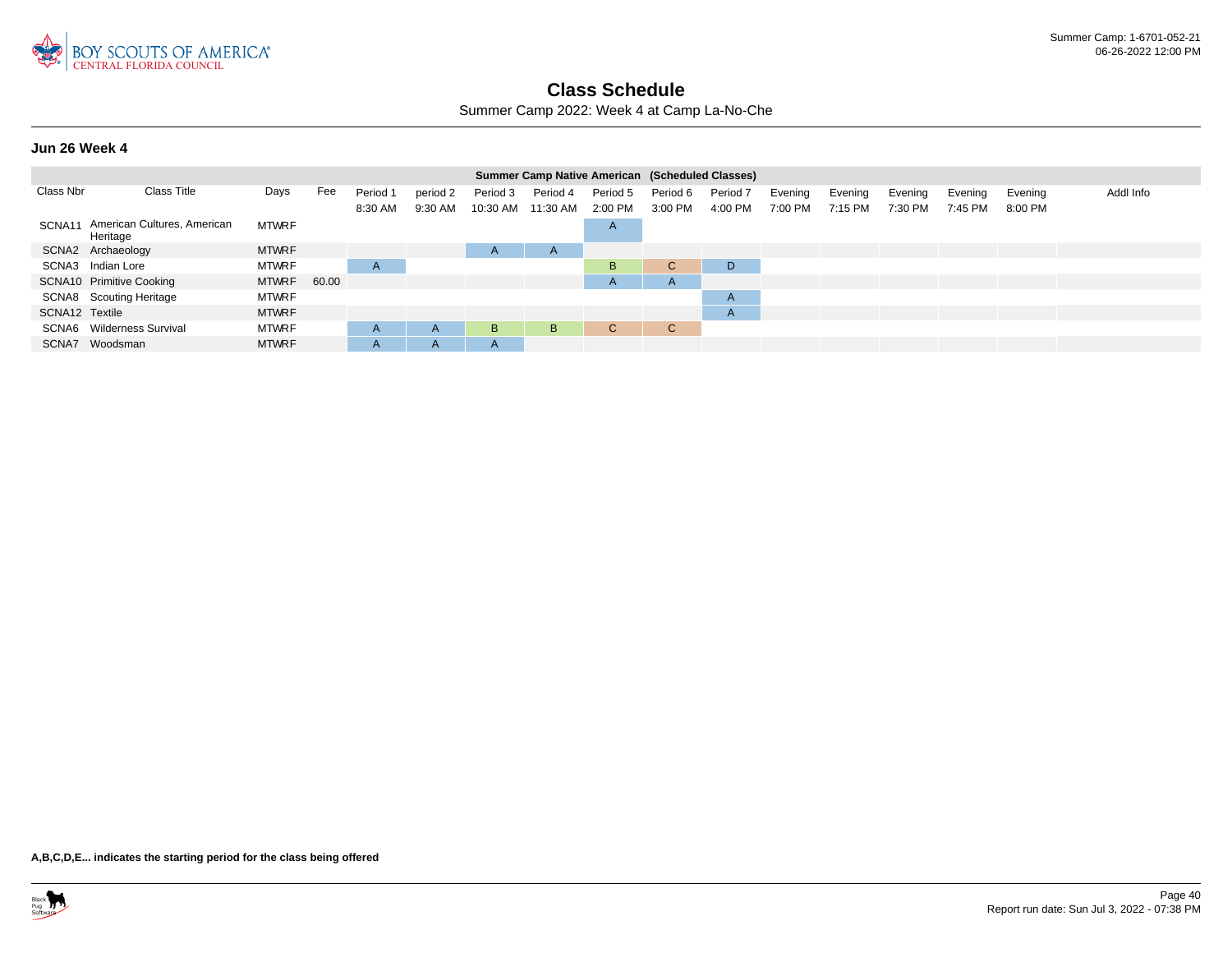

Summer Camp 2022: Week 4 at Camp La-No-Che

### **Jun 26 Week 4**

|                  |                                 |              |     |                     |                     |                                | Summer Camp Outdoor Skills (Scoutcraft) (Scheduled Classes) |                     |                     |                     |                    |                    |                    |                    |                    |           |
|------------------|---------------------------------|--------------|-----|---------------------|---------------------|--------------------------------|-------------------------------------------------------------|---------------------|---------------------|---------------------|--------------------|--------------------|--------------------|--------------------|--------------------|-----------|
| Class Nbr        | Class Title                     | Days         | Fee | Period 1<br>8:30 AM | period 2<br>9:30 AM | Period 3<br>10:30 AM  11:30 AM | Period 4                                                    | Period 5<br>2:00 PM | Period 6<br>3:00 PM | Period 7<br>4:00 PM | Evening<br>7:00 PM | Evening<br>7:15 PM | Evening<br>7:30 PM | Evening<br>7:45 PM | Evening<br>8:00 PM | Addl Info |
|                  | SCS12 Backpacking               | <b>MTWRF</b> |     |                     |                     |                                |                                                             |                     |                     | $\mathsf{H}$        |                    |                    |                    |                    |                    |           |
| SCS <sub>1</sub> | Camping                         | <b>MTWRF</b> |     |                     | $\mathsf{A}$        |                                | B                                                           | B                   | $\sim$<br>v.        | C.                  |                    |                    |                    |                    |                    |           |
|                  | SCS2 Cooking                    | <b>MTWRF</b> |     | в                   | B                   | ◡                              | C.                                                          |                     |                     |                     |                    |                    |                    |                    |                    |           |
| SCS11 Fishing    |                                 | <b>MTWRF</b> |     |                     | A.                  | B                              | B                                                           |                     |                     |                     |                    |                    |                    |                    |                    |           |
|                  | SCS13 Signs, Signals, and Codes | <b>MTWRF</b> |     | <u>л</u>            |                     |                                |                                                             |                     |                     | B                   |                    |                    |                    |                    |                    |           |

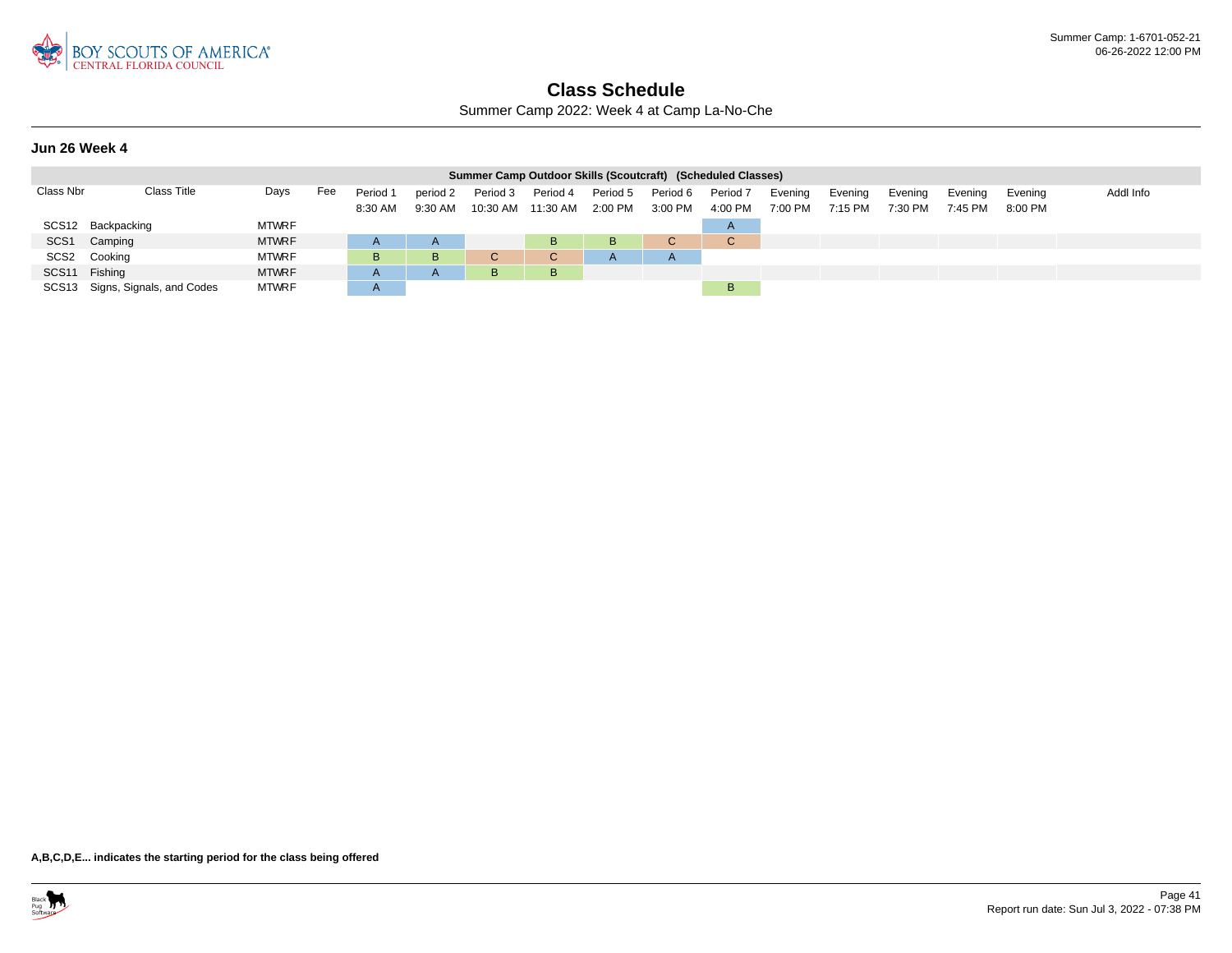

Summer Camp 2022: Week 4 at Camp La-No-Che

#### **Jun 26 Week 4**

|               |                                                       |              |     |                     |                     |                      | <b>Summer Camp Shooting Sports (Scheduled Classes)</b> |                       |                     |                     |                    |                    |                    |                    |                    |           |
|---------------|-------------------------------------------------------|--------------|-----|---------------------|---------------------|----------------------|--------------------------------------------------------|-----------------------|---------------------|---------------------|--------------------|--------------------|--------------------|--------------------|--------------------|-----------|
| Class Nbr     | Class Title                                           | Days         | Fee | Period 1<br>8:30 AM | period 2<br>9:30 AM | Period 3<br>10:30 AM | Period 4<br>11:30 AM                                   | Period 5<br>$2:00$ PM | Period 6<br>3:00 PM | Period 7<br>4:00 PM | Evening<br>7:00 PM | Evening<br>7:15 PM | Evening<br>7:30 PM | Evening<br>7:45 PM | Evening<br>8:00 PM | Addl Info |
|               | SCSS4 Action Archery                                  | <b>MTWRF</b> |     |                     |                     | $\overline{A}$       | $\mathsf{A}$                                           |                       |                     |                     |                    |                    |                    |                    |                    |           |
| SCSS1 Archery |                                                       | <b>MTWRF</b> |     |                     | $\mathsf{A}$        |                      |                                                        | B                     | в                   |                     |                    |                    |                    |                    |                    |           |
|               | SCSS2 Rifle Shooting (Option A -<br>Modern Cartridge) | <b>MTWRF</b> |     |                     | A                   |                      | C.                                                     | B.                    | в                   |                     |                    |                    |                    |                    |                    |           |
|               | SCSS3 Shotgun Shooting                                | <b>MTWRF</b> |     |                     | A                   |                      |                                                        | B                     | В                   |                     |                    |                    |                    |                    |                    |           |

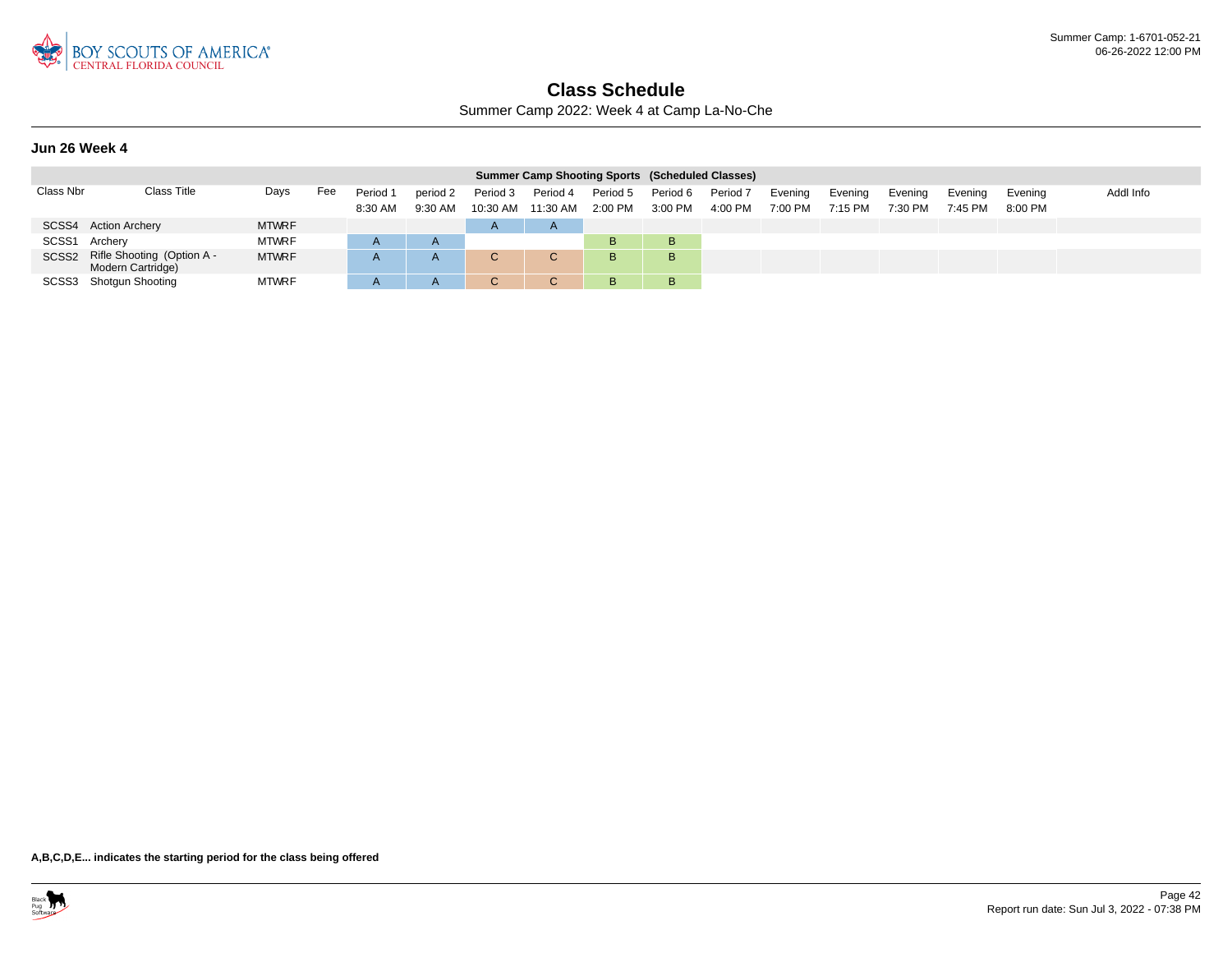

Summer Camp 2022: Week 4 at Camp La-No-Che

### **Jun 26 Week 4**

|                  |                                               |              |     |                     |                       |                      |                      |                       | Summer Camp Trailblazers (Scheduled Classes) |                                |                    |                    |                    |                      |                      |           |
|------------------|-----------------------------------------------|--------------|-----|---------------------|-----------------------|----------------------|----------------------|-----------------------|----------------------------------------------|--------------------------------|--------------------|--------------------|--------------------|----------------------|----------------------|-----------|
| Class Nbr        | <b>Class Title</b>                            | Days         | Fee | Period 1<br>8:30 AM | period 2<br>$9:30$ AM | Period 3<br>10:30 AM | Period 4<br>11:30 AM | Period 5<br>$2:00$ PM | Period 6<br>3:00 PM                          | Period <sub>7</sub><br>4:00 PM | Evening<br>7:00 PM | Evening<br>7:15 PM | Evening<br>7:30 PM | Evening<br>$7:45$ PM | Evenina<br>$8:00$ PM | Addl Info |
| SCT <sub>3</sub> | Rank: First Class (Vanguard)                  | <b>MTWRF</b> |     |                     | $\mathsf{A}$          | B                    | B.                   |                       | C.                                           |                                |                    |                    |                    |                      |                      |           |
| SCT              | Rank: Scout, Rank:<br>Tenderfoot (Pathfinder) | <b>MTWRF</b> |     |                     | <u>r</u>              | в                    | B                    |                       | $\sim$<br>◡                                  |                                |                    |                    |                    |                      |                      |           |
| SCT <sub>2</sub> | Rank: Second Class<br>(Voyager)               | <b>MTWRF</b> |     |                     |                       | в                    | B                    |                       | $\sim$<br>U                                  |                                |                    |                    |                    |                      |                      |           |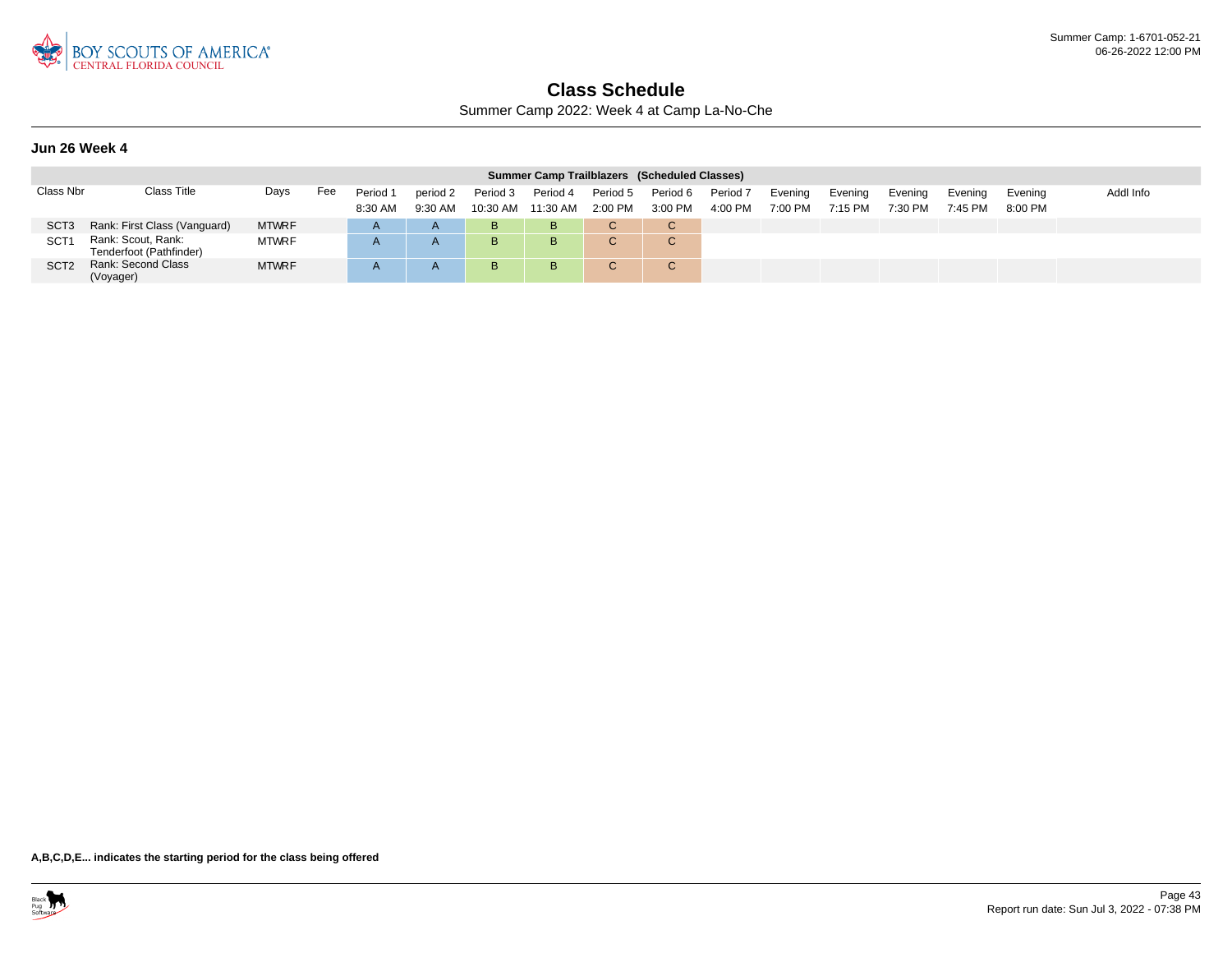

Summer Camp 2022: Week 4 at Camp La-No-Che

#### **Jun 26 Week 4**

|           |                                                            |              |        |              |                |              | Summer Camp Adult Leader Training/Activities (Scheduled Classes) |          |          |              |         |         |         |         |         |           |
|-----------|------------------------------------------------------------|--------------|--------|--------------|----------------|--------------|------------------------------------------------------------------|----------|----------|--------------|---------|---------|---------|---------|---------|-----------|
| Class Nbr | <b>Class Title</b>                                         | Days         | Fee    | Period 1     | period 2       | Period 3     | Period 4                                                         | Period 5 | Period 6 | Period 7     | Evening | Evening | Evening | Evening | Evening | Addl Info |
|           |                                                            |              |        | 8:30 AM      | 9:30 AM        | 10:30 AM     | 11:30 AM                                                         | 2:00 PM  | 3:00 PM  | 4:00 PM      | 7:00 PM | 7:15 PM | 7:30 PM | 7:45 PM | 8:00 PM |           |
| scal15    | Aquatics Supervision -<br>Paddle Craft Safely              | <b>MTWRF</b> |        |              | $\overline{A}$ | A            | $\overline{A}$                                                   |          |          |              |         |         |         |         |         |           |
| scal16    | <b>Aquatics Supervision -</b><br>Swimming and Water Rescue | <b>MTWRF</b> |        |              |                |              |                                                                  | A        | A        | $\mathsf{A}$ |         |         |         |         |         |           |
| scal12    | <b>Archery Shooting</b>                                    | R            |        |              |                |              |                                                                  |          |          | $\mathsf{A}$ |         |         |         |         |         |           |
| scal17    | ATV ADV Afternoon                                          | <b>MTWRF</b> |        |              |                |              |                                                                  | A        | A        | A            |         |         |         |         |         |           |
| scal18    | ATV ADV Morning                                            | <b>MTWRF</b> |        | A            | $\mathsf{A}$   | $\mathsf{A}$ |                                                                  |          |          |              |         |         |         |         |         |           |
| scal21    | <b>BSA Lifeguard</b>                                       | <b>MTWRF</b> | 100.00 |              | $\mathsf{A}$   | $\mathsf{A}$ | A                                                                | A        | A        | A            |         |         |         |         |         |           |
| scal1     | <b>IOLS</b>                                                | <b>MTWR</b>  |        |              | A              | A            | $\mathsf{A}$                                                     | A        | A        |              |         |         |         |         |         |           |
| scal9     | <b>Primitive Cooking</b>                                   | <b>MTWRF</b> | 60.00  |              |                |              |                                                                  | A        | A        |              |         |         |         |         |         |           |
| scal13    | Project COPE                                               | <b>MTWRF</b> |        |              |                |              |                                                                  | A        | A        |              |         |         |         |         |         |           |
| scal10    | <b>Rifle Shooting</b>                                      |              |        |              |                |              |                                                                  |          |          | $\mathsf{A}$ |         |         |         |         |         |           |
| scal11    | <b>Shotgun Shooting</b>                                    | W            | 9.00   |              |                |              |                                                                  |          |          | $\mathsf{A}$ |         |         |         |         |         |           |
| scal19    | Woodsmen                                                   | <b>MTWRF</b> |        | $\mathsf{A}$ | A              | A            |                                                                  |          |          |              |         |         |         |         |         |           |
|           |                                                            |              |        |              |                |              |                                                                  |          |          |              |         |         |         |         |         |           |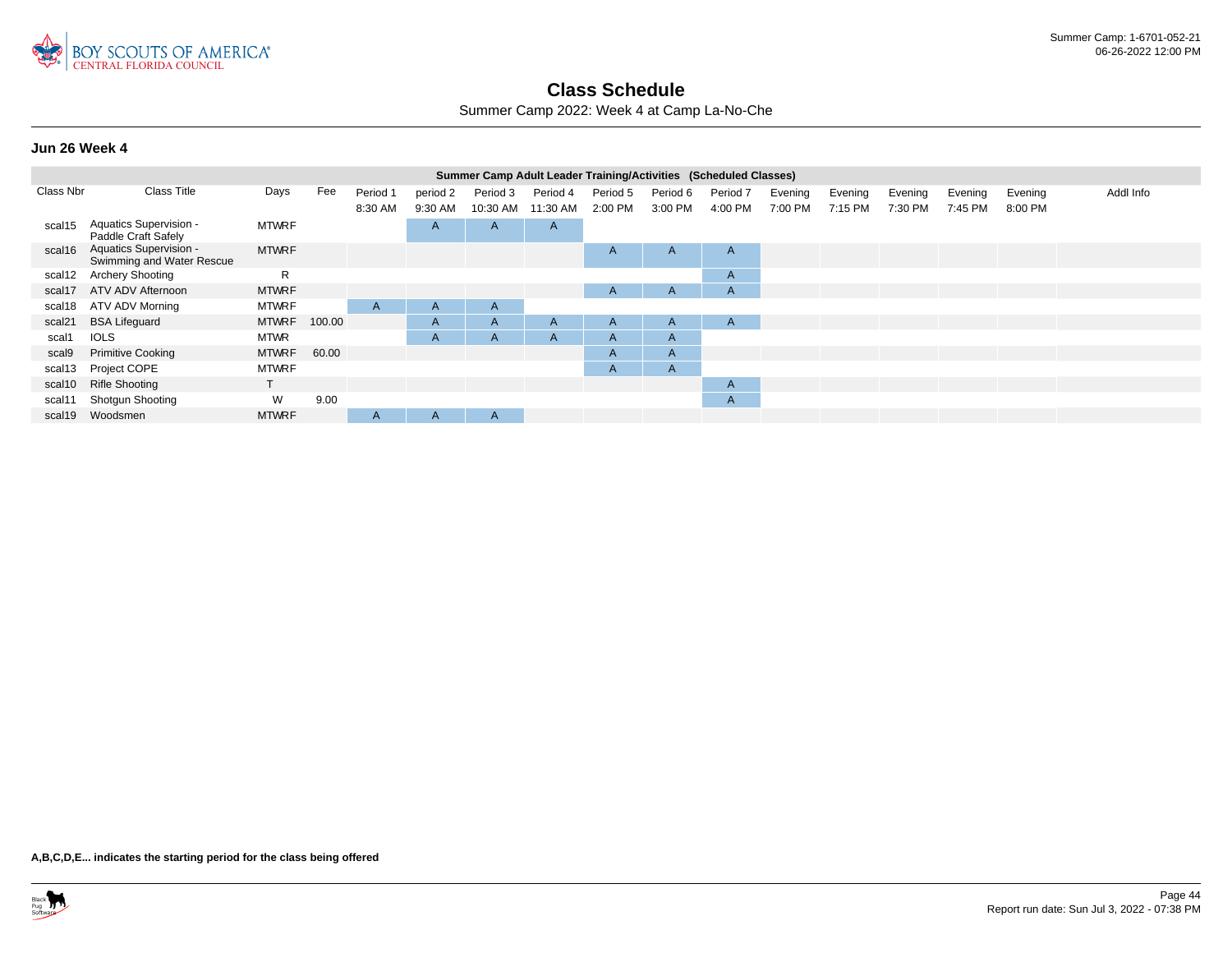

Summer Camp 2022: Week 4 at Camp La-No-Che

### **Jun 26 Week 4**

|           |                      |              |       |                     |                       |                      | Troop Time (Evening Activities) (Scheduled Classes) |                       |                     |                                |                    |                    |                    |                    |                    |           |
|-----------|----------------------|--------------|-------|---------------------|-----------------------|----------------------|-----------------------------------------------------|-----------------------|---------------------|--------------------------------|--------------------|--------------------|--------------------|--------------------|--------------------|-----------|
| Class Nbr | Class Title          | Days         | Fee   | Period 1<br>8:30 AM | period 2<br>$9:30$ AM | Period 3<br>10:30 AM | Period 4<br>11:30 AM                                | Period 5<br>$2:00$ PM | Period 6<br>3:00 PM | Period <sub>7</sub><br>4:00 PM | Evening<br>7:00 PM | Evening<br>7:15 PM | Evening<br>7:30 PM | Evening<br>7:45 PM | Evening<br>8:00 PM | Addl Info |
| TT143     | Basketry             |              |       |                     |                       |                      |                                                     |                       |                     |                                | $\overline{A}$     | $\mathsf{A}$       | $\mathsf{A}$       | <u>r</u>           | $\mathsf{A}$       |           |
| TT148     | Fingerprinting       | M            |       |                     |                       |                      |                                                     |                       |                     |                                | $\mathsf{A}$       | $\mathsf{A}$       | A                  |                    |                    |           |
|           | TT148 Fingerprinting | W            |       |                     |                       |                      |                                                     |                       |                     |                                | $\mathsf{A}$       | $\mathsf{A}$       | $\mathsf{A}$       |                    | B                  |           |
|           | TT166 Horsemanship   | <b>MTWRF</b> | 90.00 |                     |                       |                      |                                                     |                       |                     |                                | $\overline{A}$     | $\mathsf{A}$       | A                  |                    | $\mathsf{A}$       |           |
|           | TT153 Pulp and Paper | <b>MTWRF</b> |       |                     |                       |                      |                                                     |                       |                     | $\overline{A}$                 | $\overline{A}$     | $\mathsf{A}$       | $\mathsf{A}$       |                    | $\mathsf{A}$       |           |

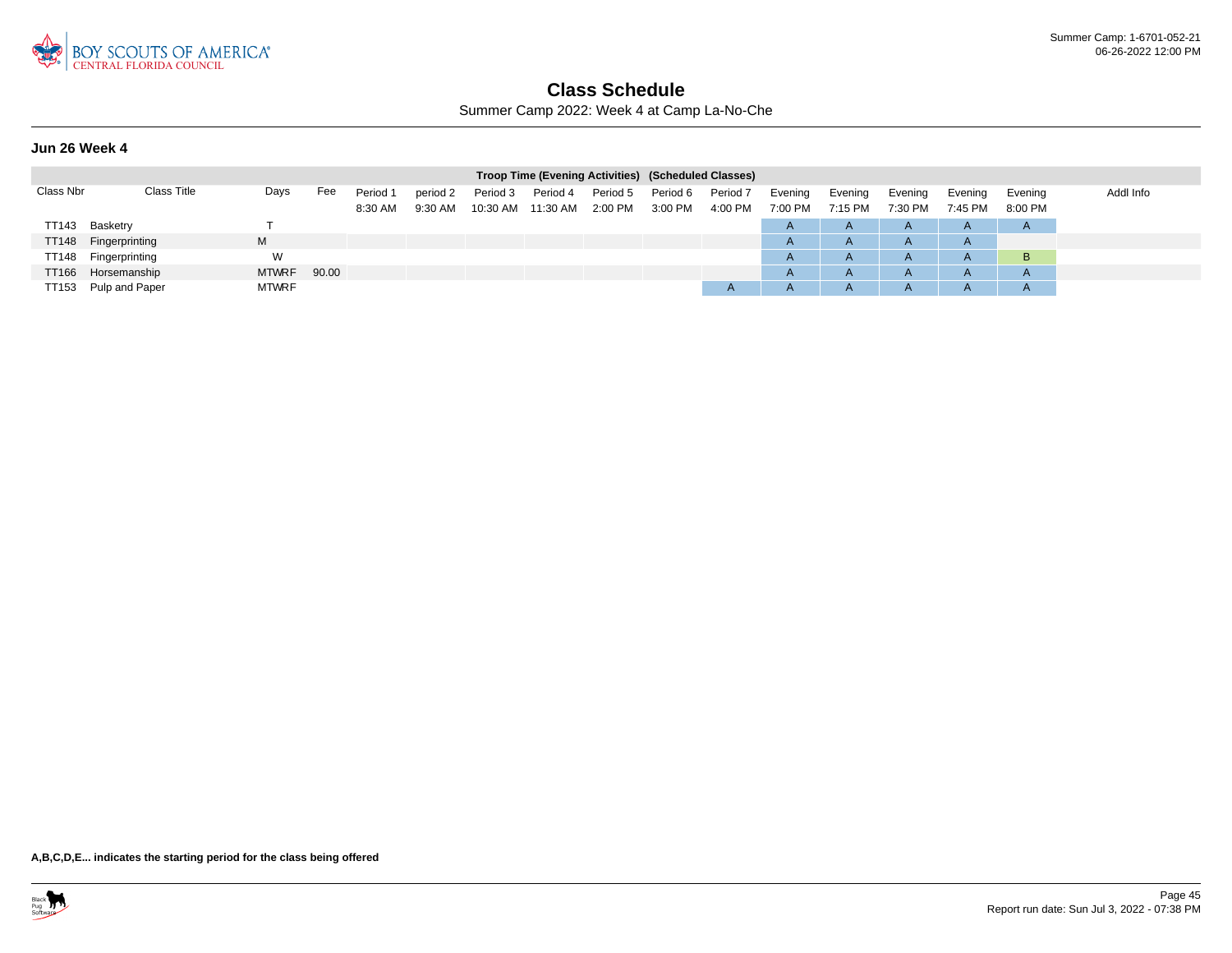

Summer Camp 2022: Week 5 at Camp La-No-Che

### **Jul 10 Week 5**

|           |                          |              |       |                     |                       |                      | Summer Camp Adventure Camp (Scheduled Classes) |                       |                     |                     |                    |                    |                    |                    |                    |                  |
|-----------|--------------------------|--------------|-------|---------------------|-----------------------|----------------------|------------------------------------------------|-----------------------|---------------------|---------------------|--------------------|--------------------|--------------------|--------------------|--------------------|------------------|
| Class Nbr | Class Title              | Days         | Fee   | Period 1<br>8:30 AM | period 2<br>$9:30$ AM | Period 3<br>10:30 AM | Period 4<br>11:30 AM                           | Period 5<br>$2:00$ PM | Period 6<br>3:00 PM | Period 7<br>4:00 PM | Evening<br>7:00 PM | Evening<br>7:15 PM | Evening<br>7:30 PM | Evening<br>7:45 PM | Evenina<br>8:00 PM | Addl Info        |
|           | SCAC1 ATV 14-15 year old | <b>MTWRF</b> |       | $\mathsf{A}$        | $\mathsf{A}$          | $\mathsf{A}$         |                                                | в                     | B                   | B                   |                    |                    |                    |                    |                    | <b>Addl Info</b> |
|           | SCAC5 ATV 16 and older   | <b>MTWRF</b> |       | A                   | $\mathsf{A}$          | $\mathsf{A}$         |                                                | B.                    | B                   | B                   |                    |                    |                    |                    |                    | <b>Addl Info</b> |
|           | SCAC2 Climbing           | <b>MTWRF</b> |       | $\mathsf{A}$        | $\mathsf{A}$          | B                    | B                                              |                       |                     |                     |                    |                    |                    |                    |                    |                  |
|           | SCAC3 Horsemanship       | <b>MTWRF</b> | 90.00 | A                   | $\mathsf{A}$          | B                    | B                                              |                       | C.                  |                     |                    |                    |                    |                    |                    |                  |
|           | SCAC4 Project COPE       | <b>MTWRF</b> |       |                     |                       |                      |                                                |                       |                     |                     |                    |                    |                    |                    |                    |                  |

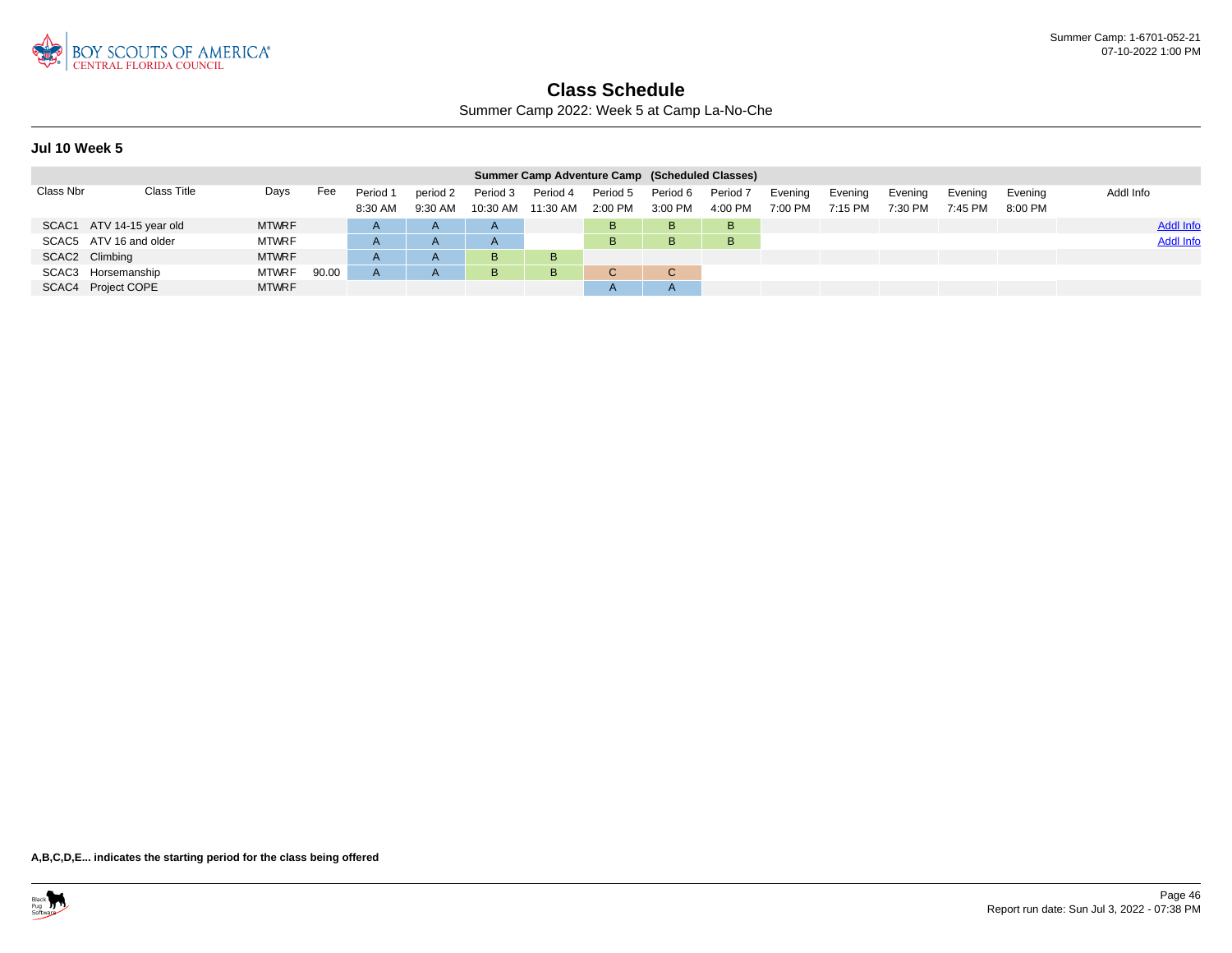

Summer Camp 2022: Week 5 at Camp La-No-Che

|                  |                                                     |              |        |          |                |              | <b>Summer Camp Aquatics (Scheduled Classes)</b> |          |              |              |         |         |         |         |         |           |
|------------------|-----------------------------------------------------|--------------|--------|----------|----------------|--------------|-------------------------------------------------|----------|--------------|--------------|---------|---------|---------|---------|---------|-----------|
| Class Nbr        | <b>Class Title</b>                                  | Days         | Fee    | Period 1 | period 2       | Period 3     | Period 4                                        | Period 5 | Period 6     | Period 7     | Evening | Evening | Evening | Evening | Evening | Addl Info |
|                  |                                                     |              |        | 8:30 AM  | 9:30 AM        | 10:30 AM     | 11:30 AM                                        | 2:00 PM  | 3:00 PM      | 4:00 PM      | 7:00 PM | 7:15 PM | 7:30 PM | 7:45 PM | 8:00 PM |           |
| SCA21            | Aquatics Supervision -<br>Paddle Craft Safely       | MTWRF        | 5.00   |          | $\overline{A}$ | A            | $\mathsf{A}$                                    |          |              |              |         |         |         |         |         |           |
| SCA22            | Aquatics Supervision -<br>Swimming and Water Rescue | <b>MTWRF</b> | 5.00   |          |                |              |                                                 | A        | A            | $\mathsf{A}$ |         |         |         |         |         |           |
| SCA4             | <b>Boatswains Sailing</b>                           | <b>MTWRF</b> |        |          |                |              |                                                 | A        | $\mathsf{A}$ |              |         |         |         |         |         |           |
| SCA20            | <b>BSA Lifeguard</b>                                | <b>MTWRF</b> | 100.00 |          | $\mathsf{A}$   | A            | $\mathsf{A}$                                    | A        | A            | $\mathsf{A}$ |         |         |         |         |         |           |
| SCA16            | <b>BSA Stand Up</b><br>Paddleboarding               | <b>MTWRF</b> |        | A        | B              |              | $\mathsf{C}$                                    | D        |              | E            |         |         |         |         |         |           |
| SCA <sub>6</sub> | Canoeing                                            | <b>MTWRF</b> |        |          | A              | $\mathsf{A}$ |                                                 | B        | B            |              |         |         |         |         |         |           |
| SCA5             | Captain's Advanced Sailing                          | <b>MTWRF</b> |        |          |                |              |                                                 | A        | $\mathsf{A}$ |              |         |         |         |         |         |           |
| SCA15            | <b>Instructional Swim</b>                           | <b>MTWRF</b> |        |          | $\mathsf{A}$   | B            | $\mathbf{C}$                                    | D        | E.           | F            |         |         |         |         |         |           |
| SCA7             | Kayaking                                            | <b>MTWRF</b> |        | A        | B              | C            |                                                 |          | D            | Ε            |         |         |         |         |         |           |
| SCA8             | Lifesaving                                          | <b>MTWRF</b> |        |          | $\overline{A}$ | A            |                                                 | B        | B            |              |         |         |         |         |         |           |
| SCA <sub>3</sub> | Mates Small-Boat Sailing                            | <b>MTWRF</b> |        |          |                | A            | A                                               | B        | B            |              |         |         |         |         |         |           |
| SCA18            | Mile Swim BSA                                       | <b>MTWRF</b> |        | A        |                |              |                                                 |          |              |              |         |         |         |         |         |           |
| SCA10            | Motorboating                                        | <b>MTWRF</b> |        | A        | B              | $\mathbf{C}$ | D                                               | E.       |              | F.           |         |         |         |         |         |           |
| SCA17            | Rowing                                              | <b>MTWRF</b> |        | A        |                |              | B                                               |          |              |              |         |         |         |         |         |           |
| SCA19            | Snorkeling BSA                                      | <b>MTWRF</b> |        | A        |                |              | B.                                              |          |              | $\mathsf{C}$ |         |         |         |         |         |           |
|                  | SCA12 Swimming                                      | <b>MTWRF</b> |        |          | A              | B            | $\mathsf{C}$                                    | D        | E.           | F            |         |         |         |         |         |           |
|                  | SCA13 Water Sports                                  | <b>MTWRF</b> |        | A        | B              | C            | D                                               |          | E.           | F.           |         |         |         |         |         |           |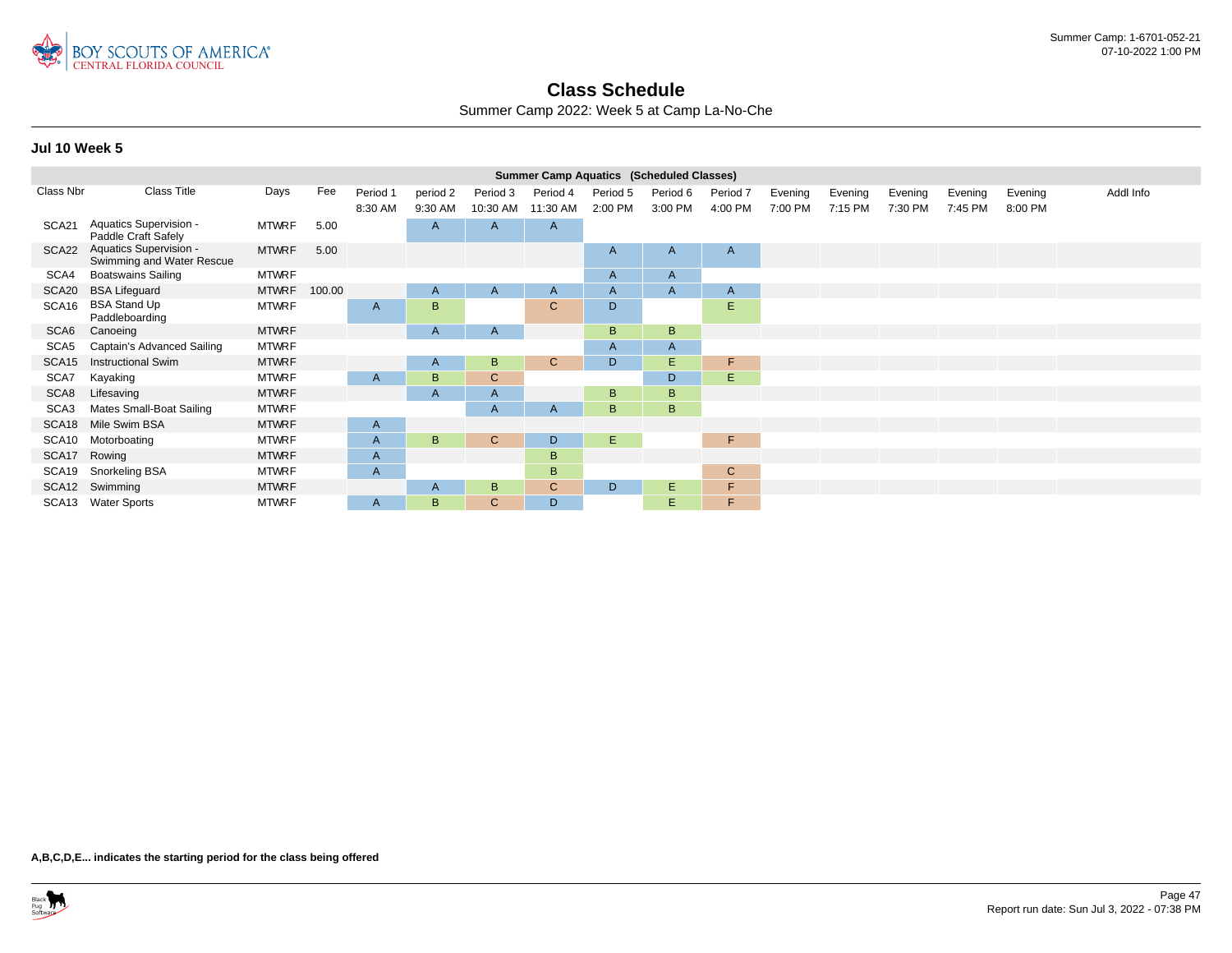

Summer Camp 2022: Week 5 at Camp La-No-Che

|                  |                                  |              |     |              |                |          | Summer Camp Ecology (Scheduled Classes) |              |              |          |         |         |         |         |         |           |
|------------------|----------------------------------|--------------|-----|--------------|----------------|----------|-----------------------------------------|--------------|--------------|----------|---------|---------|---------|---------|---------|-----------|
| Class Nbr        | <b>Class Title</b>               | Days         | Fee | Period 1     | period 2       | Period 3 | Period 4                                | Period 5     | Period 6     | Period 7 | Evening | Evening | Evening | Evening | Evening | Addl Info |
|                  |                                  |              |     | 8:30 AM      | 9:30 AM        | 10:30 AM | 11:30 AM                                | 2:00 PM      | 3:00 PM      | 4:00 PM  | 7:00 PM | 7:15 PM | 7:30 PM | 7:45 PM | 8:00 PM |           |
| SCE <sub>1</sub> | Animal Science                   | <b>MTWRF</b> |     |              |                | A        |                                         | B            | $\mathbf{C}$ | D        |         |         |         |         |         |           |
| SCE10            | Astronomy                        | <b>MTWRF</b> |     |              | $\mathbf{C}$   |          | B                                       |              | A            |          |         |         |         |         |         |           |
|                  | SCE16 Bird Study                 | <b>MTWRF</b> |     |              | A              |          |                                         |              |              |          |         |         |         |         |         |           |
| SCE <sub>2</sub> | Dog Care, Veterinary<br>Medicine | <b>MTWRF</b> |     |              | $\overline{A}$ |          | B.                                      |              | $\mathbf{C}$ | D        |         |         |         |         |         |           |
| SCE3             | <b>Environmental Science</b>     | <b>MTWRF</b> |     | $\mathsf{A}$ | $\overline{A}$ |          |                                         | B.           | B            |          |         |         |         |         |         |           |
| SCE15            | Fish and Wildlife<br>Management  | <b>MTWRF</b> |     | A            |                | B        |                                         |              |              | C        |         |         |         |         |         |           |
| SCE14 Forestry   |                                  | <b>MTWRF</b> |     |              |                |          | $\mathsf{A}$                            |              | B            |          |         |         |         |         |         |           |
|                  | SCE13 Geology                    | <b>MTWRF</b> |     | A            |                | B        | $\mathsf{C}$                            |              |              | D        |         |         |         |         |         |           |
| SCE17            | Nature, Weather                  | <b>MTWRF</b> |     |              |                |          |                                         | $\mathsf{A}$ |              |          |         |         |         |         |         |           |
| SCE12            | Reptile and Amphibian Study      | <b>MTWRF</b> |     | $\mathsf{A}$ |                | B        |                                         | $\mathbf{C}$ |              | D        |         |         |         |         |         |           |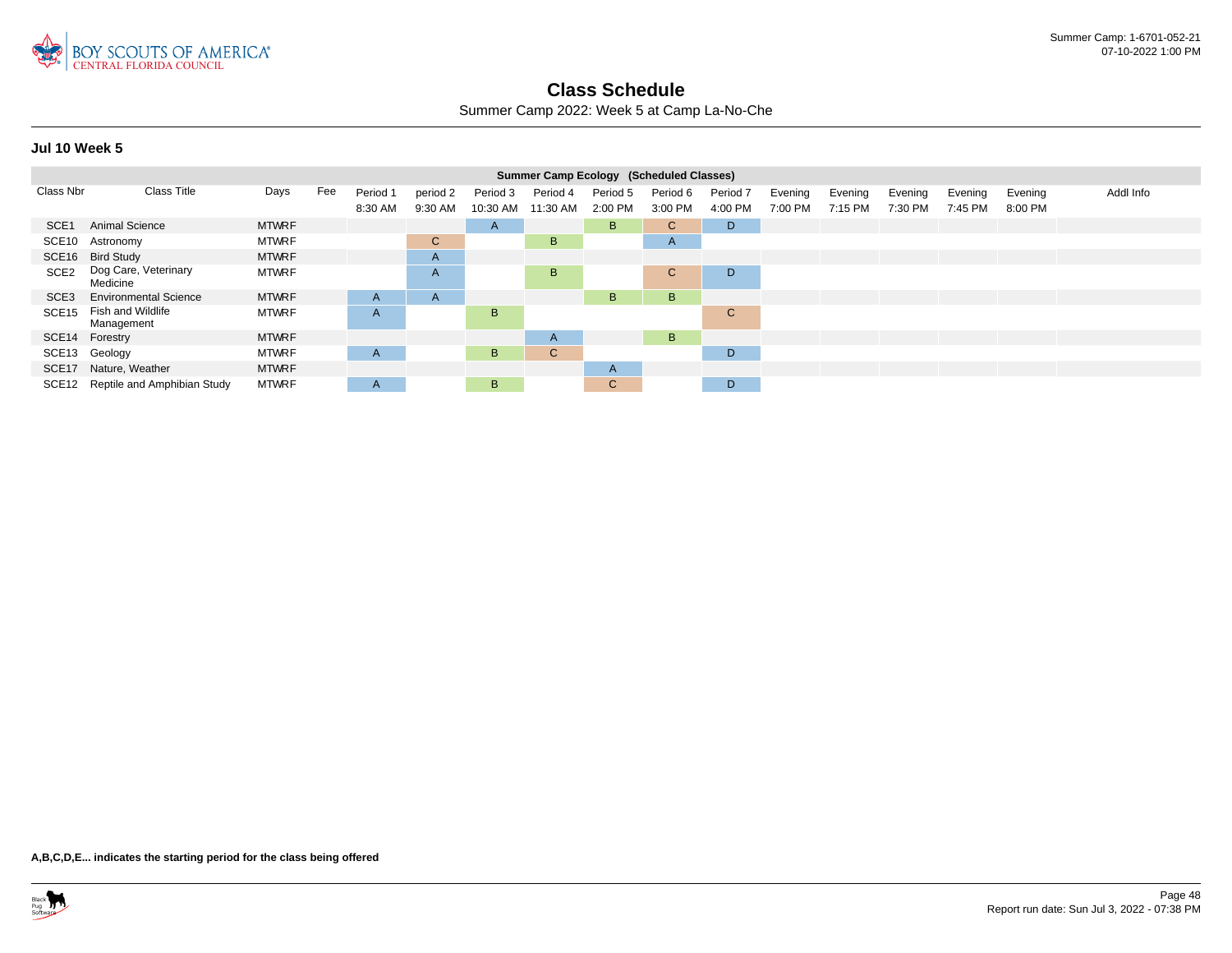

Summer Camp 2022: Week 5 at Camp La-No-Che

### **Jul 10 Week 5**

|                 | Summer Camp Handi/Health (Scheduled Classes) |              |     |              |              |                   |              |              |          |                     |         |         |         |         |         |           |
|-----------------|----------------------------------------------|--------------|-----|--------------|--------------|-------------------|--------------|--------------|----------|---------------------|---------|---------|---------|---------|---------|-----------|
| Class Nbr       | <b>Class Title</b>                           | Days         | Fee | Period 1     | period 2     | Period 3          | Period 4     | Period 5     | Period 6 | Period <sub>7</sub> | Evening | Evening | Evening | Evening | Evening | Addl Info |
|                 |                                              |              |     | 8:30 AM      | 9:30 AM      | 10:30 AM 11:30 AM |              | 2:00 PM      | 3:00 PM  | 4:00 PM             | 7:00 PM | 7:15 PM | 7:30 PM | 7:45 PM | 8:00 PM |           |
|                 | SCHH1 Animation, Art                         | <b>MTWRF</b> |     | $\mathsf{H}$ |              | B                 |              | $\mathbf{C}$ |          |                     |         |         |         |         |         |           |
|                 | SCHH7 Emergency Preparedness                 | <b>MTWRF</b> |     |              |              | $\mathsf{A}$      | $\mathsf{A}$ | B.           | B.       |                     |         |         |         |         |         |           |
|                 | SCHH5 Fire Safety, Safety                    | <b>MTWRF</b> |     |              |              |                   |              | $\mathsf{A}$ |          | B                   |         |         |         |         |         |           |
| SCHH6 First Aid |                                              | <b>MTWRF</b> |     | A            | B            |                   | $\mathsf{C}$ |              |          | D.                  |         |         |         |         |         |           |
|                 | SCHH2 Leatherwork, Wood Carving              | <b>MTWRF</b> |     |              |              | $\mathsf{A}$      | A            |              | B.       | B                   |         |         |         |         |         |           |
|                 | SCHH8 Personal Fitness                       | <b>MTWRF</b> |     | $\mathsf{H}$ | $\mathsf{A}$ | B                 | B            |              |          |                     |         |         |         |         |         |           |
|                 | SCHH3 Photography                            | <b>MTWRF</b> |     |              | $\mathsf{A}$ |                   |              |              | B.       | C.                  |         |         |         |         |         |           |
|                 | SCHH4 Pottery, Sculpture                     | <b>MTWRF</b> |     |              |              | $\mathsf{A}$      | B            | $\mathsf{C}$ |          |                     |         |         |         |         |         |           |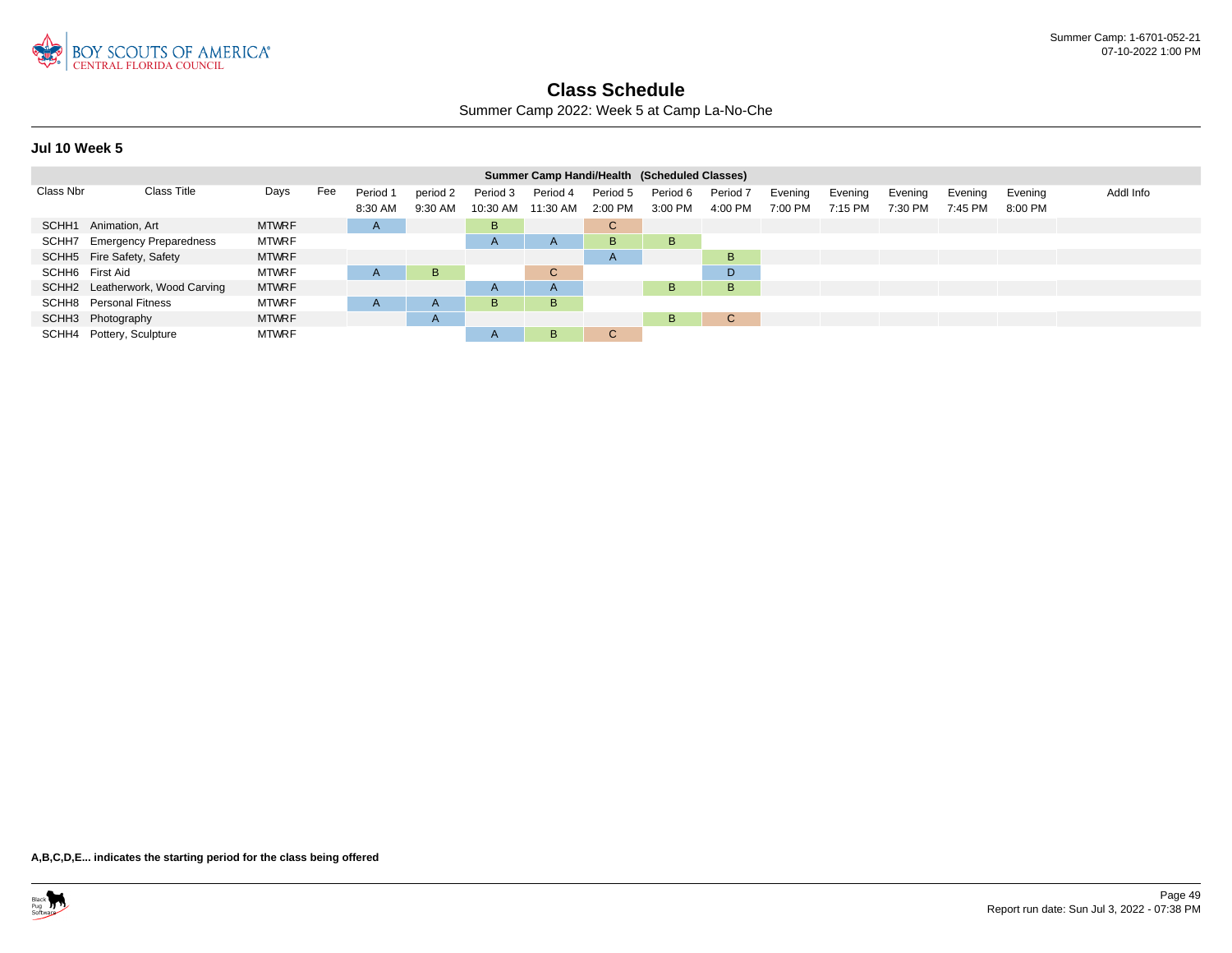

Summer Camp 2022: Week 5 at Camp La-No-Che

|                  | Summer Camp Hobbies/Skills/STEM (Scheduled Classes) |              |     |              |              |          |          |              |             |              |         |         |         |         |         |           |
|------------------|-----------------------------------------------------|--------------|-----|--------------|--------------|----------|----------|--------------|-------------|--------------|---------|---------|---------|---------|---------|-----------|
| Class Nbr        | <b>Class Title</b>                                  | Days         | Fee | Period 1     | period 2     | Period 3 | Period 4 | Period 5     | Period 6    | Period 7     | Evening | Evening | Evening | Evening | Evening | Addl Info |
|                  |                                                     |              |     | 8:30 AM      | 9:30 AM      | 10:30 AM | 11:30 AM | 2:00 PM      | 3:00 PM     | 4:00 PM      | 7:00 PM | 7:15 PM | 7:30 PM | 7:45 PM | 8:00 PM |           |
| hsS1             | <b>Automotive Maintenance</b>                       | <b>MTWRF</b> |     | $\mathsf{A}$ | $\mathsf{A}$ | B        | B        | C.           | C.          |              |         |         |         |         |         |           |
| hsS6             | Chemistry                                           | <b>MTWRF</b> |     |              |              |          | B        | C.           |             | $\mathsf{A}$ |         |         |         |         |         |           |
| hsS <sub>2</sub> | Chess                                               | <b>MTWRF</b> |     |              | $\mathsf{A}$ |          | B        |              | $\sim$<br>U |              |         |         |         |         |         |           |
| hsS3             | Collections, Digital<br>Technology                  | <b>MTWRF</b> |     | A            |              | B        |          | $\mathsf{C}$ |             | D            |         |         |         |         |         |           |
| hsS8             | Electricity                                         | <b>MTWRF</b> |     | A            |              | B        |          | $\mathsf{C}$ |             |              |         |         |         |         |         |           |
| hsS7             | Robotics                                            | <b>MTWRF</b> |     |              | $\mathsf{A}$ |          | B        |              | $\sim$<br>U |              |         |         |         |         |         |           |
| hsS4             | Welding                                             | <b>MTWRF</b> |     | $\mathsf{A}$ | $\mathsf{A}$ | B.       | B        |              |             |              |         |         |         |         |         |           |
| hsS <sub>5</sub> | Woodwork                                            | <b>MTWRF</b> |     |              | $\mathsf{A}$ | B        | B        |              |             |              |         |         |         |         |         |           |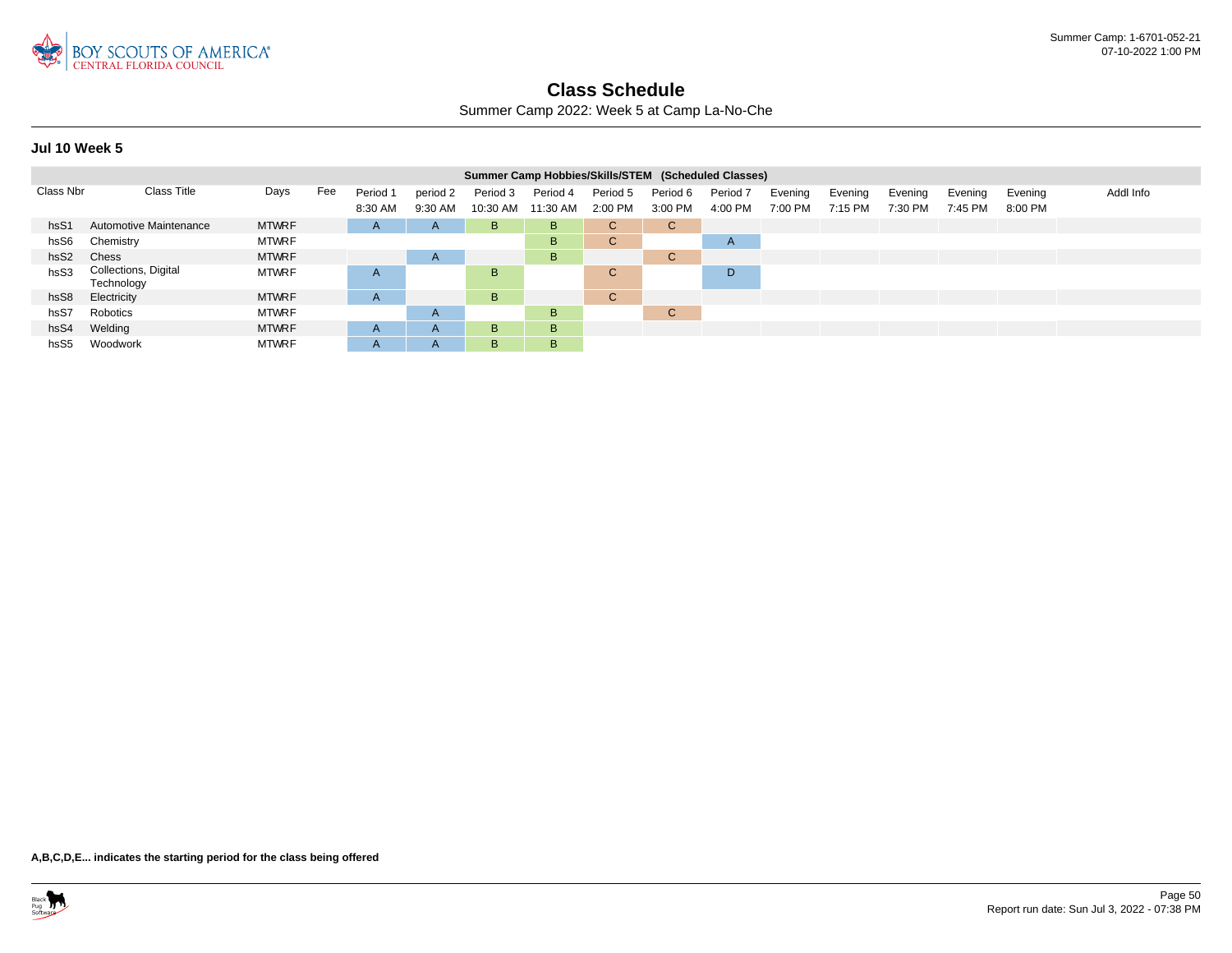

Summer Camp 2022: Week 5 at Camp La-No-Che

|                | <b>Summer Camp Native American (Scheduled Classes)</b> |              |       |              |              |          |              |              |          |              |         |         |         |         |         |           |
|----------------|--------------------------------------------------------|--------------|-------|--------------|--------------|----------|--------------|--------------|----------|--------------|---------|---------|---------|---------|---------|-----------|
| Class Nbr      | <b>Class Title</b>                                     | Days         | Fee   | Period 1     | period 2     | Period 3 | Period 4     | Period 5     | Period 6 | Period 7     | Evening | Evening | Evening | Evening | Evening | Addl Info |
|                |                                                        |              |       | 8:30 AM      | 9:30 AM      | 10:30 AM | 11:30 AM     | 2:00 PM      | 3:00 PM  | 4:00 PM      | 7:00 PM | 7:15 PM | 7:30 PM | 7:45 PM | 8:00 PM |           |
| SCNA1          | <b>American Cultures</b>                               | <b>MTWRF</b> |       |              |              | A        | $\mathsf{A}$ | B            | B.       | $\mathbf{C}$ |         |         |         |         |         |           |
| SCNA11         | American Cultures, American<br>Heritage                | <b>MTWRF</b> |       |              |              | A        |              | B.           |          |              |         |         |         |         |         |           |
|                | SCNA9 American Heritage                                | <b>MTWRF</b> |       |              | A            | A        | B            |              |          | $\mathsf{C}$ |         |         |         |         |         |           |
|                | SCNA2 Archaeology                                      | <b>MTWRF</b> |       |              |              | A        | A            |              |          |              |         |         |         |         |         |           |
|                | SCNA3 Indian Lore                                      | <b>MTWRF</b> |       | $\mathsf{A}$ |              |          |              | B.           | C.       | D            |         |         |         |         |         |           |
|                | SCNA10 Primitive Cooking                               | <b>MTWRF</b> | 60.00 |              |              |          |              | A            | A        |              |         |         |         |         |         |           |
|                | SCNA8 Scouting Heritage                                | <b>MTWRF</b> |       |              |              |          | A            | B.           |          | $\mathsf{C}$ |         |         |         |         |         |           |
| SCNA12 Textile |                                                        | <b>MTWRF</b> |       |              | A            |          | B            |              |          |              |         |         |         |         |         |           |
|                | SCNA6 Wilderness Survival                              | <b>MTWRF</b> |       | $\mathsf{A}$ | A            | B.       | B            | $\mathbf{C}$ | C.       |              |         |         |         |         |         |           |
| SCNA7          | Woodsman                                               | <b>MTWRF</b> |       | A            | $\mathsf{A}$ | A        |              |              |          |              |         |         |         |         |         |           |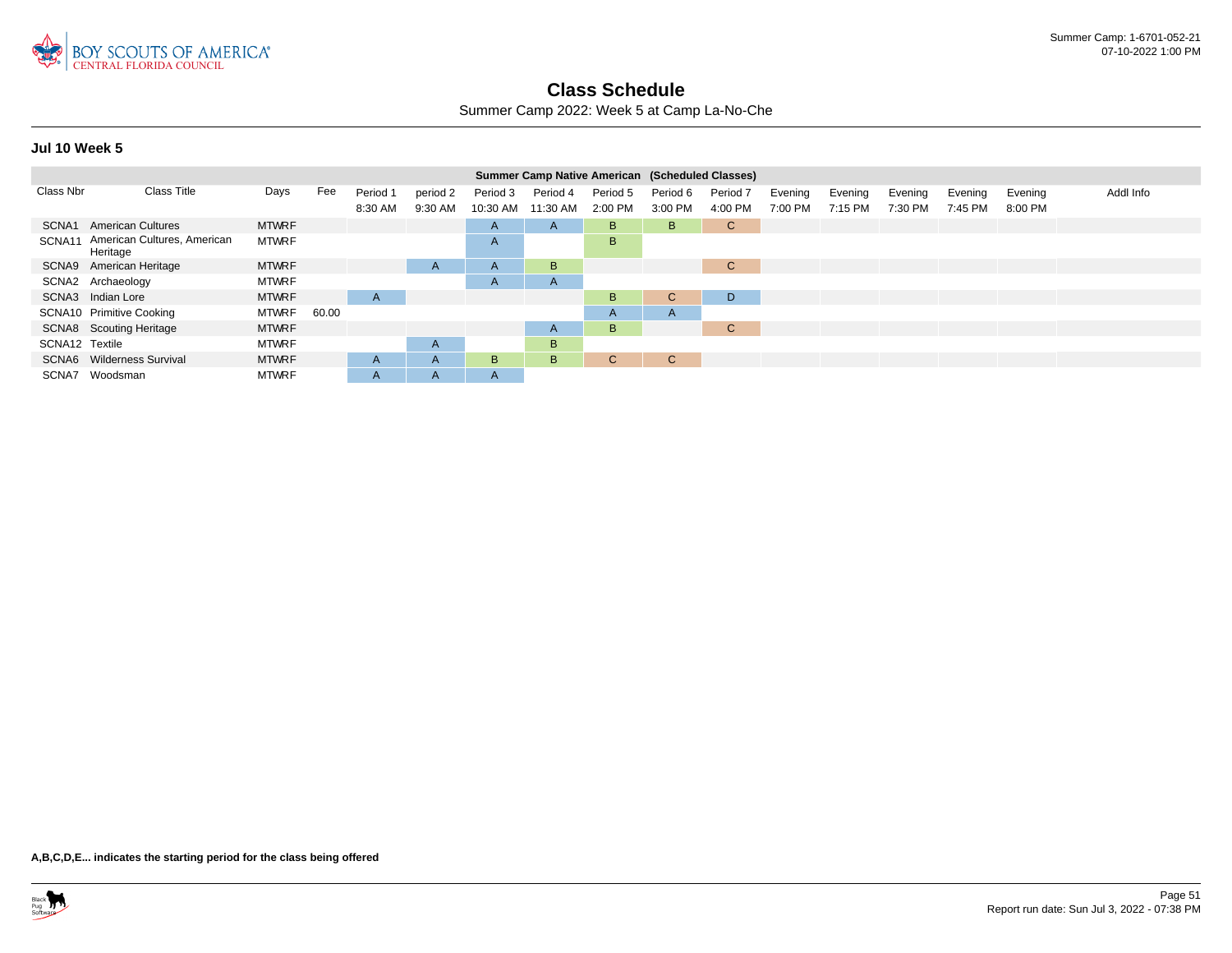

Summer Camp 2022: Week 5 at Camp La-No-Che

|                  | Summer Camp Outdoor Skills (Scoutcraft) (Scheduled Classes) |              |     |              |              |          |                    |          |              |              |         |         |         |         |         |           |
|------------------|-------------------------------------------------------------|--------------|-----|--------------|--------------|----------|--------------------|----------|--------------|--------------|---------|---------|---------|---------|---------|-----------|
| Class Nbr        | <b>Class Title</b>                                          | Days         | Fee | Period 1     | period 2     | Period 3 | Period 4           | Period 5 | Period 6     | Period 7     | Evening | Evening | Evening | Evening | Evening | Addl Info |
|                  |                                                             |              |     | 8:30 AM      | 9:30 AM      |          | 10:30 AM  11:30 AM | 2:00 PM  | 3:00 PM      | 4:00 PM      | 7:00 PM | 7:15 PM | 7:30 PM | 7:45 PM | 8:00 PM |           |
|                  | SCS12 Backpacking                                           | <b>MTWRF</b> |     | $\mathsf{A}$ |              |          |                    |          |              | B            |         |         |         |         |         |           |
| SCS <sub>1</sub> | Camping                                                     | <b>MTWRF</b> |     | $\mathsf{A}$ | $\mathsf{A}$ |          | B.                 | B        | C.           | $\mathsf{C}$ |         |         |         |         |         |           |
|                  | SCS2 Cooking                                                | <b>MTWRF</b> |     |              | $\mathsf{A}$ | A        |                    | B        | B            |              |         |         |         |         |         |           |
| SCS7             | <b>Exploration, Geocaching</b>                              | <b>MTWRF</b> |     |              |              |          | A                  | A        |              |              |         |         |         |         |         |           |
| SCS11 Fishing    |                                                             | <b>MTWRF</b> |     |              | $\mathsf{A}$ | B        | B                  |          |              |              |         |         |         |         |         |           |
| SCS4             | Orienteering                                                | <b>MTWRF</b> |     |              |              | A        | A                  | B        | B            |              |         |         |         |         |         |           |
|                  | SCS5 Pioneering                                             | <b>MTWRF</b> |     |              |              |          |                    |          | $\mathsf{A}$ | $\mathsf{A}$ |         |         |         |         |         |           |
|                  | SCS13 Signs, Signals, and Codes                             | <b>MTWRF</b> |     | $\mathsf{A}$ |              |          |                    |          |              | B            |         |         |         |         |         |           |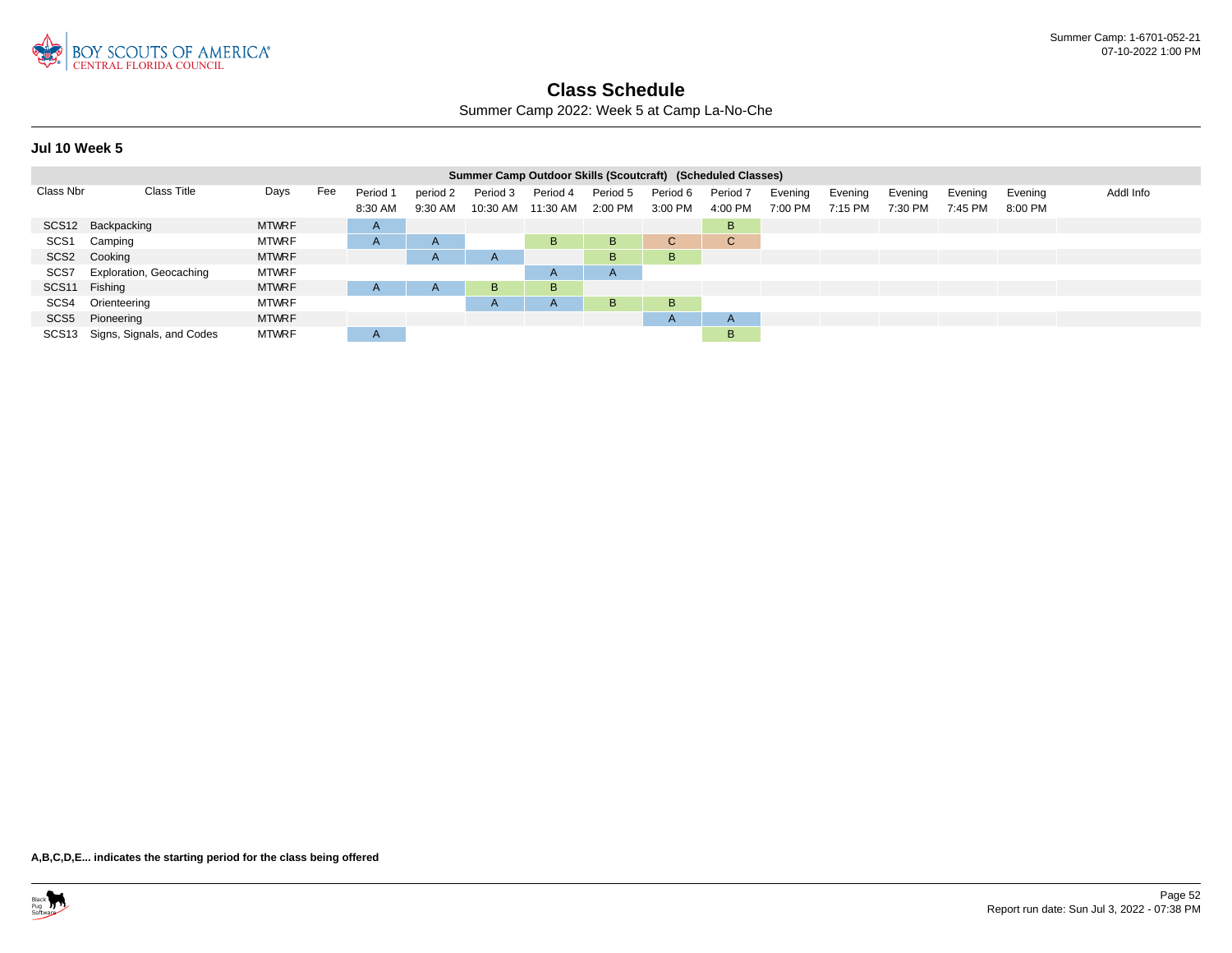

Summer Camp 2022: Week 5 at Camp La-No-Che

### **Jul 10 Week 5**

| <b>Summer Camp Shooting Sports (Scheduled Classes)</b> |                                                       |              |     |                     |                     |                                |              |                       |                     |                     |                    |                    |                    |                    |                    |           |
|--------------------------------------------------------|-------------------------------------------------------|--------------|-----|---------------------|---------------------|--------------------------------|--------------|-----------------------|---------------------|---------------------|--------------------|--------------------|--------------------|--------------------|--------------------|-----------|
| Class Nbr                                              | Class Title                                           | Days         | Fee | Period 1<br>8:30 AM | period 2<br>9:30 AM | Period 3<br>10:30 AM  11:30 AM | Period 4     | Period 5<br>$2:00$ PM | Period 6<br>3:00 PM | Period 7<br>4:00 PM | Evening<br>7:00 PM | Evening<br>7:15 PM | Evening<br>7:30 PM | Evening<br>7:45 PM | Evening<br>8:00 PM | Addl Info |
|                                                        | SCSS4 Action Archery                                  | <b>MTWRF</b> |     |                     |                     | $\mathsf{A}$                   | $\mathsf{A}$ |                       |                     |                     |                    |                    |                    |                    |                    |           |
| SCSS <sub>1</sub>                                      | Archery                                               | <b>MTWRF</b> |     |                     |                     |                                |              | B                     | в                   |                     |                    |                    |                    |                    |                    |           |
|                                                        | SCSS2 Rifle Shooting (Option A -<br>Modern Cartridge) | <b>MTWRF</b> |     |                     | A                   | v                              | C.           | B                     | в                   |                     |                    |                    |                    |                    |                    |           |
|                                                        | SCSS3 Shotgun Shooting                                | <b>MTWRF</b> |     |                     | A                   | v                              |              | B                     | в                   |                     |                    |                    |                    |                    |                    |           |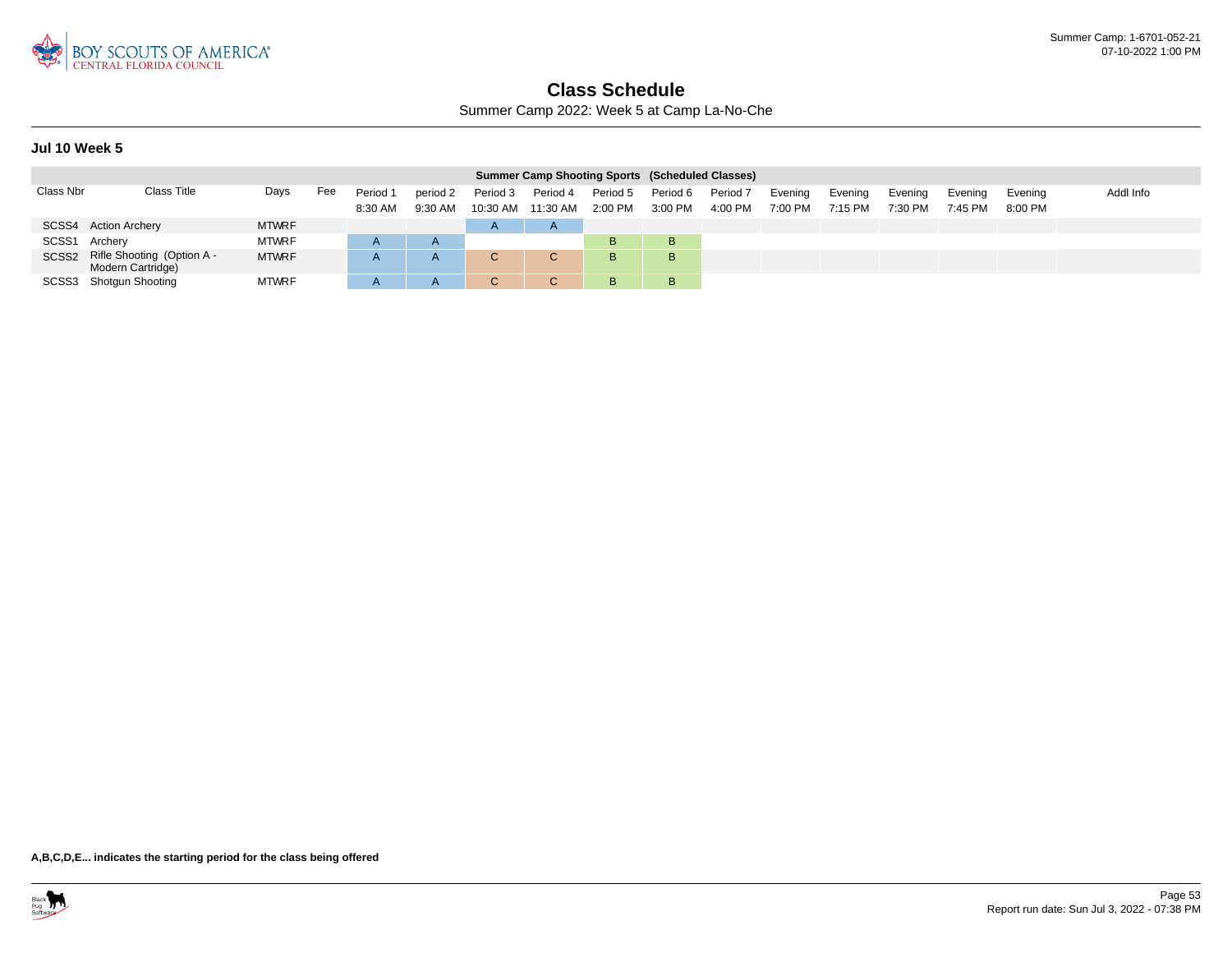

Summer Camp 2022: Week 5 at Camp La-No-Che

### **Jul 10 Week 5**

| Summer Camp Trailblazers (Scheduled Classes) |                                               |              |     |                     |                       |                      |                      |                       |                        |                                |                    |                    |                    |                    |                      |           |
|----------------------------------------------|-----------------------------------------------|--------------|-----|---------------------|-----------------------|----------------------|----------------------|-----------------------|------------------------|--------------------------------|--------------------|--------------------|--------------------|--------------------|----------------------|-----------|
| Class Nbr                                    | Class Title                                   | Days         | Fee | Period 1<br>8:30 AM | period 2<br>$9:30$ AM | Period 3<br>10:30 AM | Period 4<br>11:30 AM | Period 5<br>$2:00$ PM | Period 6<br>3:00 PM    | Period <sub>7</sub><br>4:00 PM | Evening<br>7:00 PM | Evening<br>7:15 PM | Evening<br>7:30 PM | Evening<br>7:45 PM | Evening<br>$8:00$ PM | Addl Info |
| SCT <sub>3</sub>                             | Rank: First Class (Vanguard)                  | <b>MTWRF</b> |     |                     | A                     | B                    | в                    |                       | C.                     |                                |                    |                    |                    |                    |                      |           |
| SCT <sub>1</sub>                             | Rank: Scout, Rank:<br>Tenderfoot (Pathfinder) | <b>MTWRF</b> |     |                     | A                     | B                    | в                    |                       | $\sim$<br>$\mathbf{U}$ |                                |                    |                    |                    |                    |                      |           |
| SCT <sub>2</sub>                             | Rank: Second Class<br>(Voyager)               | <b>MTWRF</b> |     |                     |                       | B                    | B.                   |                       | $\sim$<br>◡            |                                |                    |                    |                    |                    |                      |           |

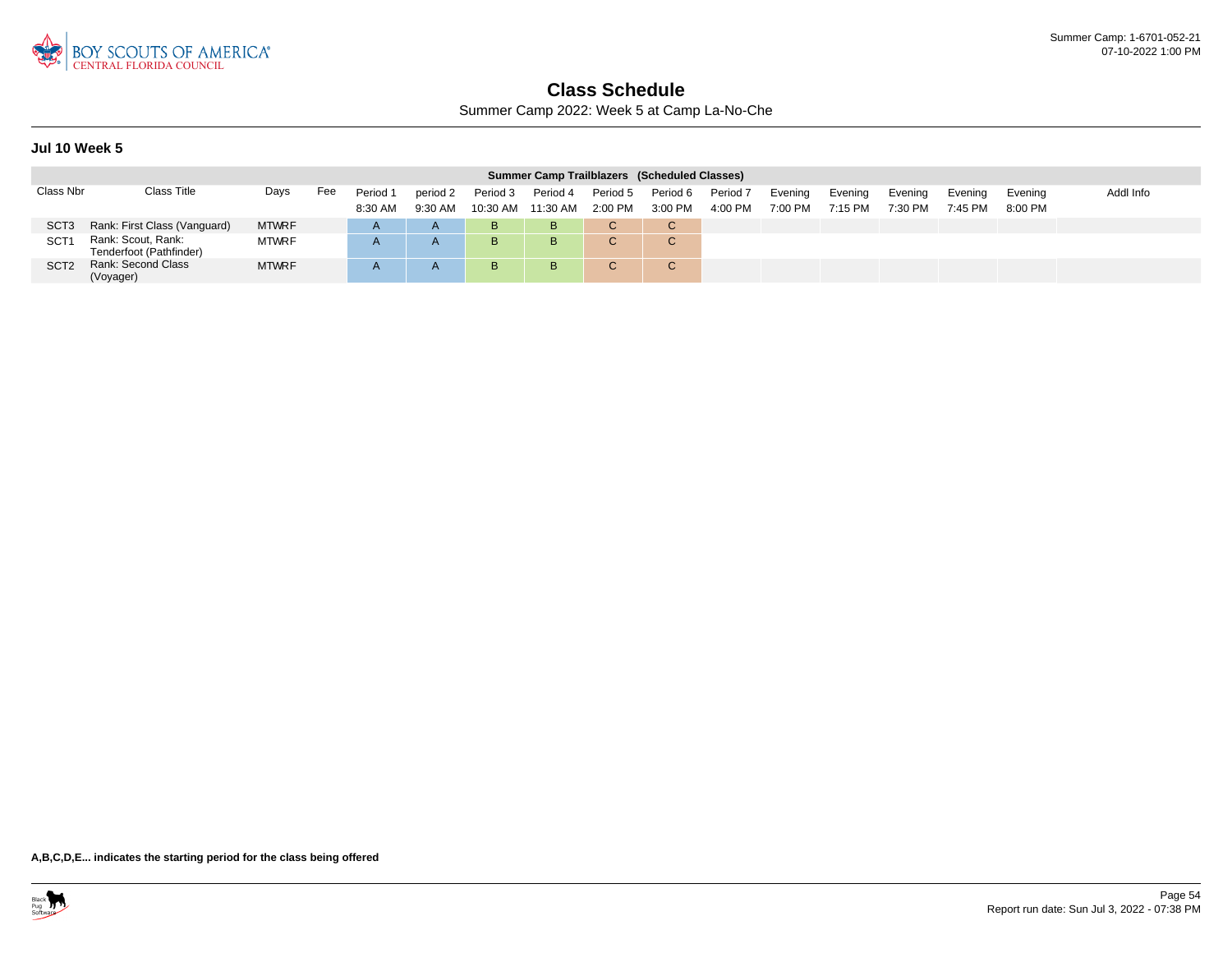

Summer Camp 2022: Week 5 at Camp La-No-Che

|           | Summer Camp Adult Leader Training/Activities (Scheduled Classes)<br>Class Title |              |        |              |              |              |              |          |              |              |         |         |         |              |         |           |
|-----------|---------------------------------------------------------------------------------|--------------|--------|--------------|--------------|--------------|--------------|----------|--------------|--------------|---------|---------|---------|--------------|---------|-----------|
| Class Nbr |                                                                                 | Days         | Fee    | Period 1     | period 2     | Period 3     | Period 4     | Period 5 | Period 6     | Period 7     | Evening | Evening | Evening | Evening      | Evening | Addl Info |
|           |                                                                                 |              |        | 8:30 AM      | 9:30 AM      | 10:30 AM     | 11:30 AM     | 2:00 PM  | 3:00 PM      | 4:00 PM      | 7:00 PM | 7:15 PM | 7:30 PM | 7:45 PM      | 8:00 PM |           |
| scal15    | Aquatics Supervision -<br>Paddle Craft Safely                                   | <b>MTWRF</b> |        |              | B            | B            | B.           | A        | A            | $\mathsf{A}$ |         |         |         |              |         |           |
| scal16    | Aquatics Supervision -<br>Swimming and Water Rescue                             | <b>MTWRF</b> |        |              |              |              |              | A        | $\mathsf{A}$ | $\mathsf{A}$ |         |         |         |              |         |           |
| scal12    | <b>Archery Shooting</b>                                                         | R            |        |              |              |              |              |          |              | $\mathsf{A}$ |         |         |         |              |         |           |
| scal17    | ATV ADV Afternoon                                                               | <b>MTWRF</b> |        |              |              |              |              | A        | A            | $\mathsf{A}$ |         |         |         |              |         |           |
| scal18    | ATV ADV Morning                                                                 | <b>MTWRF</b> |        | A            | $\mathsf{A}$ | $\mathsf{A}$ |              |          |              |              |         |         |         |              |         |           |
| scal21    | <b>BSA Lifeguard</b>                                                            | <b>MTWRF</b> | 100.00 |              | $\mathsf{A}$ | $\mathsf{A}$ | $\mathsf{A}$ | A        | A            | $\mathsf{A}$ |         |         |         |              |         |           |
| scal14    | Climbing                                                                        |              |        |              |              | A            |              |          |              |              |         |         |         |              |         |           |
| scal1     | <b>IOLS</b>                                                                     | <b>MTWR</b>  |        |              | A            | A            | $\mathsf{A}$ | A        | A            |              |         |         |         |              |         |           |
| scal9     | <b>Primitive Cooking</b>                                                        | <b>MTWRF</b> | 60.00  |              |              |              |              | A        | $\mathsf{A}$ |              |         |         |         |              |         |           |
| scal13    | Project COPE                                                                    | <b>MTWRF</b> |        |              |              |              |              | A        | $\mathsf{A}$ |              |         |         |         |              |         |           |
| scal10    | <b>Rifle Shooting</b>                                                           |              |        |              |              |              |              |          |              | $\mathsf{A}$ |         |         |         |              |         |           |
| scal11    | Shotgun Shooting                                                                | W            | 9.00   |              |              |              |              |          |              | $\mathsf{A}$ |         |         |         |              |         |           |
| scal20    | <b>Sunset Cruise</b>                                                            | M            |        |              |              |              |              |          |              |              |         |         |         | A            | A       |           |
| scal20    | <b>Sunset Cruise</b>                                                            |              |        |              |              |              |              |          |              |              |         |         |         | A            | A       |           |
| scal20    | <b>Sunset Cruise</b>                                                            | W            |        |              |              |              |              |          |              |              |         |         |         | $\mathsf{A}$ | A       |           |
| scal19    | Woodsmen                                                                        | <b>MTWRF</b> |        | $\mathsf{A}$ | A            | A            |              |          |              |              |         |         |         |              |         |           |
|           |                                                                                 |              |        |              |              |              |              |          |              |              |         |         |         |              |         |           |